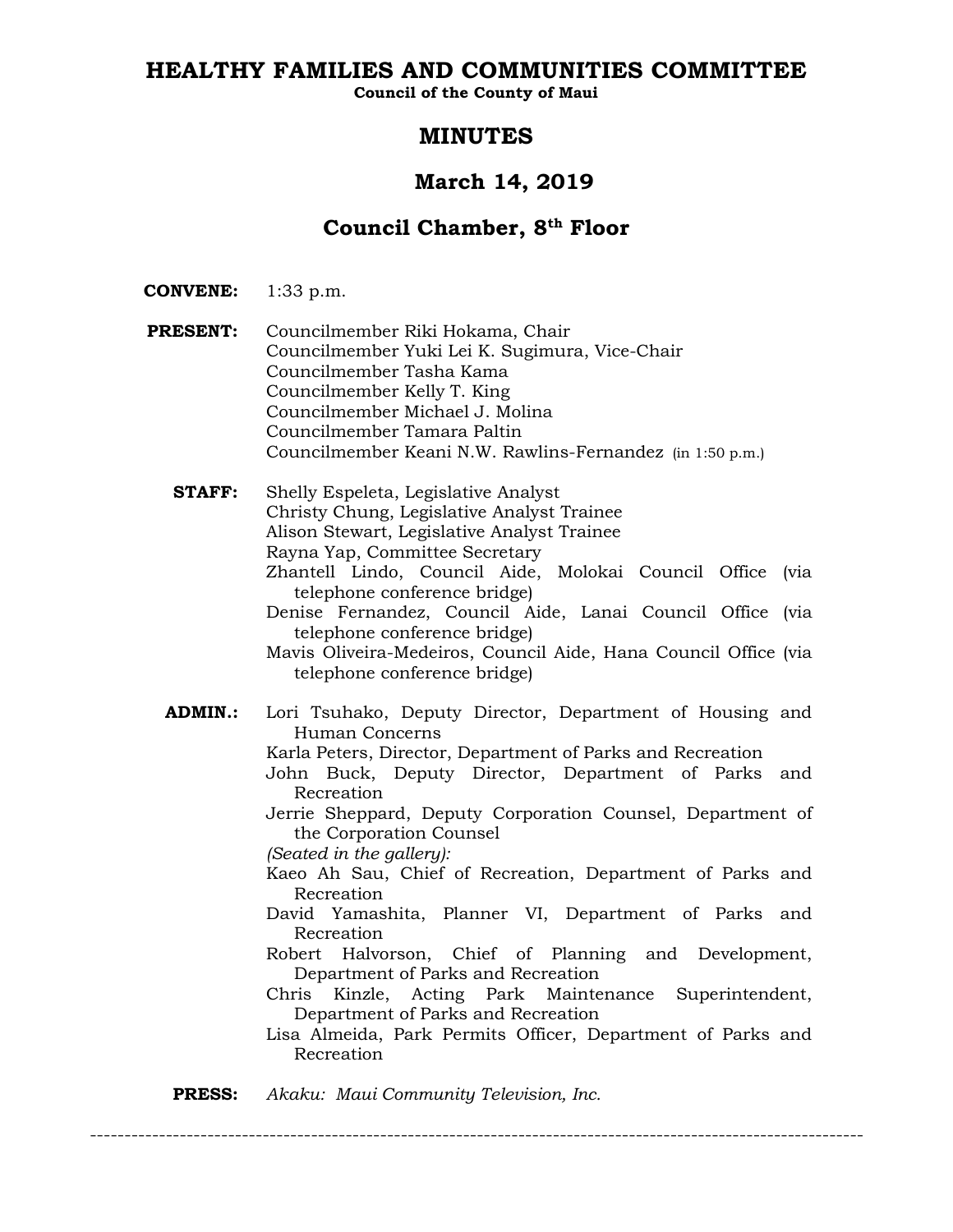CHAIR HOKAMA: *. . .(gavel). . .* Council's Committee on Healthy Families and Communities shall come to order. This afternoon we have Mr. Molina present.

COUNCILMEMBER MOLINA: Good afternoon, Chair.

CHAIR HOKAMA: Ms. King, present.

COUNCILMEMBER KING: Good afternoon, Chair.

CHAIR HOKAMA: Ms. Paltin.

COUNCILMEMBER PALTIN: Good afternoon.

CHAIR HOKAMA: Ms. Sugimura.

VICE-CHAIR SUGIMURA: Good afternoon.

CHAIR HOKAMA: And Ms. Kama.

COUNCILMEMBER KAMA: Good afternoon, Chair.

CHAIR HOKAMA: We excuse Ms. Rawlins-Fernandez at this time. Everyone, turn off your noise-making devices before we start. This Chair enforces decorum. Do we have any requests for testimony at this time? Okay. We've also checked with the District Offices, we have no requests for testimony at either the East Maui, Molokai, or Lanai offices. So, Members, with no objections, we shall close testimony for today's meeting.

COUNCILMEMBERS: No objections.

CHAIR HOKAMA: So ordered. Let us proceed.

### **ITEM HFC-13(5): PRE-BUDGET SESSION PRESENTATION (HUMAN CONCERNS PROGRAM, DEPARTMENT OF HOUSING AND HUMAN CONCERNS)**

- CHAIR HOKAMA: The Chair has decided to take it slightly out of order. We only have two items, but we'll make number two first today and let the Department of Housing and Human Concerns regarding the human concerns side of the Department give their comments to us under 13(5). So, we have our Director, Ms. Tsuhako, here present. So, Ms. Tsuhako, will you give us your comments, please?
- MS. TSUHAKO *(PowerPoint Presentation)*: Good afternoon, Mr. Chair and Members. Thank you for having me. I'm here to present you an overview of the budget for the Department of Housing and Human Concerns, Human Concerns Program. Go ahead. So, our Department's budget is comprised of four different program areas: the Administration; the Housing Program, which I presented to the Affordable Housing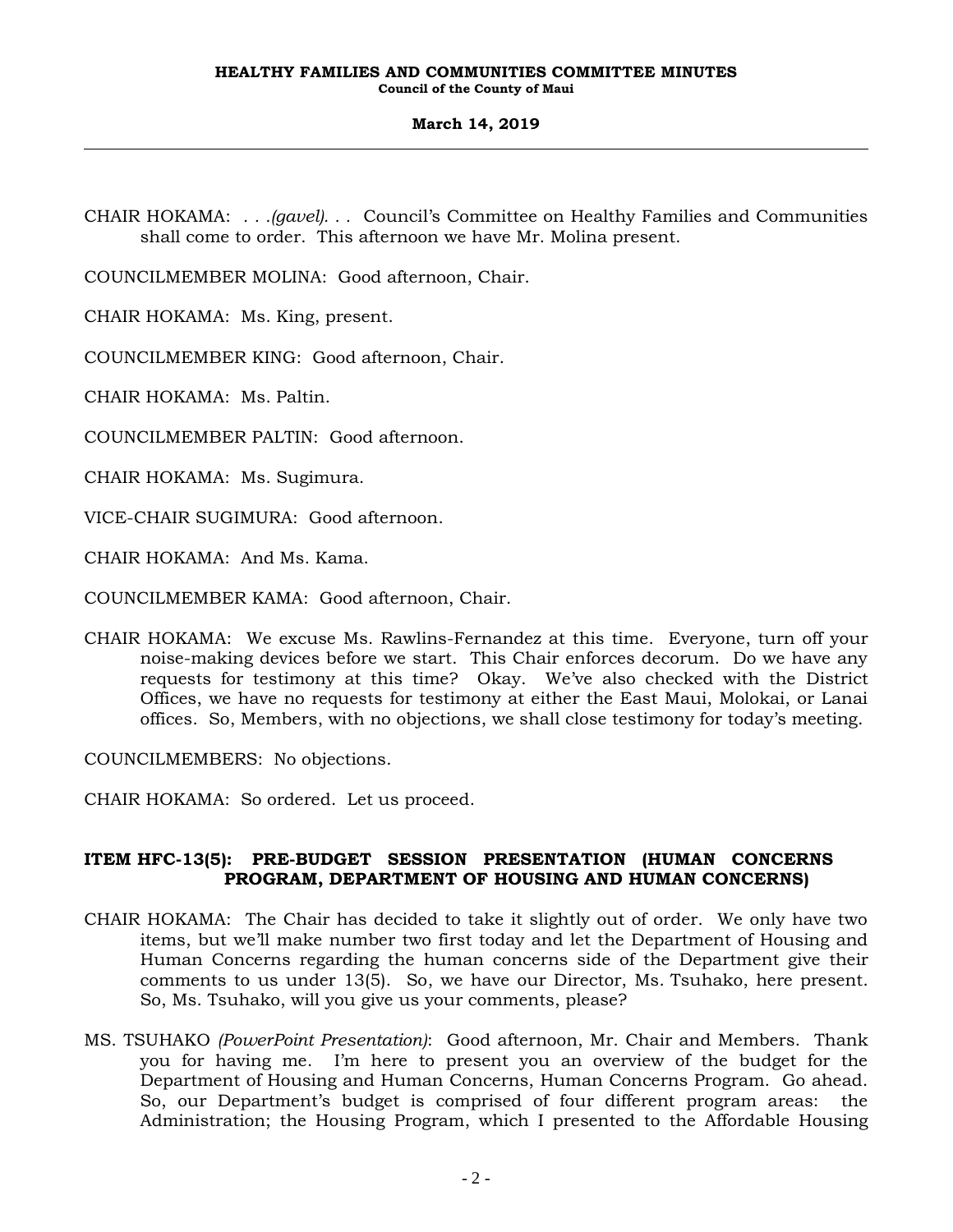#### **March 14, 2019**

Committee yesterday; the Human Concerns Program, which we will review this afternoon; and the Animal Management Program. So, as you can see from the pie chart, our Housing Division and our housing program budget takes up more than 50 percent of our Department's entire budget. Human Concern's portion of our budget is more than 22 million, almost \$23 million, and it's reflected in your charts in bright green. Go ahead. So, seven divisions within the Department are funded through the Human Concerns Program. Funding allocated to this program equates to approximately 44 percent of our entire budget, and the divisions that are funded through the Human Concerns budget program include our Early Childhood Resource Management, our Grants Management Immigration Services, Senior Services also known as Kaunoa, our Office on Aging, the Volunteer Center, and the Homeless Program. So, just for our clarification purposes the Homeless Program, although it is funded through the Human Concerns budget process, it comes under auspices of Member Kama's Affordable Housing Committee. So, this next visual gives you a sense of the Department's Fiscal Year 2019 proposed budget as well as our adopted budget in both the General Fund as well as the grant revenue breakdown. So, our Department in particular in our Human Concerns budget has a lot of grant revenue, some Federal funding coming through the Office on Aging and through Kaunoa for direct services to seniors and we also get some grant funding through the State for various different initiatives like underage drinking prevention. Next. So, I was here a few weeks ago to give the Committee and the public a little bit deeper dive into the particular work that's done in each of our divisions. I'm not going to, I know you're disappointed, but I'm not going to read everything again for you. But suffice is to say that, you know, we offer services like childcare subsidies, referrals, technical assistance to childcare providers in the community, as well as other sorts of resources that are appropriate for families who have, who are expecting children, or who have children at ages before they enter kindergarten to assist with finding resources and making sure that they, these families have what they need to help take care of their kids so that we don't see them on an intervention basis later in their lives. Next please. Our Grants Management Division is really a small office. Early Childhood has one employee, our Grants Management has four. But this program doesn't provide direct service to the community. Instead what it does is it takes the funding that has been allocated by the Council specifically for line-item grants to social services as well as money that's been assigned by the Department, and enters into contractual agreements with the providers and monitors the provision of those services to ensure that the County is receiving the services that were agreed upon. It also ensures that payments are made to the providers and that this is one of the really key offices to keeping our social safety net in our community strong and resilient. So, technical assistance, information, administrative oversight, \$8 million worth of County grant revenue is administered through this Division. Next please. Our Immigrant Services Division provides a really broad spectrum of services to our immigrant community. They don't do the work of Federal Immigration Services. Let me be really clear about that. There's not a Federal Immigration Service. But what they do is they help immigrants who live here and who work here apply for citizenship, maintain lawful permanent residence, help with employment eligibility, family reunification. Next weekend, for example, the Philippine consulate is doing a outreach on Maui. Our Immigrant Services Division helped to arrange that outreach event and will help the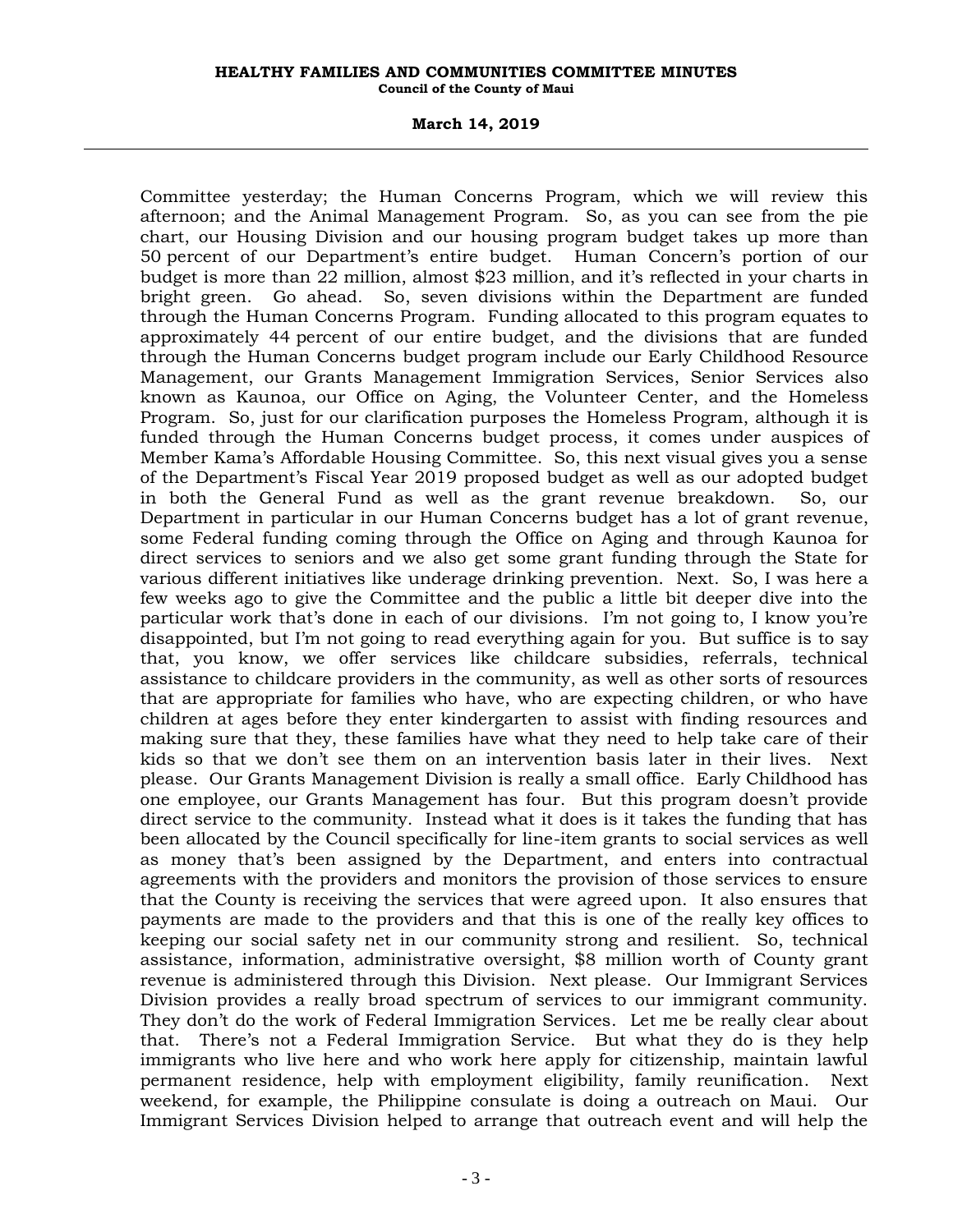#### **March 14, 2019**

Philippine consulate help to staff that event and get about 192 people with immigration issues with the Philippine consulate through that office to renew passports, to obtain dual citizenship. So, our office helps with various consulate visits from different countries as well as from the Philippines. Next please. Our Senior Services Division, which is also known as Kaunoa, and primarily located in Spreckelsville, also with offices in West Maui at the West Maui Senior Center, and programs on Molokai as well as Lanai, serves a wide spectrum of programs. So, Kaunoa functions as a sub-grantee of the Office on Aging for pass-through Federal funds for services such as congregate meals, where seniors are brought together in community centers to share a meal and activities. Those seniors benefit because they're getting a healthy meal as well as an opportunity to congregate with others and socialize which mitigates isolation, which is one of the major concerns we have about our elders. Kaunoa also receives grant funding through the Office on Aging for assisted transportation services as well as for home delivered meals, also known as Meals on Wheels. In addition to those services that Kaunoa provides, Kaunoa also offers a very robust leisure program to our seniors. So, programs including recreation and exercise, book clubs, cooking classes, a very, very wide and impressive, impressive, impressive offering of classes to our seniors who want to participate in these programs. The idea is at Kaunoa as well as for the Office on Aging, is to try to keep our seniors engaged. Help them contribute in any way they can to strengthening our community to taking good care of them and to keep them independent for as long as possible so that the seniors as well as their families can avoid early or unnecessary institutionalization and isolation. Kaunoa also hosts and receives Federal grant funding for the retired and senior volunteer program. So, they recruit, for example, volunteers who sit and help the County downstairs at the information counter as you walk into the County Building. They have RSVP volunteers stationed at all different areas of the island in different social service agencies and that's a mutual aid arrangement if you really think about it. Because we have seniors who are willing to volunteer, who are capable volunteers, and who provide a service to us at no cost. All right, let's go on. Our Office on Aging is designated as an Area Agency on Aging by the Federal government. We receive funding from the Federal government through the Older American's Act as well as from the State and the County. The County has been very generous in helping to support services that provide direct assistance to our seniors and families. Care giving has become more and more a part of people of my generation so we may be taking care of our children, our grandchildren, as well as our parents who are aging. We realize that family care giving is a really important piece of our community. We don't have enough professional caregivers to take care of everybody who needs care. And so, some of the services are geared towards supporting and assisting caregivers so that the seniors can remain at home, can remain without institutional care for as long as possible. So, the aim of the Office on Aging is to really provide a very robust and full continuum of care to seniors as well as to their families so that they can be cared for, live in community-based settings, and receive services that help them stay healthy and stay as independent as possible for as long as possible. So, some of the services provided you'll see in the, in your handout, very, very wide array of services include homemaker, friendly visiting, telephone reassurance, personal care such as helping seniors with bathing or fixing their food, having meals delivered to them when they're not able to provide those meals on their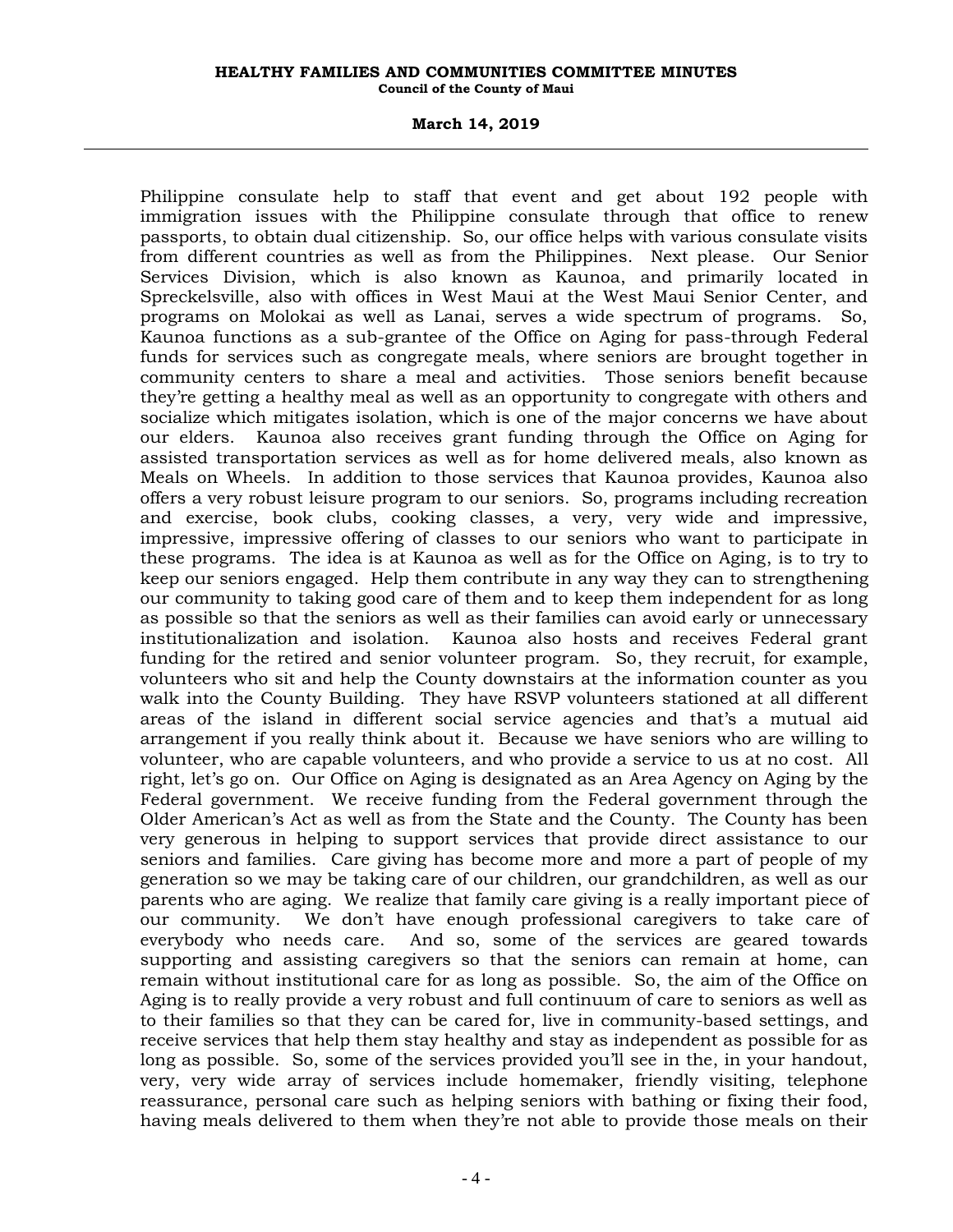own, adult daycare, adult daycare respite, in-home family caregiver respite, attendant care, money management, legal assistance, as well as community programs such as enhanced fitness, which is a evidence-based program that's very close to my heart, exercise program for seniors, powerful tools for caregivers, our community living program, as well as veterans directed home and community based services. Thank you. Our…

COUNCILMEMBER KING: Chair, can, just point of information.

CHAIR HOKAMA: Yes, Ms. King?

COUNCILMEMBER KING: Thank you. You, Ms. Tsuhako, you mentioned something about we'll see in our handout, was there supposed to be a handout besides what we we're looking at on Granicus?

MS. TSUHAKO: Oh, no, I'm sorry, Chair King. I assumed that you had a handout.

COUNCILMEMBER KING: Oh, no, we don't.

MS. TSUHAKO: Oh, you just have it on your screen.

COUNCILMEMBER KING: Oh, you just, you're talking about this?

MS. TSUHAKO: Yes, yes.

- COUNCILMEMBER KING: Oh, okay. I thought there was supposed to be something else, sorry.
- MS. TSUHAKO: Okay. I'm sorry for the confusion.
- COUNCILMEMBER KING: That's okay. It's clarified. Thank you, Chair.

CHAIR HOKAMA: Okay. Continue, please.

MS. TSUHAKO *(PowerPoint Presentation)*: Thank you, Mr. Chair. Our Volunteer Center is also one of our smaller divisions. It's a division of one. And it's really focused on the whole task of volunteerism. So, Wendy Stebbins is our Volunteer Coordinator and she helps to mobilize community volunteers for different community needs as well as working with the organizations who need volunteers to help them learn state-of-the-art recruitment, retention, recognition. And those are three important functions of volunteerism. She does, she provides a lot of training to agencies who utilize and who need volunteers and does recognition and helps those agencies with doing those tasks to maintain volunteers and actually have more volunteers make contributions. I know that many of you and many of the people watching are volunteers and it's always a, you know, for the most part, it's a really good experience for us to do that and to feel like we contributed to making a process or a product even better than it was. Our Homeless Program is also another small division with our Department, within our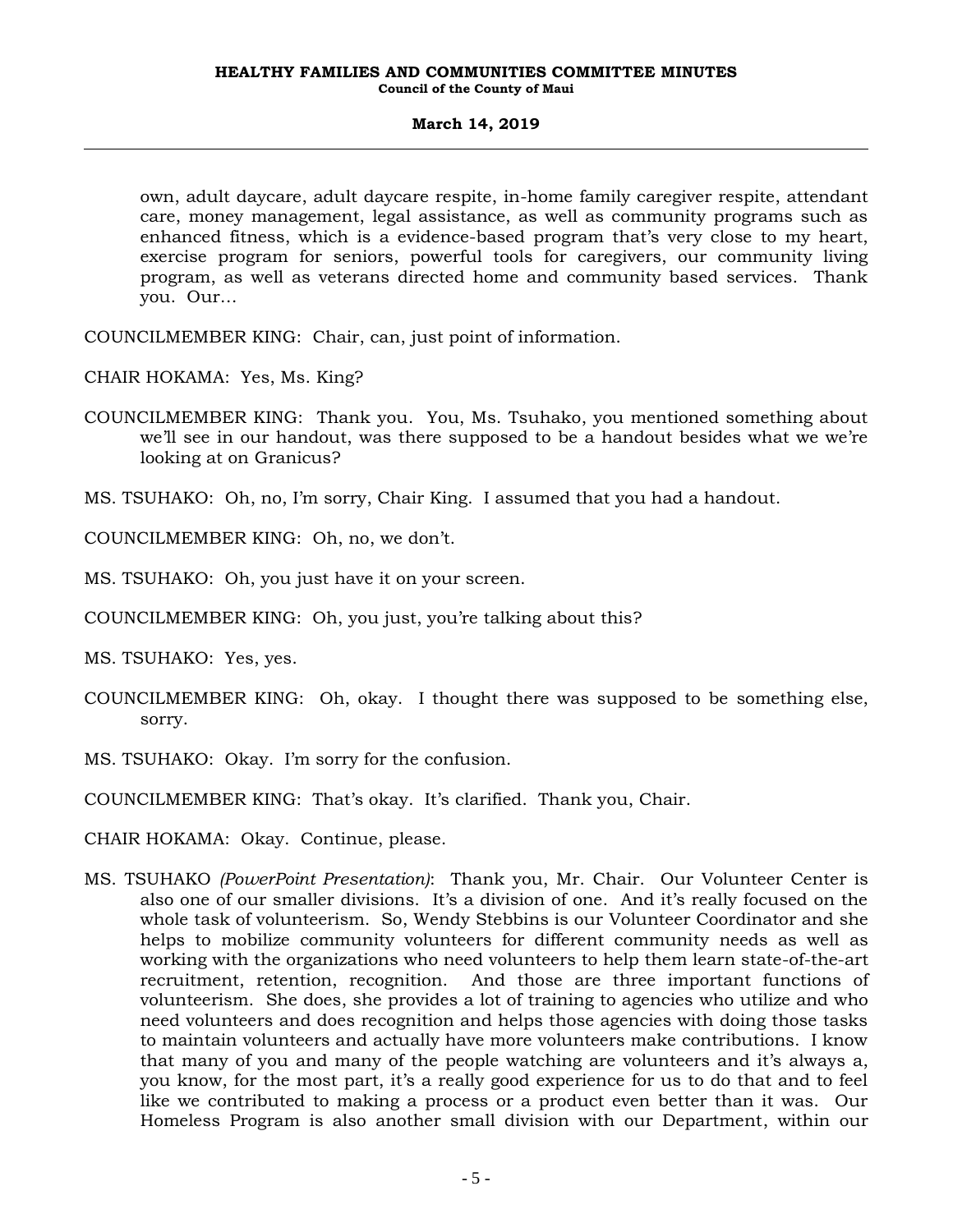#### **March 14, 2019**

Department, it's a division of two. And the function of the Homeless Program has changed a little bit from how it was originally intended. But essentially what the Homeless Program does is to coordinate work with other Department personnel as well as State and Federal offices to, number one, understand how funding is obtained for homeless services and to help the community coordinate those services in a way that avoids duplication and follows nationally established best practices for dealing with ending homelessness. We recognize the evidence-based practice of housing first, which is looking at trying to house those people who've been homeless the longest amount of time and who have the highest needs and the highest vulnerability. And we know from more than 20 years of data collection and analysis that those are the people, if they remain homeless and chronically homeless for the longer time, costs our community larger amounts of money in terms of services, medical services, visits to the emergency room, transport by ambulance to the emergency room, incarceration, nuisance calls, things like that. And so, a lot of this work is actually working to help the community and other agencies deal with the homelessness we see on the streets by helping those folks get services that they need and also in coordinating a larger system of care that addresses not just individual homeless persons but also trying to move people along with the ultimate goal of housing them and giving them services that they need to remain successfully housed. Moving on, our Human Concerns fixed budget costs were estimated at about 42 percent of our program budget. So, these include items such as: salaries and fringe; utilities; office space rentals; storage and equipment; lease and replacement equipment; advertisements; contractual services; professional services; airfare and transportation for; and per diem; and registration and training fees, for example, for commission travel and for mandatory meetings or monitoring or training where certification is needed to be maintained for the purposes of job duties; mileage; printing and binding; publications and subscriptions; supplies; other costs such as the meal programs; miscellaneous expenses such as fees for special events and functions; and miscellaneous other services such as refuse, janitorial, and security. Next. Our program's discretionary costs were estimated at 58 percent of our total budget and these include airfare/transportation; per diem; and registration for items that are not specifically related to job certification; computer software; small equipment, publications and subscriptions; supplies; professional services; and County grant subsidies. So, one of the items that the Chair asked us to cover was any funding that we expected to remain unencumbered in the Fiscal Year '19 Budget. So, illustrated for you are what we can identify is funds that are unencumbered right now. These include \$25,000 for the acculturation program, \$2,600 for storage rental fees, about \$4,000 remaining balance for vehicle and equipment cost and reduction in our copier lease expenses, and County grant subsidies of \$483,000, and the balance of our Human Concerns Program funds are expected to be encumbered prior to the end of the fiscal year. Cost-saving measures include negotiating a new copier lease agreement, partnering with various statewide initiatives and participating as a convener to reduce travel costs paid by the County, and I think the last bullet point there is also important is that the Department will continue to seek opportunities for revenue generated by grant funding. Our Department does not have any capital improvement projects. Sixty-eight point five E/Ps are funded through the General Fund and 33.75 are funded through grant revenue funds. And as of the  $1<sup>st</sup>$  of this month we have 14 vacant positions in the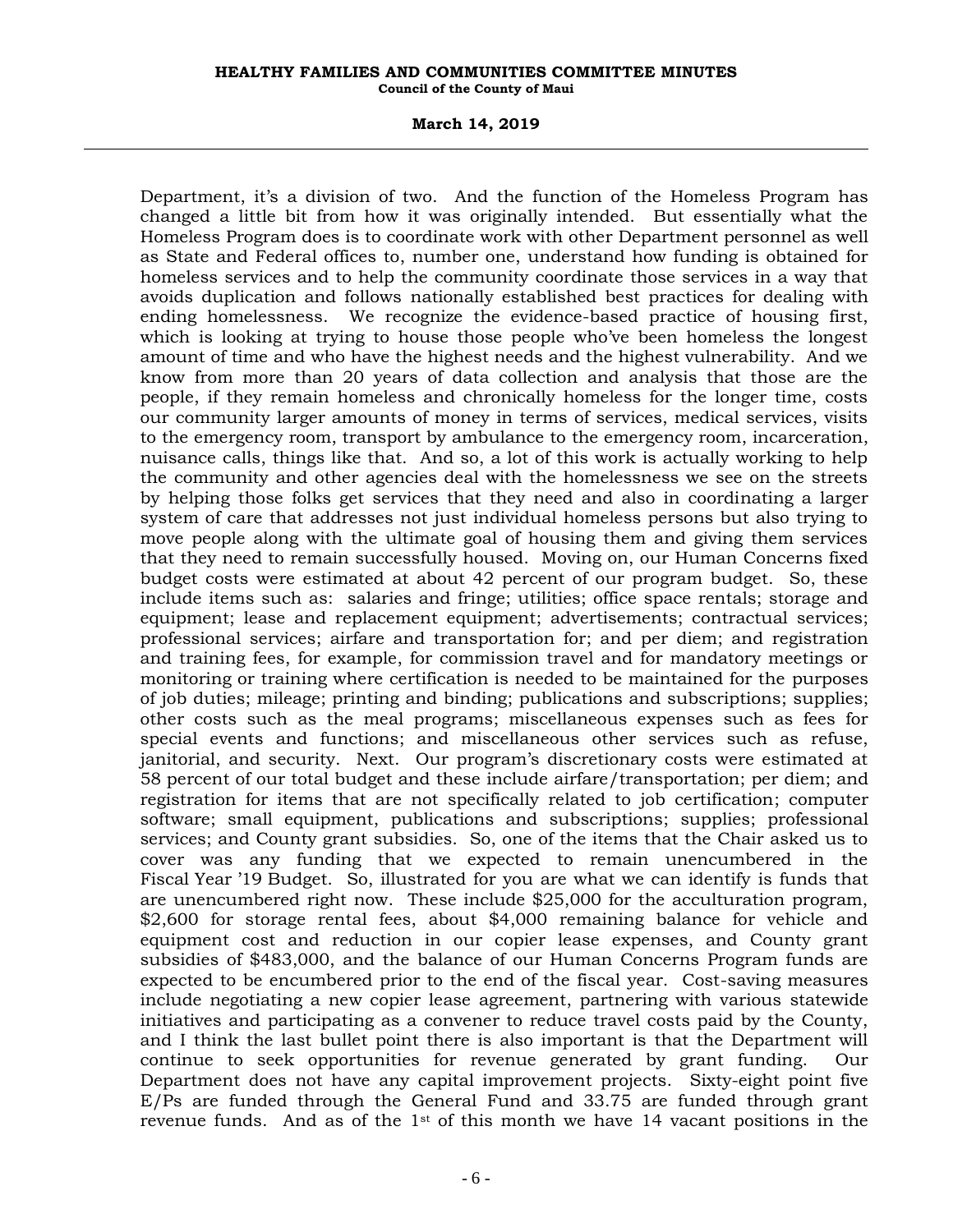#### **March 14, 2019**

Human Concerns Program, 11 of which are in the process of being filled right now, and three positions are on hold pending sufficient grant funding. The Department's strategic goals include increasing our inventory of affordable housing units. We spoke a little bit about that yesterday. Leveraging, not just County funds, but also Federal grant funding along with other County assets such as land in order to increase the number of units created, units of affordable housing created in our County, supporting and encouraging our participation in statewide initiatives in the following areas: housing, aging, homelessness, early childhood development, and other human concerns. And this brings, the benefit to Maui County is that we stay in the forefront of best practices across the state as well as have those opportunities and access to grant revenue funding that may be available through State or Federal initiatives. I'll give you an example, SAMHSA, the Substance Abuse and Mental Health Service Administration, offers grant funding to the State for various different mental health and substance abuse initiatives and our Department's participation in those statewide initiatives gives us access to some of those funds that can bring resources to our community so that we can address those problems, particularly in our community. And one of the Department's goals also is to strengthen our social service net to address basic human needs and when I describe a delineation of Federal, State, and County responsibilities, it's because we know that certain areas of Human Concerns may not be a core function of the County and so we want to be able to pursue funding to meet those needs at the level to which, where the responsibility lays primarily. So, we're committed to doing that and to be able to explain why funding in a certain area is being recommended or not being recommended based on those primary responsibilities. Thank you. So, Mr. Chair, thank you for allowing us to be here today.

- CHAIR HOKAMA: Thank you, Director. First round, I'll, why don't we just go for clarification of the different program areas and then the second round we can entertain your budgetary comments or questions. So, Ms. Sugimura, anything in this round you need clarification of the Human Concerns Program?
- VICE-CHAIR SUGIMURA: Director, clarify your grants management. I think you said there were, did you say four people? Do they administer all of your grant reviews and take care of the different…I know you have a lot of grants that you administer. And are just those four people then responsible to do follow-up with all your grants that you have?
- MS. TSUHAKO: Thank you for that question.

VICE-CHAIR SUGIMURA: I wonder if you could explain that.

MS. TSUHAKO: So, yes, we have four employees, two specialists, our manager, as well as office assistant and they administer over 92 grants in our Department.

VICE-CHAIR SUGIMURA: And follow up with the individual grants --

MS. TSUHAKO: Yes, yes.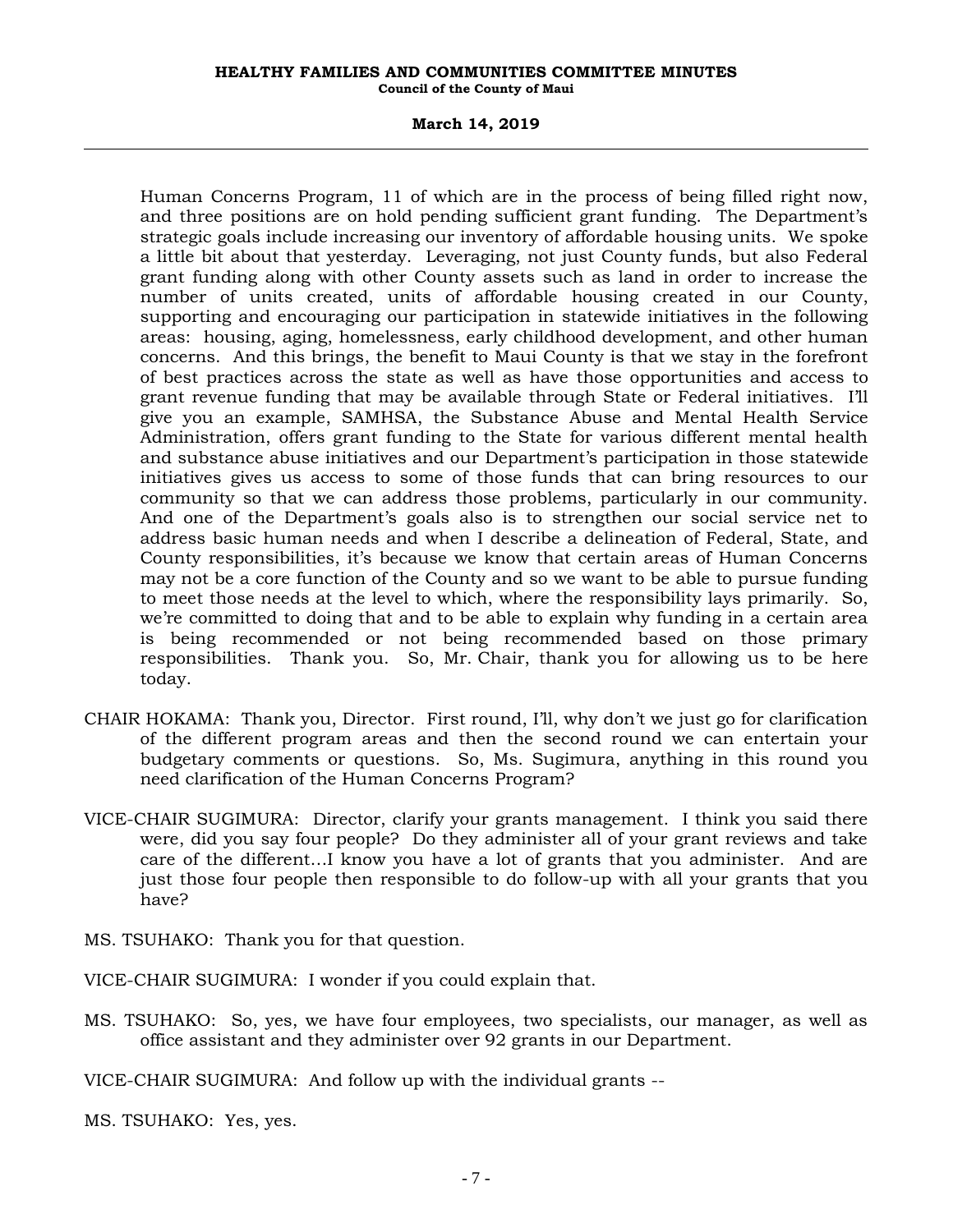VICE-CHAIR SUGIMURA: --and take care of…who's in charge of…

MS. TSUHAKO: Curtis Jamison.

VICE-CHAIR SUGIMURA: Okay. Amazing the amount of work that they do. I've had, you know, previous experiences with some projects that I worked on and working with SAMHSA and the, or the Federal grants or those that come through the State is like cumbersome I remember in terms of recordkeeping and just being able to fulfill the grant needs so I know it's a big job. Kaunoa, the amount of outreach that they do to the seniors and the services provided it's a gift, really. So, how does that function? Because of there's so many, there's a lot of teachers with the many programs that you have so I'm just curious how you cover all of that.

MS. TSUHAKO: Yeah.

VICE-CHAIR SUGIMURA: Is it more than County funding, that's what I really want to know.

- MS. TSUHAKO: Yeah, thank you. So, the different programs that I identified earlier: Meals on Wheels, Assisted Transportation, Congregate Meals are all funded through grant revenue and that money flows from the Federal government through the State, through the Office on Aging, and then to Kaunoa as a sort of like a contractor for those services. So, Kaunoa has a number of employees who are funded through grant revenue for those programs. The Leisure Program is not funded through the Office on Aging or through Federal funds. That's a County-funded process. So, they have different arrangements with different instructors based on the number of hours they spend in instructional time. So, they have some folks who are non-civil service County employees who teach classes on a regular, you know, maybe once, twice, every three months or something. So, they have that arrangement. Then they have other instructors that they work with on contract for a class here and a class there. So, the Kaunoa has to manage both of those sort of processes at the same time.
- VICE-CHAIR SUGIMURA: So, I remember last year there were, I want to say exercise teachers that, were they County employees or were they --
- MS. TSUHAKO: No, I think…
- VICE-CHAIR SUGIMURA: --how were they handled?
- MS. TSUHAKO: Yeah, I think your memory might be of enhanced fitness --

VICE-CHAIR SUGIMURA: Enhanced fitness.

MS. TSUHAKO: --instructors. And those are through, actually, through the Office on Aging. And the Office on Aging had requested the creation of positions so that those instructors could be non-civil service employees much like those regular instructors at Kaunoa.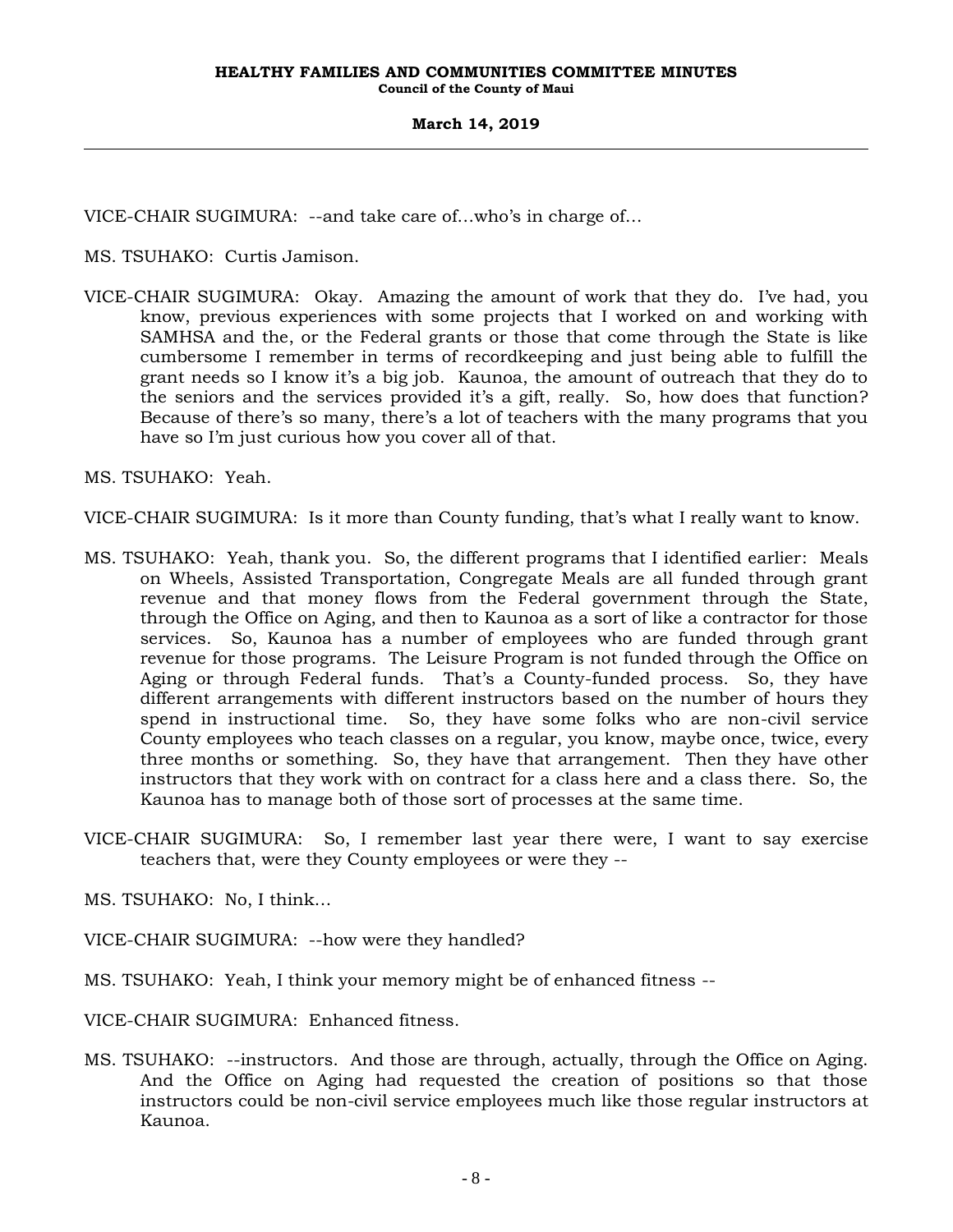VICE-CHAIR SUGIMURA: I see. Thank you, Chair.

CHAIR HOKAMA: Okay, Ms. Kama?

COUNCILMEMBER KAMA: *…(inaudible)…*

CHAIR HOKAMA: Okay, thank you. Mr. Molina?

- COUNCILMEMBER MOLINA: Yeah. Thank you, Mr. Chairman. Good afternoon, Madame Director, from the outer reaches of the Council Chambers. I feel all alone out here. But, anyway, just Ms. Sugimura mentioned numbers and one number that caught my attention was you mentioned you have two people doing the homeless, yeah? So, I guess they're in more, I guess, more like coordinators rather than doing a lot of physical outreach with the folks out there? Am I correct?
- MS. TSUHAKO: You are partially, Mr. Molina. The Homeless Program's office doesn't do direct intervention. So, we don't have homeless people lining up at our door saying, "hey, help me, David," or, "help me, Chris." But what they do is they work with the outreach providers in the community. So, for example…

COUNCILMEMBER MOLINA: Family Life Center is one?

- MS. TSUHAKO: --yes, Family Life Center or Salvation Army or Mental Health Kokua. So, for example there's a, there's an intervention going on or may go on tomorrow up at Baldwin Beach Park that takes a coordinated effort between our colleagues at Parks and Recreation, folks at A&B, as well as our Homeless Program's office to coordinate a response to remove people who are trespassing on County property, clean it up. And so, our Homeless Program's office is the convener of some of those gatherings to network and to strategize and to plan and implement those interventions. So, they do that as well as have regular meetings with the homeless providers in general to maintain what we call a coordinated entry system. And that coordinated entry system is a system that looks at an objective need of a person who's homeless and it says, "we want to identify the person who's been on the streets the longest and who has the highest vulnerability." That means if they remain on the streets for much longer, the likelihood of them dying on the streets is very high. And we want to prioritize that person to try and find them housing and services as quickly as possible. So, if I have this person whose need is this high and I'm only offering this much service it doesn't make sense, yeah? So, you got to offer the service to match the need. So, that coordinated entry system is a system that's being used across the nation as a best practice to match the need of that individual with services so that we can reduce the number of chronically homeless people who are living on the streets for the longest time and costing us collectively more money.
- COUNCILMEMBER MOLINA: Okay, well thank you. That was a…more than I bargained for from an answer from you but I appreciate that. And I know, Mr. Chairman, this whole issue itself can be a separate Committee item in itself so in the interest of time, you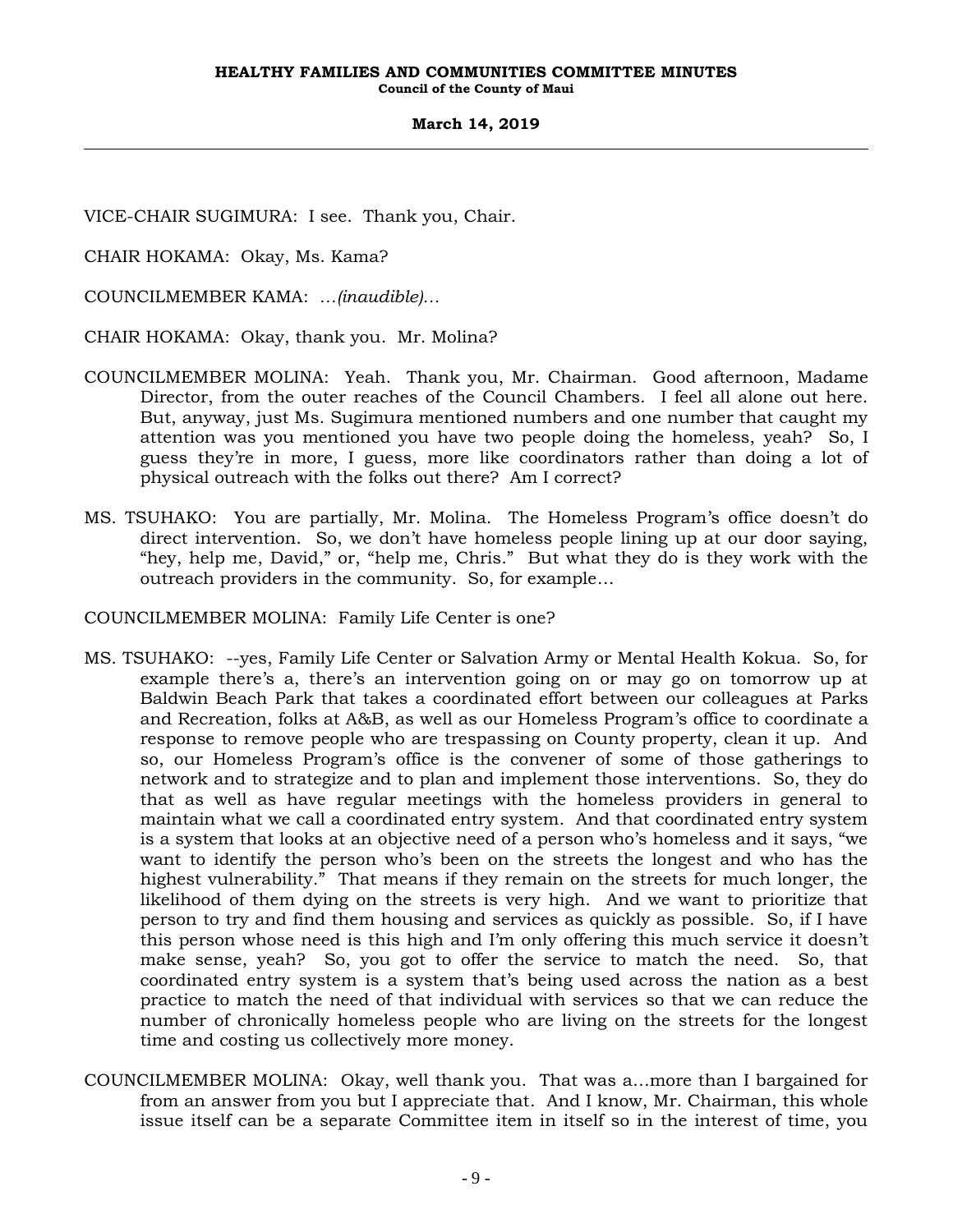#### **March 14, 2019**

know, I'll move on with another just a more clarification question. You know, Mr. Chairman, on our, on my first run on Council with you we would go to the National Association of County Conferences and I'm sure like yourself and many of my former colleagues, our colleagues on the mainland were quite impressed with the amount of resources the Council and the Mayor puts into our Senior Services Division and I know you folks have done a wonderful job with getting the most bang out of the buck. Especially with those new, when I look at those newsletters from Kaunoa Senior Services, you have a lot of these…you bring in performers and educators and so forth and you do have fees sometimes for some of these. Do the fees pretty much cover the cost of the participation or does it vary, or it's basically like a subsidy or reduced cost for the, our seniors out there?

- MS. TSUHAKO: Thank you for your question, that's a very good question. We do have a leisure revolving fund so the participants, the Kaunoa participants who attend those events do pay a fee. We are so fortunate that Kaunoa's reputation is such that they can get agreements from very renowned performers, you know, who want to perform for our kupuna and who are willing to negotiate fees that might be less than what they would receive if they were to perform at the shopping center or at other venues. I don't, I cannot say with certainty that it's absolutely the same amount of money that's collected for the cost of that event. But we do have money budgeted to pay for those leisure events that account for those, that entertainment and that level of class offerings.
- COUNCILMEMBER MOLINA: Okay, well, thank you. And, just, a long-term last question. Do you feel that with the amount of demands for human services in our County, do you see a point in time where Maui County may have to have a separate housing division and a separate human concerns division? And, Mr. Chair, I don't know if from your travels and talking to your, our colleagues in the mainland and what municipalities have a separate housing division, I don't know how many of them, you know, have a separate housing division, but maybe, Ms. Tsuhako, do you think with the way we're going and, of course, housing being the number one hot button issue here?
- MS. TSUHAKO: Thank you for that question. I've thought of that many times since I got home. I think that eventually we will get to a point where we need to have a more specialized workforce in terms of the housing. I think in the years upcoming there'll be more agreements to monitor. I think also that, you know, we, the County receives Federal funds, you heard this morning from Mr. Pontanilla. CDBG funds are often leveraged with County funds to get projects done. We also as a County receive HOME funds from HUD which goes to rehab units, for example. So, we have various Federal funds specifically for housing that we could leverage with County funds such as Affordable Housing Fund and I think that as we specialize in some of those and get more projects done that there might be a time when this body might consider bifurcating the Department and creating a housing department.
- COUNCILMEMBER MOLINA: Yeah, possibly through Charter amendment, or…okay. Just food for thought.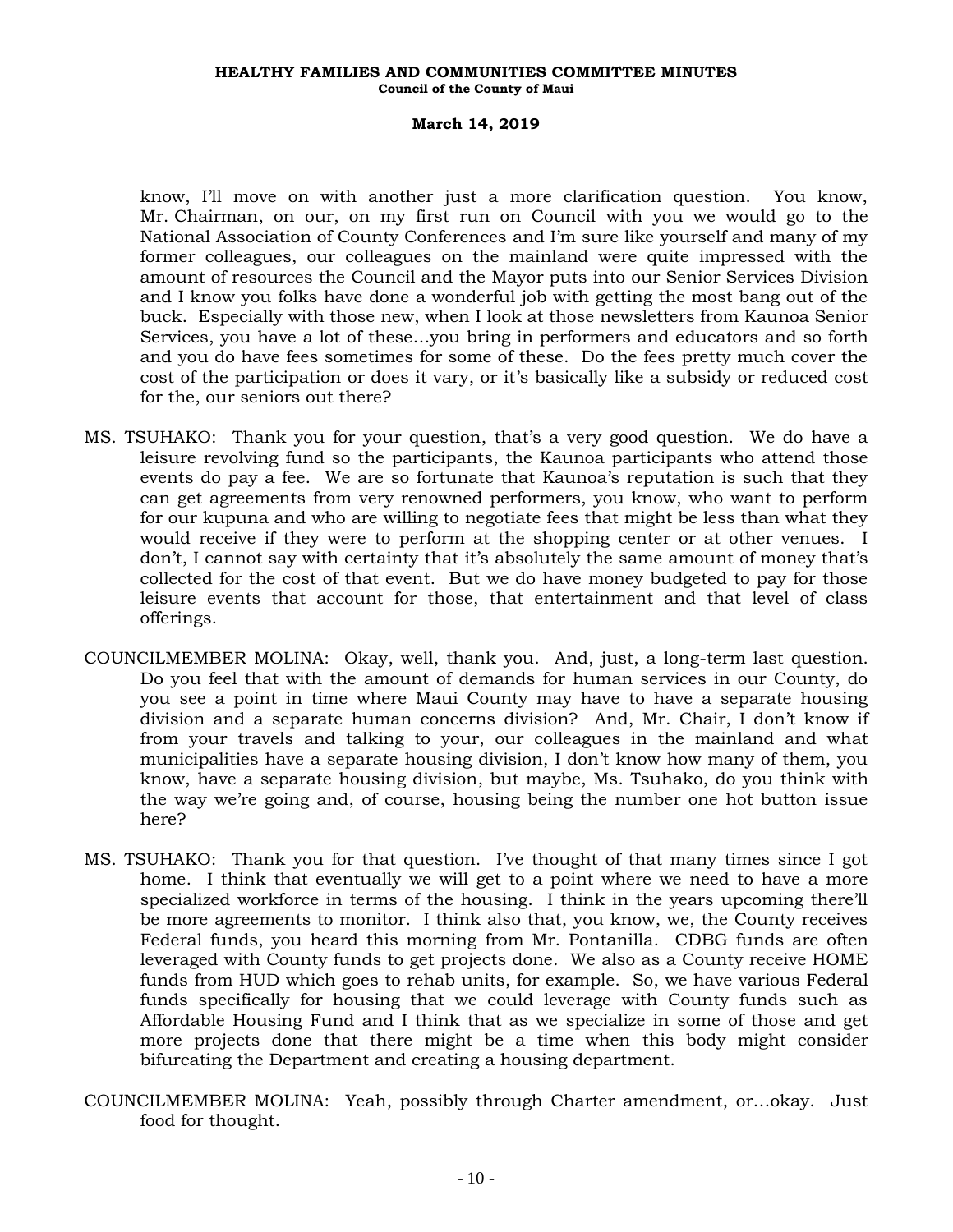MS. TSUHAKO: Thank you.

COUNCILMEMBER MOLINA: Thank you. Thank you, Chairman.

CHAIR HOKAMA: Thank you. Ms. Rawlins-Fernandez?

- COUNCILMEMBER RAWLINS-FERNANDEZ: Mahalo, Chair. To my colleague's point about creating its own housing department, I believe the County of Kauai has their own housing agency separated from their, they have like a Office of Aging but, so they've adopted that model. My question is regarding your strategic goals and I'm sure Chair King will probably mention this too. But I wanted to focus on your first goal, Ms. Tsuhako, increasing the County's inventory of affordable housing and the measurable is number of units created. Do you know how many affordable units we need and, I guess, we kind of spoke about this. Wait, am I looking at the right one? Yeah. Okay. We talked about there being a need for the lower AMI housing units so it would be great to see, you know, the goal kind of more specified in what it means by affordable and how many units is needed and what you believe you can realistically achieve in the next year as like, you know, the measurable. Do you have any idea of what that would be?
- MS. TSUHAKO: Thank you for your question. Thank you. I think as we discussed yesterday and at Chair Kama's meeting, the number of units needed in Maui County and even Statewide is kind of based on the Housing Planning Study that was done two years ago. I think it's going to be updated pretty soon. I think the number 14,000 was tossed around as what Maui County's projected need would be and we know from some of the analysis that Ms. Munsell discussed yesterday that primarily the need is for housing that's affordable to people who are below, 60 percent of area median income and below. And that's going to be housing that's going to require more subsidy for development than market-level housing for people who earn 120 percent, or even 80 to 120 percent. So, it may be 6,000 units and I will work on that projection in terms of how many we can realistically expect to create in the next year. But I appreciate that because it gives, it really gives a focus on not just how you would do that but also how, realistically, how quickly can that be done. And I think we had a very robust discussion yesterday about the time it takes to get from planning a project to actually having people move in. So, it behooves us to be realistic. Thank you.
- COUNCILMEMBER RAWLINS-FERNANDEZ: Mahalo. A follow-up question, Chair. Okay. So, the 14,000 units, 9,000 of the lower AMI is what we would need by 2025? So, that's some time from now. And so you said 6,000 units and in the next year, how much you can realistically, how much you realistically believe we can achieve creating. And part of, like, these strategic goals, in presenting these strategic goals for the purpose of budget is so that we have a better understanding as a Council what it is that the departments are going to be asking for so that we know in this next year what are your guys' goals. And so, you know, like, this doesn't really help us understand in the next year what we can expect in your budget request. So, that's all I'd like to share. Mahalo, Chair.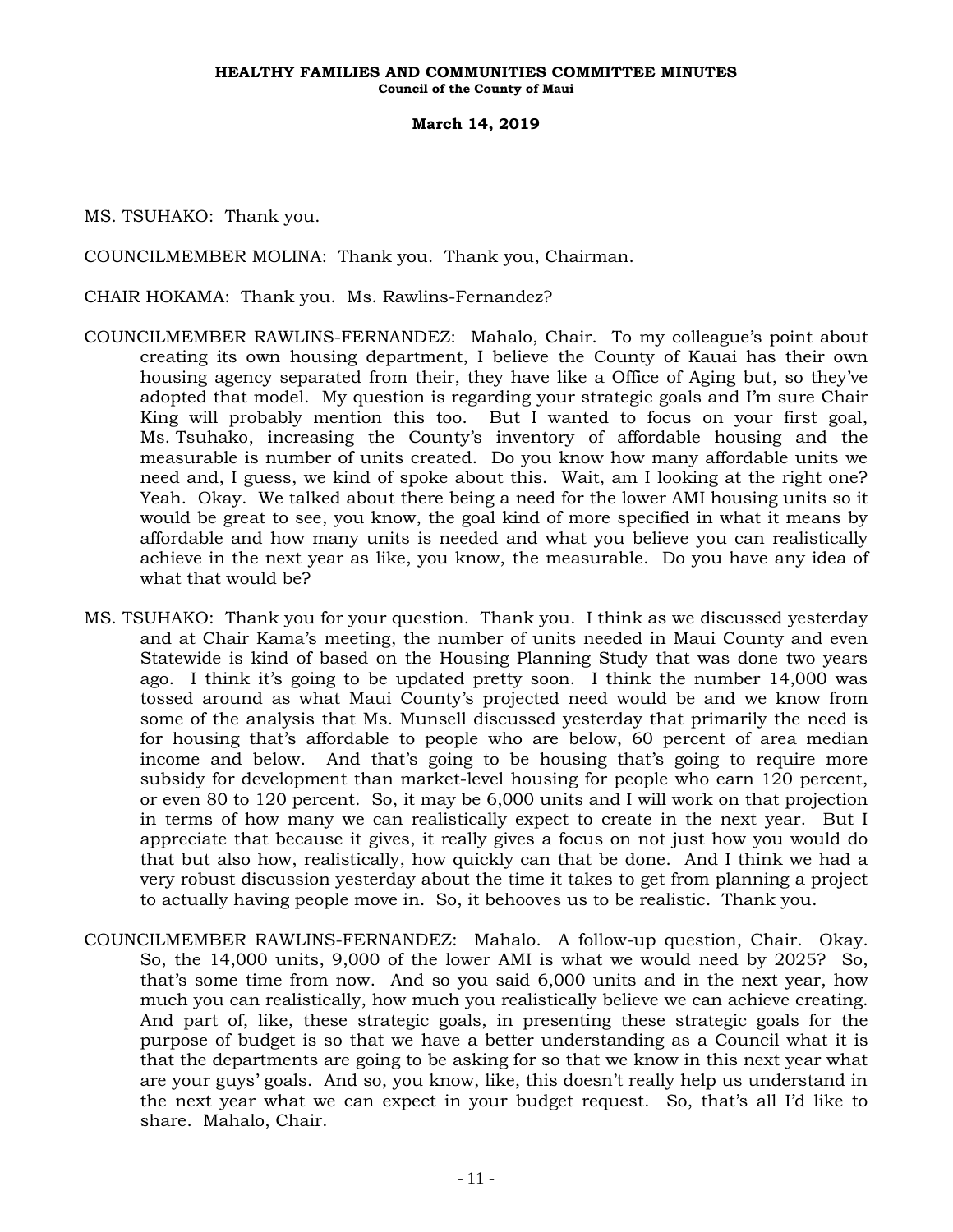CHAIR HOKAMA: Okay, thank you. Ms. King?

- COUNCILMEMBER KING: Thank you, Chair. Let's see, I was going to ask questions about the goals and I think the first one was covered. The goal number three, which is kind of what we're talking about today, strengthen the community's social service safety net. That doesn't really, the measurable, I'm not sure how you're going to be able to measure that with that statement there but I mean is the goal to expand the social services, or are we trying to continue at the same level, or are we trying to improve the ones that we have?
- MS. TSUHAKO: Thank you for your question. It's to strengthen. It's not necessarily to expand because I don't automatically go to expansion as being better. I think efficiency is important and I think efficacy is very important. So, what I want for our Department to do is to ensure that the money that's being granted to agencies to do the social service work to keep our social service network strong is being used in a way that makes sense, that is needed, and that is doing what the County is paying for to be done.

COUNCILMEMBER KING: Okay.

- MS. TSUHAKO: And so, I don't want to automatically assume that that means more money or more contracts.
- COUNCILMEMBER KING: Right. No, I understand that, I'm just trying to figure out how you're going to measure success. How will you know if our services are stronger? Are you measuring how many people are served? How much more success the various programs have within their population of, you know, the service population? You know, if we're trying to strengthen a program or make a program stronger and more efficient and more effective, then that's what we should be measuring. So, I'm just kind of wondering what your measurements are for determining that we've gotten success there.
- MS. TSUHAKO: Yeah. And that's, you know, I think a tricky wicket a little bit because we are already trying to do that. I think our Grants Management Office is doing a really good job of setting up a schedule of monitoring for the grants that we now offer. They do both tabletop as well as onsite monitoring to ensure that what was agreed upon in that contract is actually being fulfilled. And I think that that process needs to also go on and we also need to work in other measures, for example, of helping and encouraging agencies who receive County funds, especially those who don't get funding from other entities where the County is usually a sole-source funding, is to help them get funding from other agencies so the dependency on the County funding doesn't perpetuate itself. Because a need that was identified 20 years ago doesn't necessarily mean that it's still a need today. So, to me it's not a good argument to keep funding a service just because it was funded 20 years ago. "Well, we got money from the County for 20 years." But is it still a need today --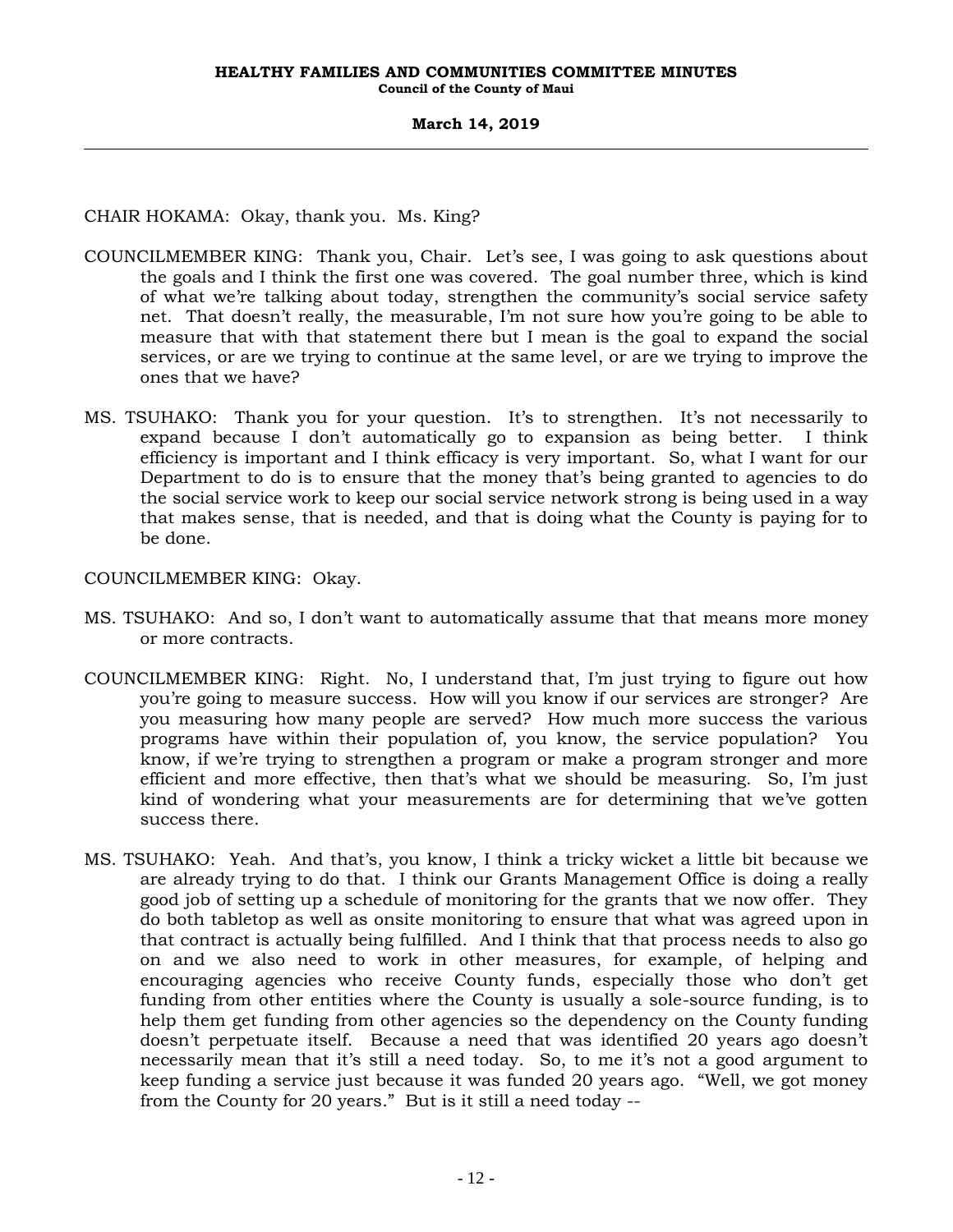COUNCILMEMBER KING: Right.

MS. TSUHAKO: --that needs to be addressed?

COUNCILMEMBER KING: Right.

- MS. TSUHAKO: So, I think some of, you know, incorporating some of those prospective changes are important and they will help us in terms of receiving feedback from the community about what the community feels is a need and then going, using some of those metrics about responsibility for funding will help us prioritize and determine that.
- COUNCILMEMBER KING: Okay, so, you're working on along with monitoring the programs and the success of the programs, you're working on, I don't know, is it some kind of a survey or something from the public to determine --

MS. TSUHAKO: Yeah.

COUNCILMEMBER KING: --what the needs are?

- MS. TSUHAKO: We're trying to figure out a way to do that will help us be more responsive to the community. To receive feedback to help us be more responsive in terms of the services.
- COUNCILMEMBER KING: Okay, yeah. I really look forward to seeing that because I know our community is changing and so to find out…one of my concerns with the Homeless Program in trying to measure reduction is that I don't know that we have a real good, solid method of actually determining what our Homeless Program is because I looked at those point-in-time counts and they're inconsistent across the counties as to how many people participate in them. I think one year I looked at it and we had eight and one of the other counties had 30 people participating. So, I don't know how many, how you can count all the homeless people across the County with eight people but I understand they're all volunteers. So, and then I also know just from my experience, Chair, and in researching women's issues and going to the women's conferences that the women are the hardest to count in the homeless population because they don't come out, you know, they're hiding from abusive spouses sometimes. Sometimes they're hiding from Child Protective Services because they don't want their children taken away. So, you know, I'm not, I don't, I'm just kind of curious to know how as we go forward, and you don't have to answer this now, but I just think it's an issue of trying to ascertain what our problem actually is and then how we're addressing if we're…we know how many homeless people that we're housing and that's a great thing but we don't know how well we're reducing it if we don't have a good method of counting that. And so, I'm just hoping we come up with other methods rather than just the point-in-time count. And then, Chair, my last issue I want to address, and kind of all of this goes along with trying to monitor success in these various programs. And I'm just wondering the Volunteer Center, if you've been able to quantify how many people we're putting into volunteer positions and how effective that program is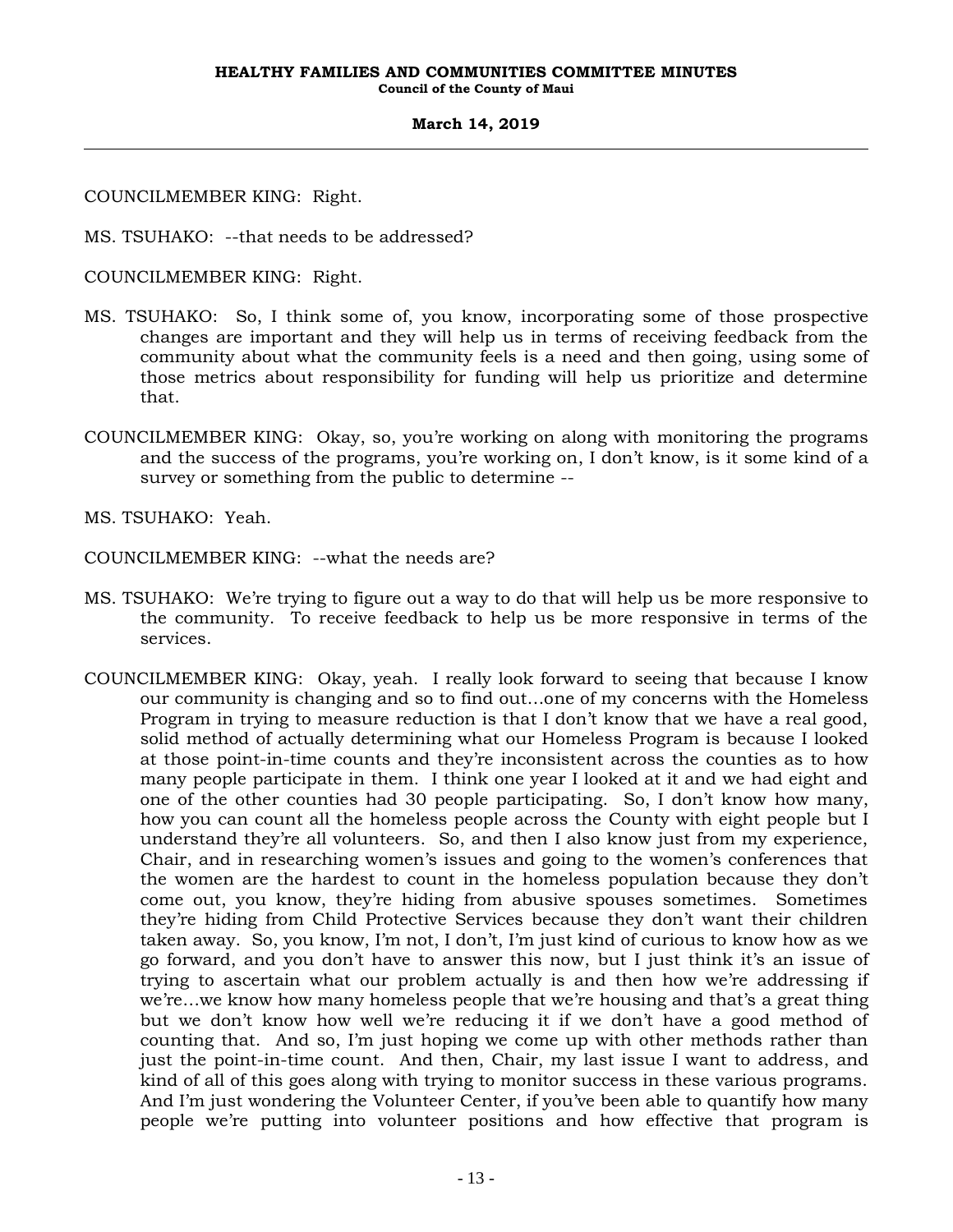because I remember hearing about and I thought this was so wonderful the first time I heard about this program but I never hear anything more about it. I mean, I don't, I tell people all the time, "you know, there's a program out there if you want to find volunteers," and they say, "there is?" You know so not a whole lot of people know about this program.

MS. TSUHAKO: Yes, our volunteer coordinator Wendy Stebbins does collect data on the number of volunteers who are involved in training that is sponsored through the Volunteer Center and I think her partners at the actual agencies who recruit, retain, and acknowledge volunteers also have statistics and data about the numbers of people. So, we can, you know, share that.

COUNCILMEMBER KING: Is that number growing?

MS. TSUHAKO: It has grown, yeah.

COUNCILMEMBER KING: Okay.

- MS. TSUHAKO: I have seen recently. Also, there's a website that's run that helps to alert potential volunteers and helps match them with agencies that may need their assistance based on their interests and things like that.
- COUNCILMEMBER KING: Okay. Yeah, no, I've seen your website, I've seen your brochure, but I just don't know how, I mean, you have to drive people to a website because people don't automatically know it's there and then I haven't really seen where the brochures are given out so it would be good to see a little more expansion of, you know, the awareness and education about the program. Because I totally believe in volunteers and I think there's so many wonderful people on Maui who, you know, help out our community through these programs. Okay, thank you, Chair.

CHAIR HOKAMA: Okay. Thank you.

MS. TSUHAKO: Mr. Chair, may I make one comment to Member King?

CHAIR HOKAMA: Short.

MS. TSUHAKO: So, Member King, one of the questions you asked or your comments you made was about counting homeless people. The point-in-time count is not the sole means by which we count homeless people in the community. So, all of the agencies who receive State funding participate in a program called HMIS, it's Homeless Management Information System. It's actually a Statewide database which captures information about individual clients who use services from the participating agencies. So, via that HMIS, we should, and we do, look at data from HMIS as well as from the one day of the year that the point-in-time count is conducted so that we know that the point-in-time count counts only the number of people who were counted during that one day of the year. We know that HMIS is a much more robust and much more accurate picture of what homelessness looks like in our community. So, we have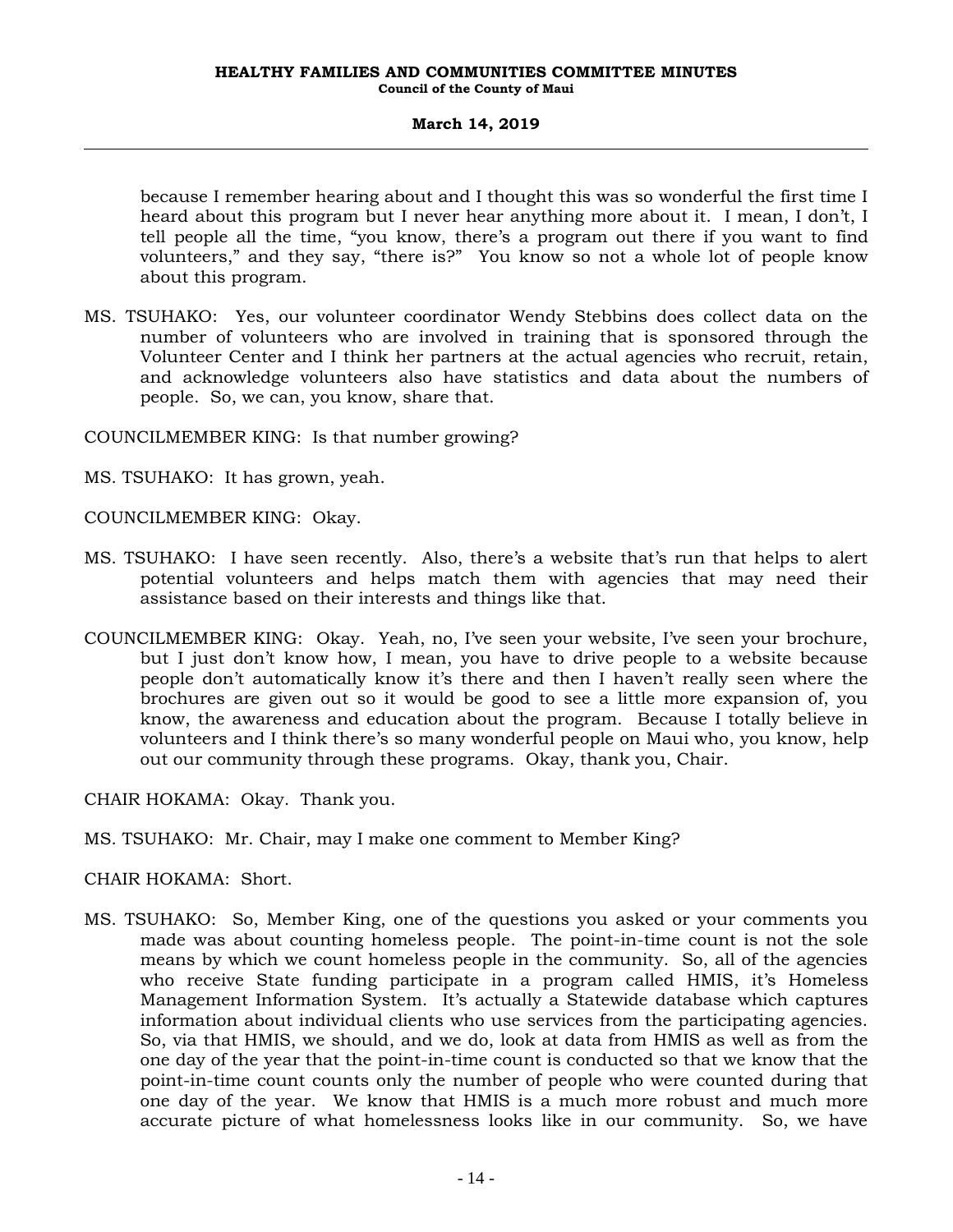access to that data as well.

COUNCILMEMBER KING: Okay. Thank you.

MS. TSUHAKO: Thank you.

CHAIR HOKAMA: Thank you. Ms. Paltin?

- COUNCILMEMBER PALTIN: Thank you, Chair. So, I don't know if it's clarification but on the goals that we have for, like, say number one. I have feelings about creating affordable housing just to increase the inventory, like, I feel like the purpose of increasing the affordable housing inventory is to get local people into the houses. If the measurable is just the number of units created does it matter to us if it's people coming from the continent or other foreign areas to occupy those units created or do we want our local people to be prepared to enter those units? Like, some of my colleagues and I went to the Waikapu Community Association meeting and there's a lot of so-called affordable units going to be coming online in the Waikapu area in the next 4 to 20 years and I would hope that the Department of Housing and Human Concerns is preparing our local people to be the homeowners of those projects. Not just that the units are being created, but that our people that would like to own homes are prepared to be the homeowners there and I'm not sure that I feel comfortable that that's happening, and I feel like that goal and the measurable doesn't reflect that concern. It's kind of my issue and I don't know if that's a question or if you can answer it.
- MS. TSUHAKO: Okay, well thank you for your question, Member Paltin. I'll do my best. So, I think I share that concern with you, or that desire, yeah, to have our local families be able to purchase homes if that's what they want. I know that we also need rental housing so people who are at 30 percent of area median income more than likely might want to buy housing, might want to buy their own home, but may not be able to do that. So, we have to have a variety of housing types available for people. Whatever fits the need. So, rental housing for some, housing for sale for others. And that's fine, that's good, right, to be able to offer both. So, I think that's one issue. Second issue is one of the ways that the Department, and it's not through Human Concerns, but one of the way the Department supports families in preparing for a desire for the homeownership piece is through a grant that we give to Hale Mahaolu that does homeowner education. So, I can't remember off the top of my head how much that grant is for but Hale Mahaolu has a certified homeownership sort of counseling program that people can go to and they will learn the basics of what they need to do in order to become a homeowner. So, for some people it may be, you know, much more complicated than others. It could be like learning how to repair your credit, right? So, you kind of got your credit all jammed up when you were really young, you need to learn how to repair it before you are ready to save money to do the down payment, to learn what it means when you sign your name on the deed. So, we do have that program available for people. Even our Section 8 Office has the family self-sufficiency program that helps people transition from rental in the Section 8 program into home ownership. So, those opportunities are there for people and I think those…you know,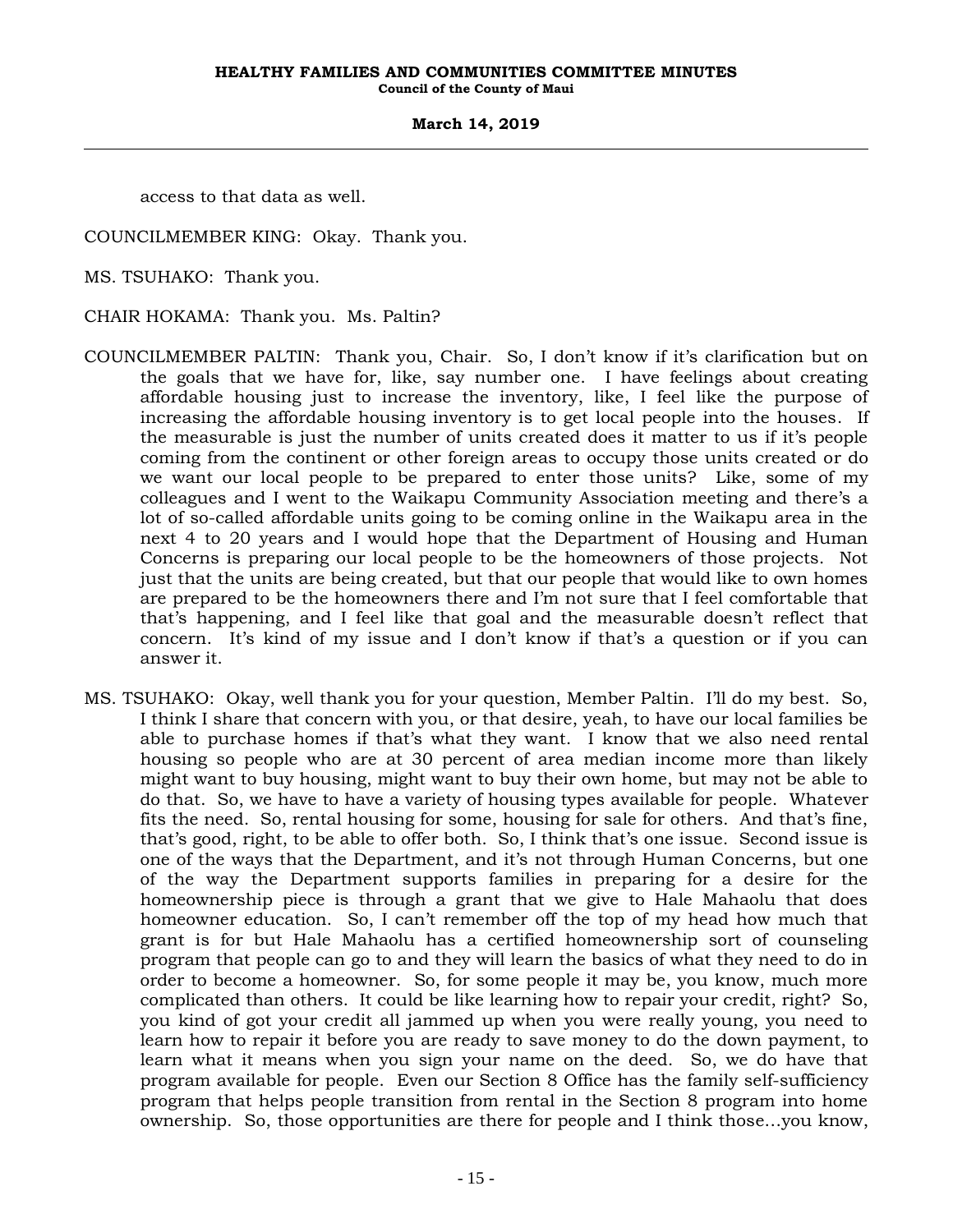maybe our Department can do a better job of referring people who might express an interest in that to help them do their preparation. But I feel confident in telling you that the resources for that purpose are there.

- COUNCILMEMBER PALTIN: Okay, follow up? So then, for me, you know, the numbers that were thrown out like 14,000 need or 9,000 and like that, no list exists of folks that would like a rental house or would like a purchase house and so how do they come up with those numbers of, you know, I mean, like if you had a list of folks in the 80 to 140 percent AMI range that were ready to go, then you could say, "hey, this is coming online. This is coming online. This is coming online in certain years," and, "be ready." But if you don't have any kind of list or anything like that, like, I think other jurisdiction have like housing authorities where they, like, you know, try…I don't want to mention the Upcountry water meter list but, you know, something along those lines where we have like a count of folks and then, you know, we can kind of try and match them up with projects so that it's not speculators and TVRs and outside interests coming in. Because we aren't, we cannot do the continental mentality. We're an island with limited resources and so we got to take care of our residents that, you know, want to stay and live here is the way I feel. Is there any possibility of, you know, having just the list. Not with any kind of promise but to say, "hey, you know, these projects in your AMI are coming online. We have these resources here and it's no guarantee that you're going to get a house," or whatever, but to keep folks informed of things that are coming up as they go along or the resources.
- MS. TSUHAKO: I think you planted a good idea. I don't, I cannot speak to the legality of using a list such as that to exclude somebody, you know, like making it for local people only and only people who are on this list would be able to purchase property in this development or something. I don't think that that would be legal. I don't think it would pass that hurdle but to have a list and inform people about housing opportunities I don't think is a bad idea. Certainly.
- COUNCILMEMBER PALTIN: Yeah, and I think, you know, I spoke with Na Hale O Maui, Ms. Cassandra, and it's not like, they don't exclude people by where they live but they do make the kind of requirements like, you know, I've seen folks have to sign up in person instead of being able to sign up online or they have to have volunteered in so many community projects. Like for Na Hale she was mentioning, like, they have to be a member for so many years and it goes by like, you know, how long you've been a member or, you know, you have to have participated in so many community volunteer opportunities. And that's not a way, I mean, I guess it is a way to exclude foreign folks because you have to have been here to have contributed but, you know, there's other ways to keep it local than saying like oh if you're from the mainland or something you can't get on this list. If you're from the mainland and you come and you volunteer like five times a year here then you could be on the list, you know, or something like that if you meet all the other criteria but just selecting criteria like that, that keeps it more local. There're other organizations have done it so there's ways, you know, without discriminating where people live or they're coming from.
- MS. TSUHAKO: Thank you.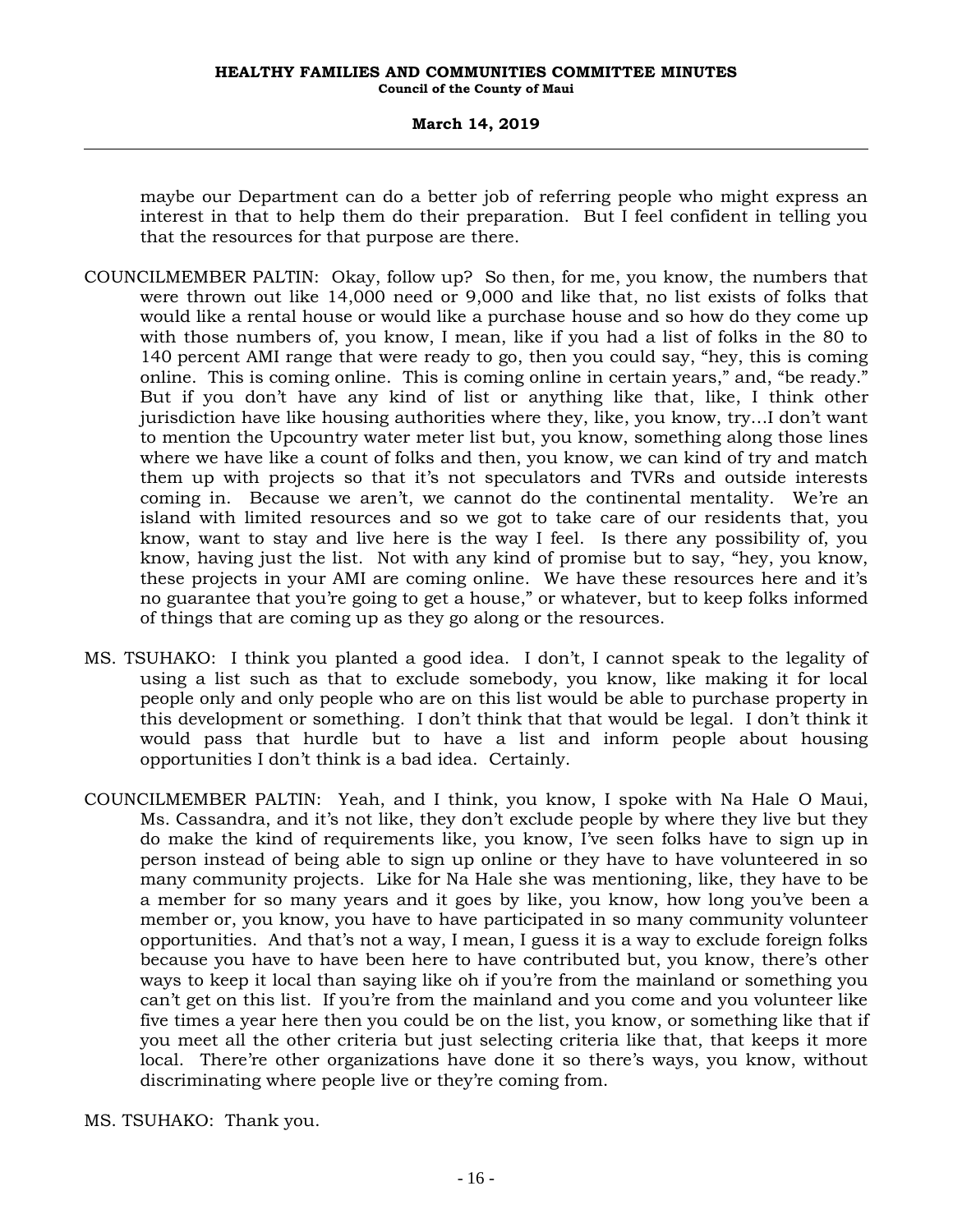COUNCILMEMBER PALTIN: Thank you.

- CHAIR HOKAMA: Thank you. We can spend the whole day on this but we do have one more Department so I'm going to allow one more round. If you have a budgetary question you'd like to pose that would be the time. One question and if need be one follow-up. But before I ask Ms. Sugimura for her final turn I will let you know that we did budget last year 80,000 to Hale Mahaolu. This was for the homeowners housing counseling program so we have put monies in the past and this year as well to assist certain components of the community and I appreciate all your guys' points and of course Ms. Kama and I, we understand how we're interlocked by our committees so I'm very open to allowing the conversation to kind of cross some grey areas because we both agree we're going to work together on this area, Ms. Kama and I. One thing I just want to bring up, Director, and I think it's great you bring up about our component that is, has housing issues of various levels, do we make an effort to take care of those that want help first because I'm tired of spending money on people that don't want our help? And yet we don't fully fund the programs where people want the help.
- MS. TSUHAKO: Mr. Chair, you're referring to homeless people, or…
- CHAIR HOKAMA: In general just any human concerns type of requirements you provide.
- MS. TSUHAKO: I…
- CHAIR HOKAMA: Especially, and again you can be homeless or we know there's Catholic Charities and other agencies. But I remember some of the exact directors mentioning that we should be focusing on the areas of where people who want the help should get the help first because they're seeking it for the service.
- MS. TSUHAKO: Yeah. I think I can assure you that in general the people who want help and who are eligible as a program is described are receiving help. I think in certain circumstances, very, you know, limited circumstances such as maybe somebody who's living on the street unsheltered and who has really severe mental health problems might be approached by an outreach worker who says, you know, "can I help you get into housing?" And they may say, "no." But that outreach worker is going to continue to go out and see that person because that is a proven way, a proven method of engaging that unsheltered person. It's called assertive outreach and it's done intentionally to create a relationship with that person and sometimes, you know, you can never tell when that one person that you've talked to for six months decides to say, "okay. I want help today." So, yeah.
- CHAIR HOKAMA: Okay. No, I appreciate that response. The other thing, though, and I've learned, you know, American marketing is pretty smart at times. They go after our kids, especially fast food programs. So, you haven't really given us much comment on human concerns for our youth because I think they can, the way they have great opportunities for us to work with to help, I don't know what the word, I hate the word educate because we have a State Department of Education and I expect them to do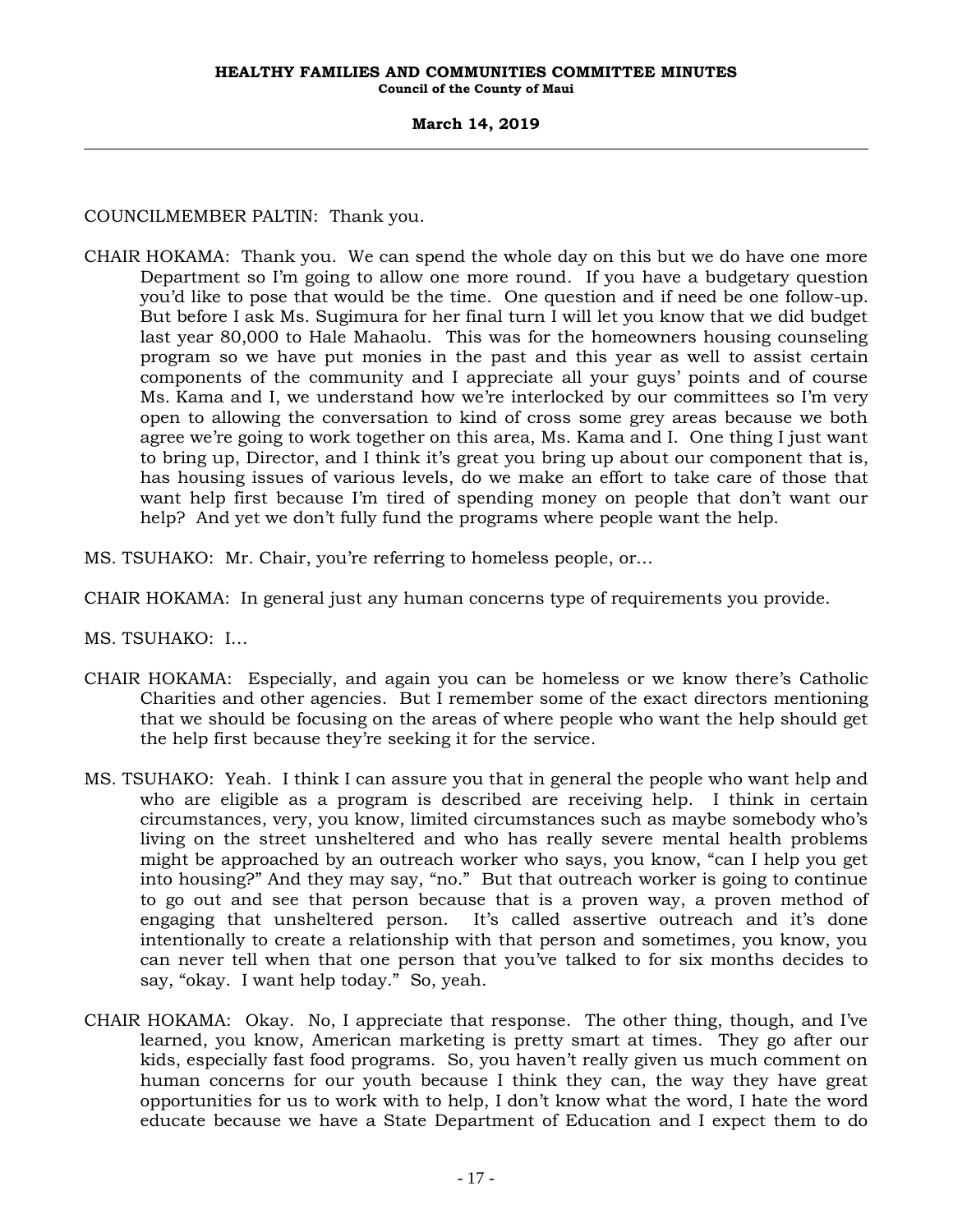their job too. But to maybe help recommend curriculum adjustments so part of civics should be put back to school, life skill classes, things that they know we can benefit from and use after they leave the school system. What do we do for our younger people so they don't become a statistic?

- MS. TSUHAKO: Yeah, thank you for that question. The Department gives funding to various youth centers in the community across our County - Lanai, on Molokai, here on Maui, through agencies such as the Boys and Girls Club, through independent youth centers at Paia, Kihei. Where I think a lot of that education, it's the learning the social skills maybe that families, you know, don't have time to teach, or are just harder, learning those strategies to avoid negative peer pressure, that sort of…
- CHAIR HOKAMA: No, because that's one of the…you hit the point. Because that's one of the benefits of Head Start, the Head Start preschool program. The parents are required to participate with the child and they learning how to help the child themselves. So, we kind of like helping them weaning them off the subsidized program because we helping the parents' skills as they learn with their kid in a accredited program.

MS. TSUHAKO: Yeah.

CHAIR HOKAMA: And I think those things kind of work.

MS. TSUHAKO: Yeah.

- CHAIR HOKAMA: Because kids impact adults very well.
- MS. TSUHAKO: And they do in areas such as underage drinking prevention, too.
- CHAIR HOKAMA: Smoking.
- MS. TSUHAKO: Smoking. Exactly. So, if your kid is learning all the bad consequences of smoking and you're at home smoking, they're going to tell you what they learned, right? And it's going to be an encouragement for you to not smoke.
- CHAIR HOKAMA: Yeah, okay. I'm watching the time so we're going to do one last round. Yeah. And then we're going to bring in Parks because Parks can take the whole weekend, too. Ms. Sugimura?
- VICE-CHAIR SUGIMURA: Yeah, thank you. I have budgetary questions but I'm going to just wait 'til we get our 2020 Budget.

CHAIR HOKAMA: That's fine.

VICE-CHAIR SUGIMURA: Because I look forward to supporting you and we're running out of time. But keep up your good work, that's all I want to say.

MS. TSUHAKO: Thank you. Thank you.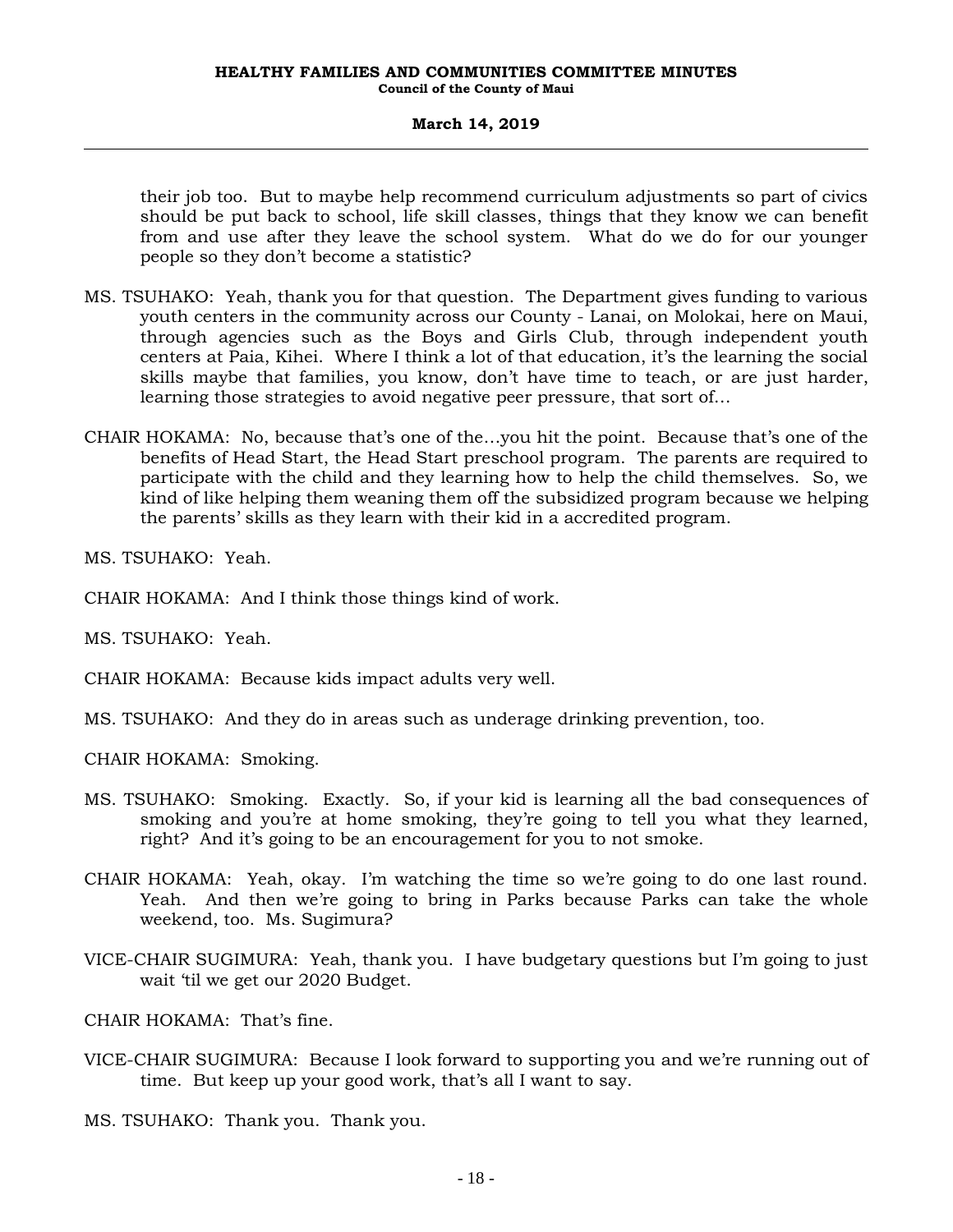CHAIR HOKAMA: Okay. If you do have question, Members, again, the Chair is always happy to forward and receive the response for dissemination back to Members. Ms. Kama?

COUNCILMEMBER KAMA: No questions.

CHAIR HOKAMA: Thank you, ma'am. Mr. Molina?

- COUNCILMEMBER MOLINA: Chair, I'm going to respect your concern with regards to the time constraints we're under so I'll save my questions for another time for the Department. I want to thank Ms. Tsuhako for the presentation. And also, you know, on that subject you and her were talking about schools and life skills, you know. Her and I went to school together. She looks a lot younger than me and she took all the gifted and talented classes whereas I took the others but that is a good point. I think a lot more emphasis should be placed on the DOE in emphasizing these life skill classes. I remember home economics, I mean that was a good course to take but I think we should do more in our public schools and private schools. Teach our kids life skills so that way they don't, like you said, become a statistic. So, thank you.
- MS. TSUHAKO: Thank you.
- CHAIR HOKAMA: No, thank you. You're a, you know, educator per se, Mr. Molina. So, you know, you're experience we appreciate your comments through your experience. Ms. Rawlins-Fernandez?
- COUNCILMEMBER RAWLINS-FERNANDEZ: No more questions, Chair.
- CHAIR HOKAMA: Thank you. Ms. King?
- COUNCILMEMBER KING: Thank you, Chair. Yeah, I appreciate what you were saying about the going after folks who want services because that's the low-hanging fruit and when I did a needs assessment for Hui Malama, that was one of the things that we came at as a conclusion that we weren't servicing the people who wanted to learn how to read, we were going out there looking for people who should want to read. But my question is just a request as you go forward into the budget request for this coming fiscal year is that if you can give us, you know, we talked about programs that were grant-funded programs that may be in existence for 20 years that may be not effective so I guess I want to know if we have any of those and if we do why we're still funding them. But if we can get a list, I mean I guess we're going on the assumption that if you're funding programs that they are worthwhile and they are successful and that if they aren't then you won't be bringing us a request. But, you know, that was sort of one of the budget concerns is, you know, what do we consider fixed costs in the programmatic area where we're granting programs and, you know, personally I would rather not spend hours reviewing programs, \$25,000 we're giving to programs like the, to your question, Chair, for the youth things like the school gardens and Kai Ipu Kukui and those kinds of things if, you know, if we have an understanding that those are successful. But because you made that comment I just wondered, do you have programs that you're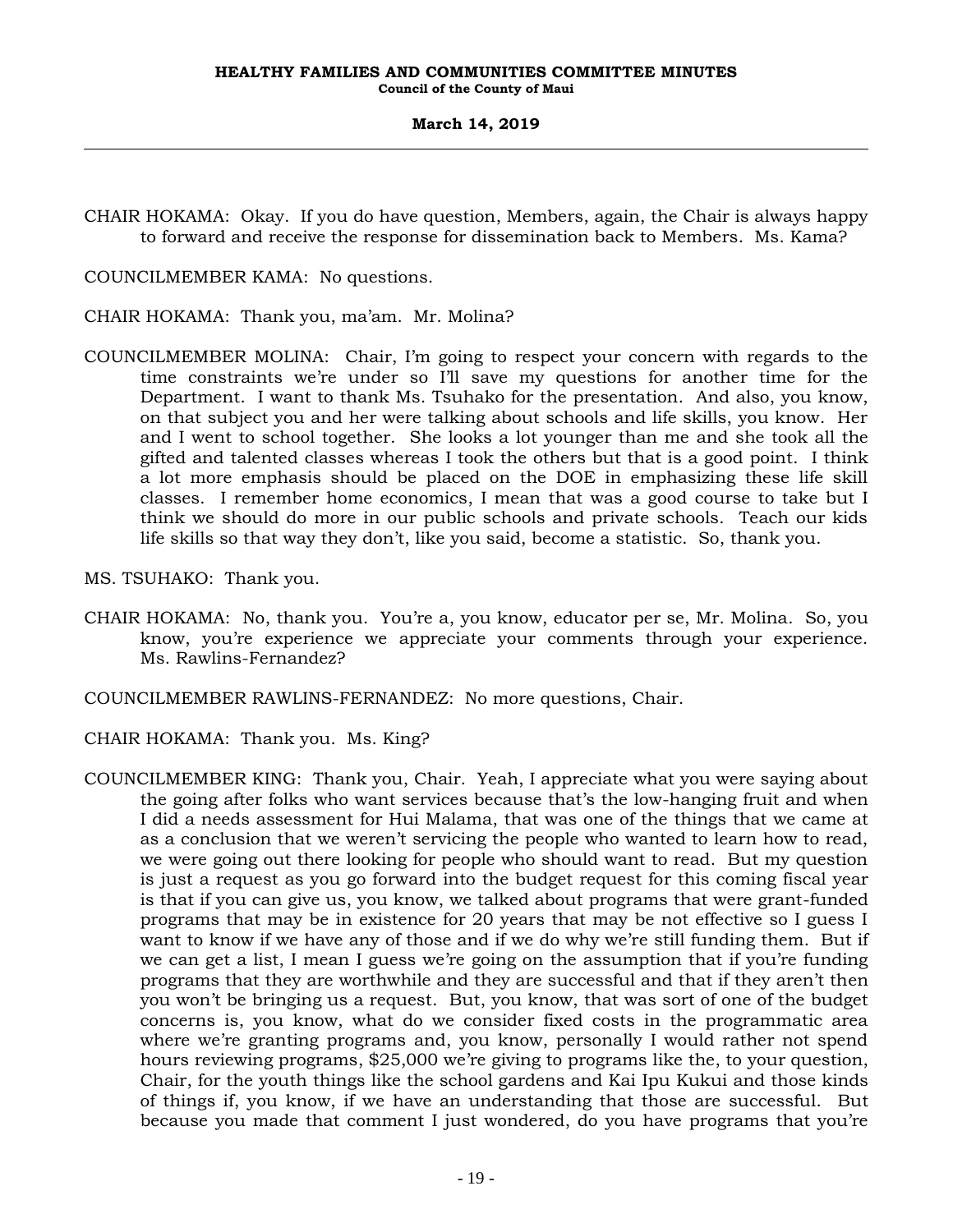funding that you're planning to cut off because you're not seeing the success?

- MS. TSUHAKO: No, I don't believe that the Department has removed grant funding because of non-compliance. I think as the presentation showed there's some grant funding that is going to go unencumbered because agencies have chosen to not accept the grant or they've not been able to use it properly.
- COUNCILMEMBER KING: Okay, no, I'm not talking so much about compliance, I'm just saying if they're not having the success that we would like to see with that type of funding. Are you seeing any programs that, you know, after funding them for a few years you're just realizing that maybe the money could be better used elsewhere?
- MS. TSUHAKO: We've not seen that.
- COUNCILMEMBER KING: Okay, so you, all the programs that you have currently funding you'll be recommending for future funding?
- MS. TSUHAKO: I believe that many of the programs that are being recommended in the Department's budget will be, well, may be repeat requests. I haven't seen yet the Mayor's final budget offering. I'll be better prepared to answer that in particular at that time.

COUNCILMEMBER KING: Right, no, I understand. I'm just trying to get your --

MS. TSUHAKO: Yeah.

COUNCILMEMBER KING: --sense of, you know, if you feel like --

MS. TSUHAKO: There's…

COUNCILMEMBER KING: --if they've been successful.

MS. TSUHAKO: I think for the most part the grantees have been successful in meeting the goals that they have offered to the County in terms of services, yes.

COUNCILMEMBER KING: Okay, okay.

MS. TSUHAKO: So, I feel confident that if the Department puts requests forward for grant funding that we can vouch by the, vouch for the final results.

COUNCILMEMBER KING: Okay. Thank you.

MS. TSUHAKO: Thank you.

CHAIR HOKAMA: Okay, thank you. Before I recognize Ms. Paltin, the Committee, the Chair will note that under HFC-13(2) of this Committee, we are in receipt of a communication, from Mayor Victorino, dated February 19, 2019 coming from the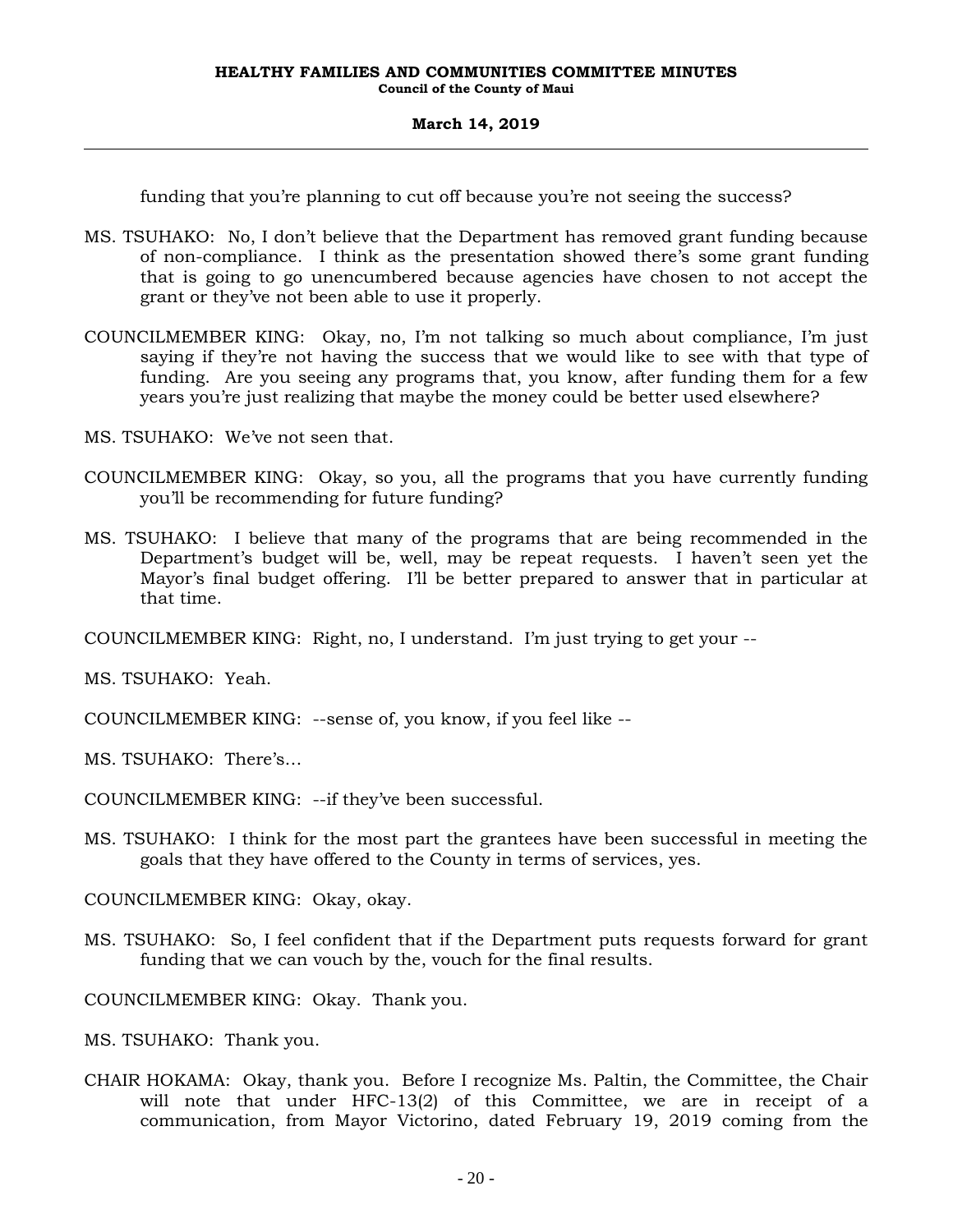#### **March 14, 2019**

Department as it regards to 2019 funded grants. It's broken down by agency, name, program, title, amount of the allocation, as well as its program description. So, if when you have time Members, if you wish you can review the submittal from the Administration regarding Human Concern grants. Ms. Paltin?

- COUNCILMEMBER PALTIN: Thank you, Chair. My question on the budget goes to goal number two in your presentation. You were saying about address the needs within the community and I was wondering if there was any budgetary consideration for, like, drug treatment or alcohol treatment within the west side community? It's, I've been made aware it's difficult for folks with that need and sometimes there's other, like, you know, probation requirements and things like that. And they're trying to get a job and they're trying to, like, you know, do the straight and narrow but it's very difficult living in West Maui and then, you know, all the services are Central. And, you know, all the jobs are in West Maui and they might live in West Maui and we bring in a lot of revenue to the County and I just was wondering if there's any budgetary possibility of bringing those types of services out to the west side?
- MS. TSUHAKO: I thank you for your question and the concern that it raises about availability of resources for West Maui. I don't know specifically if any of the Department's current grants for drug treatment actually have a specific component for geographical placement in West Maui. But that's something that's easily checked and we can, I can actually call Aloha House, which is contracted to do some of those services and see what services they have offered and get back to you.
- COUNCILMEMBER PALTIN: Okay, and if there's nothing maybe we can work on it being there in West Maui too.
- MS. TSUHAKO: Yes, and that's something that, you know, the Department is not going to have the resource to actually do the service so we depend on the community service providers to help with that, yeah?
- COUNCILMEMBER PALTIN: So, then, just follow up. You would like, kind of, write that into the contract, like, you know, maybe one day a week provide services in West Maui or something like that? Would that work?
- MS. TSUHAKO: It would necessitate a discussion because they would have to have resources to stretch out there. They would also have to, they need an infrastructure in order to expand services. So, it's a conversation that we can definitely start now to see what their capacity is. But it's certainly not too early to start discussion.

COUNCILMEMBER PALTIN: Right on. Thank you very much.

CHAIR HOKAMA: Okay. Thank you very much, Members. Before we leave this item, the Chair will just bring up a few things with the Department and the Director. I think maybe Ms. Kama and I can work with you, Director. Because I think one of the things that I hear from our Members is we really need to take a look at adjusting our land use ordinances, particularly our zoning ordinances with conditions. Okay? By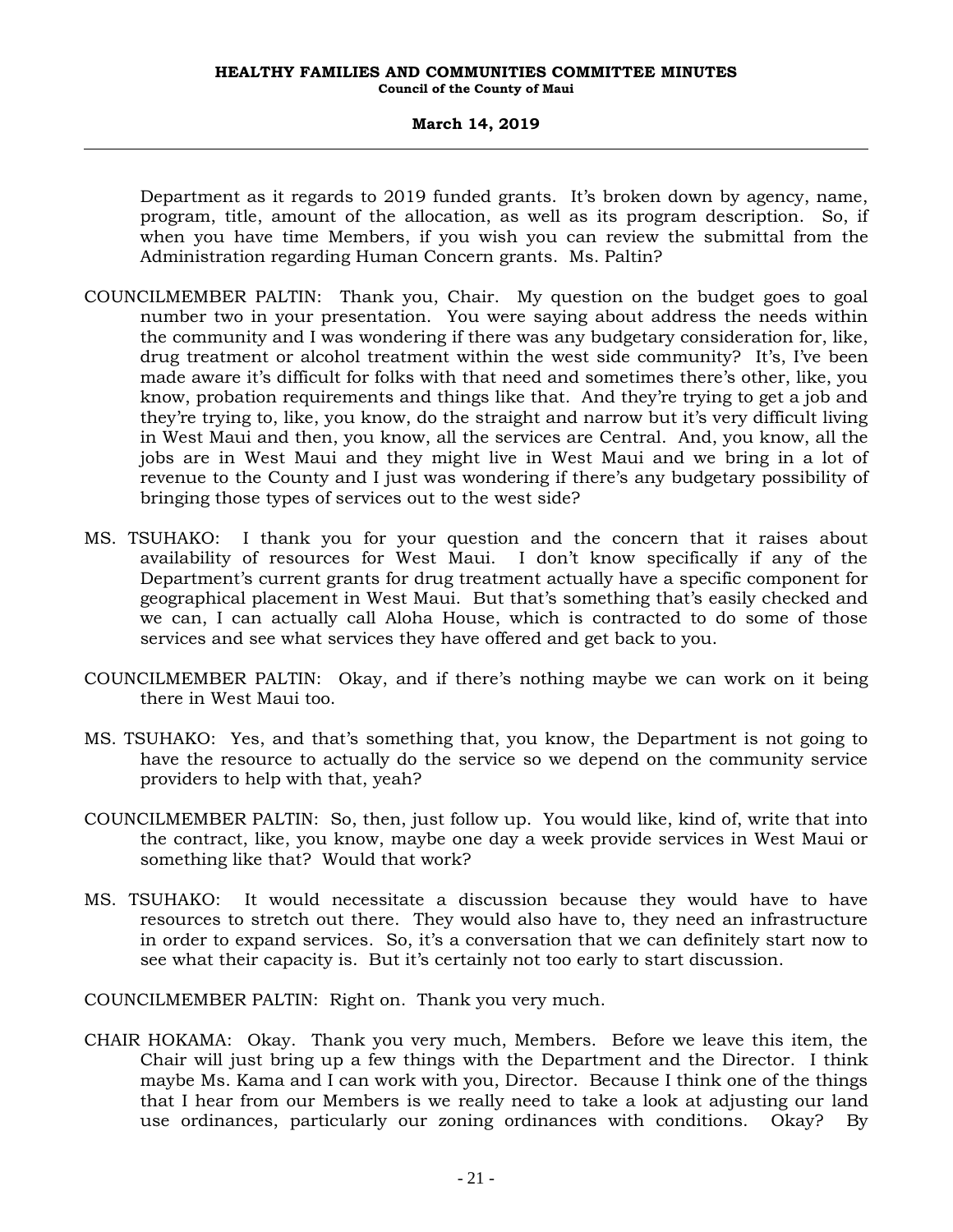### **March 14, 2019**

ordinance and many of them with the conditions of zoning was components of employee or affordable housing units. Okay? We've learned one of our errors was we didn't place a clock when we expected those units built. So, I'm thinking if it's appropriate we consider legislation and bring those that have not complied with a program to comply because I'm not in favor of payment in lieu. They never give us enough to build a house. So, again, the County subsidizes a developer's condition of housing. That wasn't the purpose of conditional zoning. So, I think we need to do some Council legislative considerations, Chair, that I'll help develop with Chair Kama and yourself, of course. But I think we can get some, I'm hopefully thousands of units back online from those developers that got up-zoned and have reaped some of the financial profits of doing the market development. See, if they have the market I'm assuming the infrastructure is in the ground.

### UNIDENTIFIED SPEAKER: Correct.

CHAIR HOKAMA: Which means, what's the reason of stopping the affordables? Okay. And I think we'll use County law, our attorneys, and your Department to help. Because I'm, like, with the other Members, we want to see things constructed and we want to see our people in it. Okay? And we all have clocks that are not as generous as before. So, with no objections, Members…no, I want to file this item because this is under Rule 7(B) and in the future I'd like to bring a part of our item on our master calendar. So, I'll be open to a motion to file.

VICE-CHAIR SUGIMURA: So move, Chair.

COUNCILMEMBER MOLINA: Second.

CHAIR HOKAMA: Thank you. Motion by Ms. Sugimura, seconded by Mr. Molina. Any discussion, Members? All in favor, say "aye."

COUNCILMEMBERS: Aye.

CHAIR HOKAMA: Opposed, say "no." Motion passes with seven "ayes."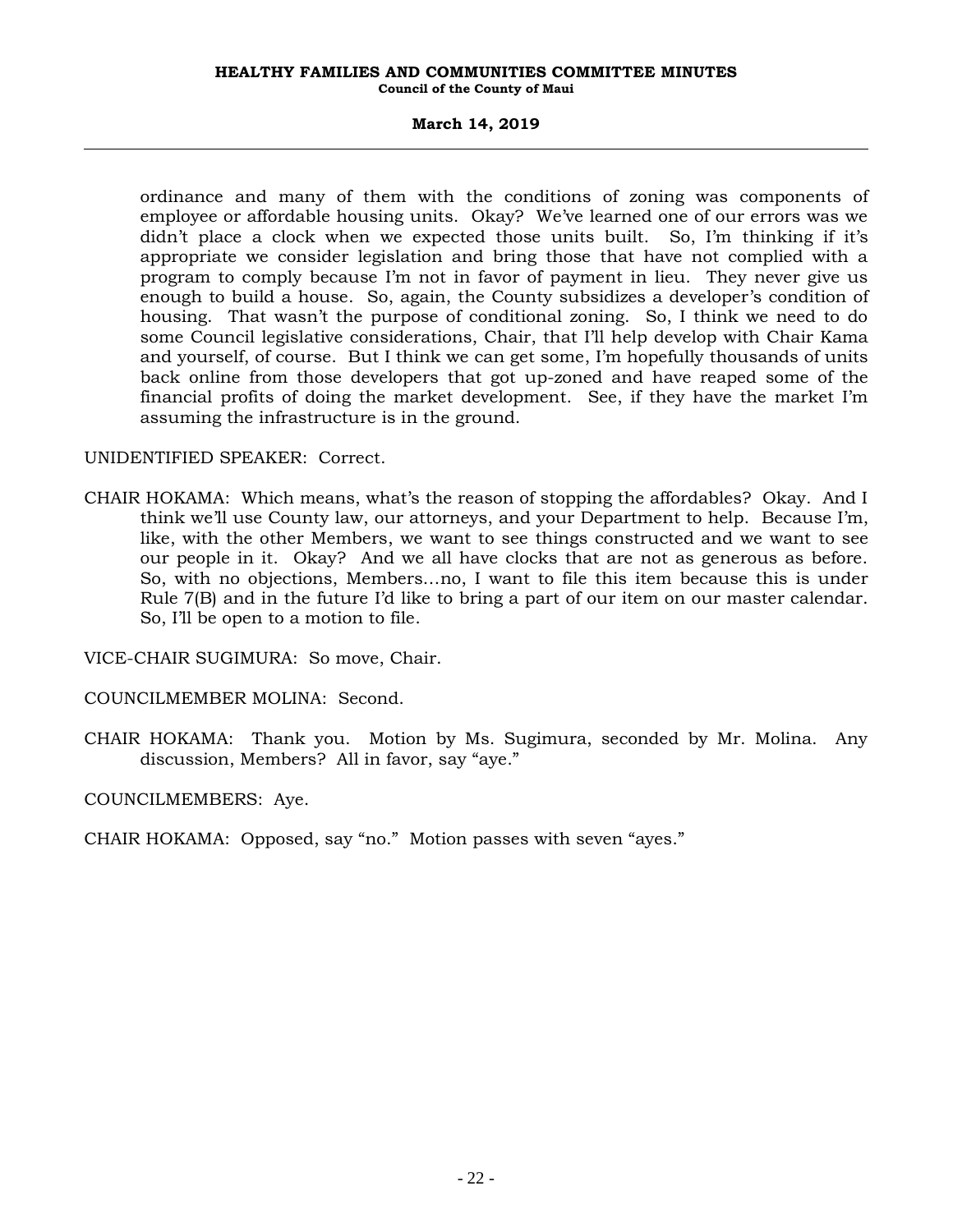**VOTE: AYES: Chair Hokama, Vice-Chair Sugimura, and Councilmembers Kama, King, Molina, Paltin, and Rawlins-Fernandez. NOES: None. ABSTAIN: None. ABSENT: None. EXC.: None.**

### **MOTION CARRIED.**

### **ACTION: Recommending FILING of matter.**

CHAIR HOKAMA: Thank you very much. We thank you, Director. We'll take a recess till 2:55 and then we'll start with Parks. Recess. *. . .(gavel). . .*

**RECONVENE: 2:56 p.m.**

CHAIR HOKAMA: *. . .(gavel). . .* We are back in order.

## **ITEM HFC-13(4): PRE-BUDGET SESSION PRESENTATION (DEPARTMENT OF PARKS AND RECREATION)**

- CHAIR HOKAMA: We have, this afternoon, HFC-13(4); and we'll be having the Department of Parks and Recreation give us their pre-budget comments as well as review. And again, Members, after the Director makes her presentation, we'll open it up to Members for questions and, if any, comments. So, Director, if you would please?
- MS. PETERS: Thank you, Chair. Good afternoon, Chair and Committee Members. We're here today to give you our overview of our budget and we'll get right into it for you. Starting off will be our Deputy Director, he'll be going through some topics, John Buck.
- MR. BUCK *(PowerPoint Presentation)*: Thank you, Chair and Committee Members. Overall the Department of Parks and Recreation, we have 2,547 acres of developed land, 130 playing fields, 22 community centers, nine gymnasiums, and with one under construction that should be completed by summer, 16 playgrounds, three campsites, 24 beach parks, 31 outdoor courts, 53 tennis courts, and five skateboard parks. This is our budget for 2019. Our Administration Program is 2,979,768 and the Administration Program includes our safety, parks, permits, enforcement, grants, and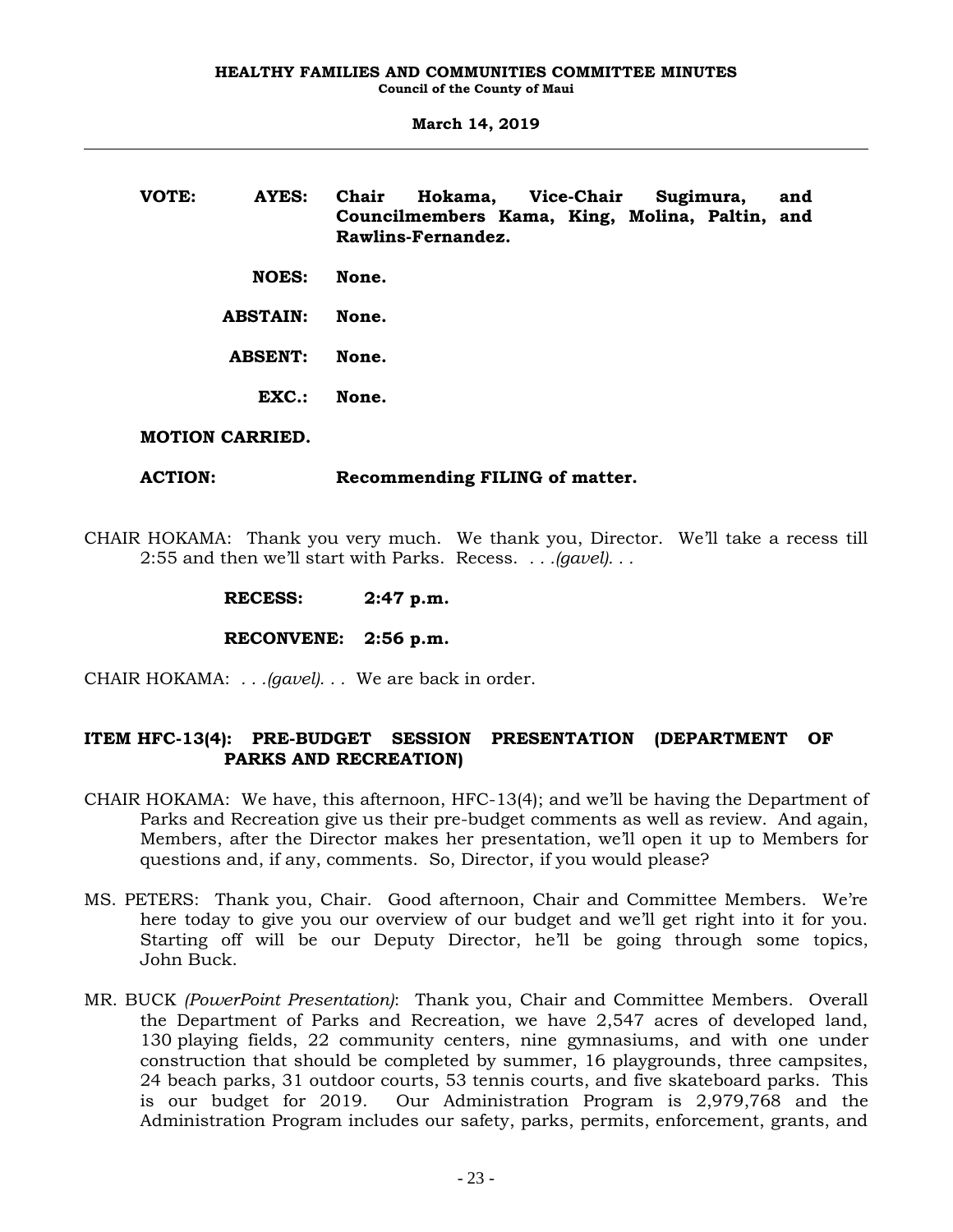#### **March 14, 2019**

the administrative office. We have over 6 million in parks programming, which is the maintenance division, district maintenance, planning and development, and then master planning. And, of course, the biggest chunk we have is recreation and support services which is includes recreation, aquatics, and PALS for a total of over 32 million. And we have a golf fund of almost \$4 million, but, Council action last year, is now that will be going into General Fund 'cause the Golf Fund was repealed. Council adopted for CIP preparations General Fund, 11 million came out of General Fund, park assessment was almost \$3 million, and GO bonds was 2.5 million, a total of over \$16 million in CIP projects for next year. This is our vacancy report. There's 39 vacant positions right now, and that's less than 10 percent of the overall E/Ps for the Department. We have 22 in recruitment process right now either that's posted, pending a list or interviews in process. Four are in pre-employment process which required a test and some documentation. So then, the test would be the drug tests, and two pending reallocation/reorganization. And, of course, 11 seasonal which is the seasonal lifeguards that are used during the summer programs. One of our major openings for vacancies is our parks security officers and today was the big recruitment day as you can see on the slide. So, they come in, they put a application in. And so, today was the testing and interviews and hopefully we can start filling those positions and all the vacancies for the parks security officers by the end of the fiscal year.

- MS. PETERS *(PowerPoint Presentation)*: Thank you. So, I'm going to go over the Capital Improvement Projects that were appropriated funding in Fiscal Year current '19. I just wanted to go back first on the vacancies. We're working really hard with the Department of Personnel Services and we're doing those flyers and doing just more outreach to get all of our open positions out there rather than just someone having to go onto the website or look in *The Maui News*, and the next large recruitment, one-day recruitment, will be for our largest number of openings in the seasonal lifeguards. Okay, so, we're just going to touch and highlight one project from each district. In the Central District here we have the Kepaniwai Heritage Gardens improvements. Shown here is the proposed plan for the project which is Phase II. It's ADA pathways, accessible pathways within the remaining of the park. So, we did the lower part of the park several years ago and now we're just wanting to complete it. As part of our priorities for CIP, we're looking at health and safety, to comply with regulations and codes, continuing projects that were completed and not enough funding for, to complete through the entire 100 percent project scope of work, and then also new projects.
- CHAIR HOKAMA: Okay, before you move just so the Committee is aware, yeah, on this one. This is basically restoration after the destructive storm we had two years ago?
- MS. PETERS: Chair, no, it is actually something we had on the books before then. So, the first phase was done before that big storm in September of 2016 and then this came on board. And actually what we were doing as part of that before 2016, was trying to get a master plan of the overall park.
- CHAIR HOKAMA: Okay. No, because I was just wondering if you got FEMA funds to support this project.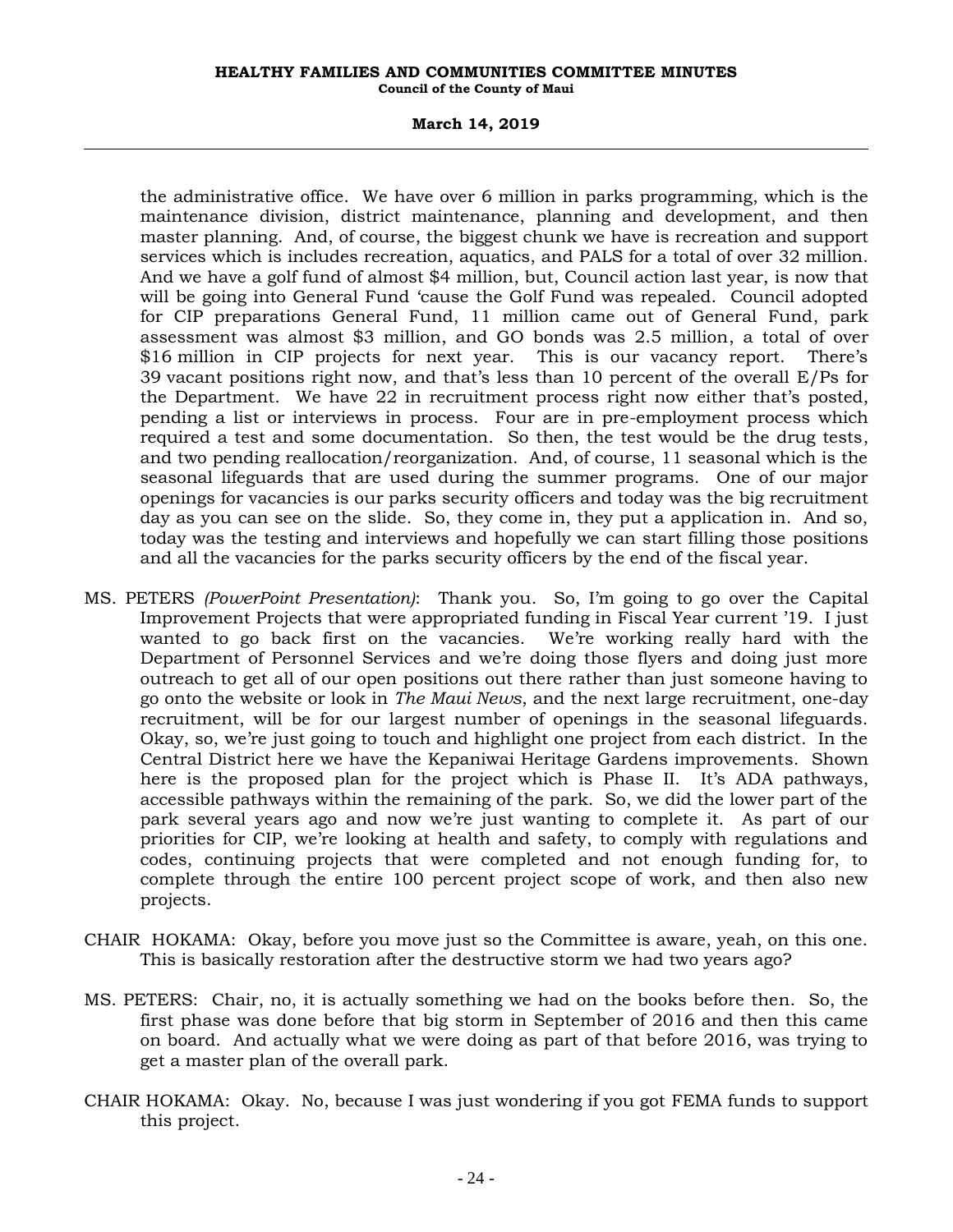MS. PETERS: Actually, we're still working with FEMA on reimbursement for '16, the '16 flood.

CHAIR HOKAMA: Okay. Thank you.

MS. PETERS *(PowerPoint Presentation)*: Okay, so, out in Hana we have our Hana Ballpark light pole replacement. This funding was part of the parks systems. So, going back to our presentation when we did our overview last month, the parks systems CIP appropriations were for deferred maintenance. So, in Hana Ballpark we're replacing the field lighting due to it being deteriorated. We even had to remove one of the fixtures due to it being unsafe. Here on Lanai this is a line item in '19, it's the Lanai Community Center permitted kitchen that we're going to be upgrading the kitchen. And the scope of work in that design; it's pretty extensive. It included renovation to the existing kitchen to a permitted kitchen, and the existing assembly to committee…to a community food prep area including the demolition of existing walls, doors, windows; partial demo of the existing concrete floor and existing ramp at the entrance; and installation of new fixtures; and stainless steel countertops. This next project is up in Kula. We had design funding in this current fiscal '19, there was extensive community outreach. The community chose this plan that is shown here. The project does not have construction funding and we are going out, current funding allows for final construction drawings and permitting. Kaunakakai Ballpark fencing, this project was included in the Molokai parks systems. Again, more deferred maintenance in removing and reconstructing fencing improvements at the Kaunakakai Ball Field. And then, South Maui Community Park Gym. There was additional funding in this fiscal year. This is a current photo that was taken at the beginning of the month of the interior of the gym and we're hoping to open this late summer. There was master planning funding incorporated in the Fiscal Year '19 Budget and one of these was the Launiupoko regional map…park master plan. And then in Paia we have our Alfred "Flako" Boteilho, Sr. Gymnasium, also known as the Paia Gym reroofing replacement. This project is slated for replacement of the existing metal roofing and pending the issuance of the building permit we will put the project out to bid. Next we want to cover our discretionary and fixed costs. Our overall budget we concluded that 94 percent of the budget was our fixed costs including our salaries, operating and maintenance costs, utilities, maintenance and security contracts, our safety, which is our PPEs for all of our employees, requirements of the collective bargaining agreements which would be uniform allowances and the contractual increase in salaries, as well as our current leased and replacement vehicles and equipment. So, we did implement leased equipment, especially out at the golf course. And then our discretionary costs was 6 percent of our total budget including expansion, office supplies, registration, training, travel, and per diem. So, for unencumbered funds in Fiscal Year '19, we anticipate to encumber all of our appropriated funding. Although this will change if our vacancies are not filled. And then some cost-saving measures that we did or we are currently in implementation is we're doing replacement of our existing parking lot light fixtures to LEDs, we're looking at our current vehicle fleet and replacing our larger trucks. We have a lot of three-quarter ton, a lot of larger trucks that are not fuel-efficient that we are doing. We also did, the Department of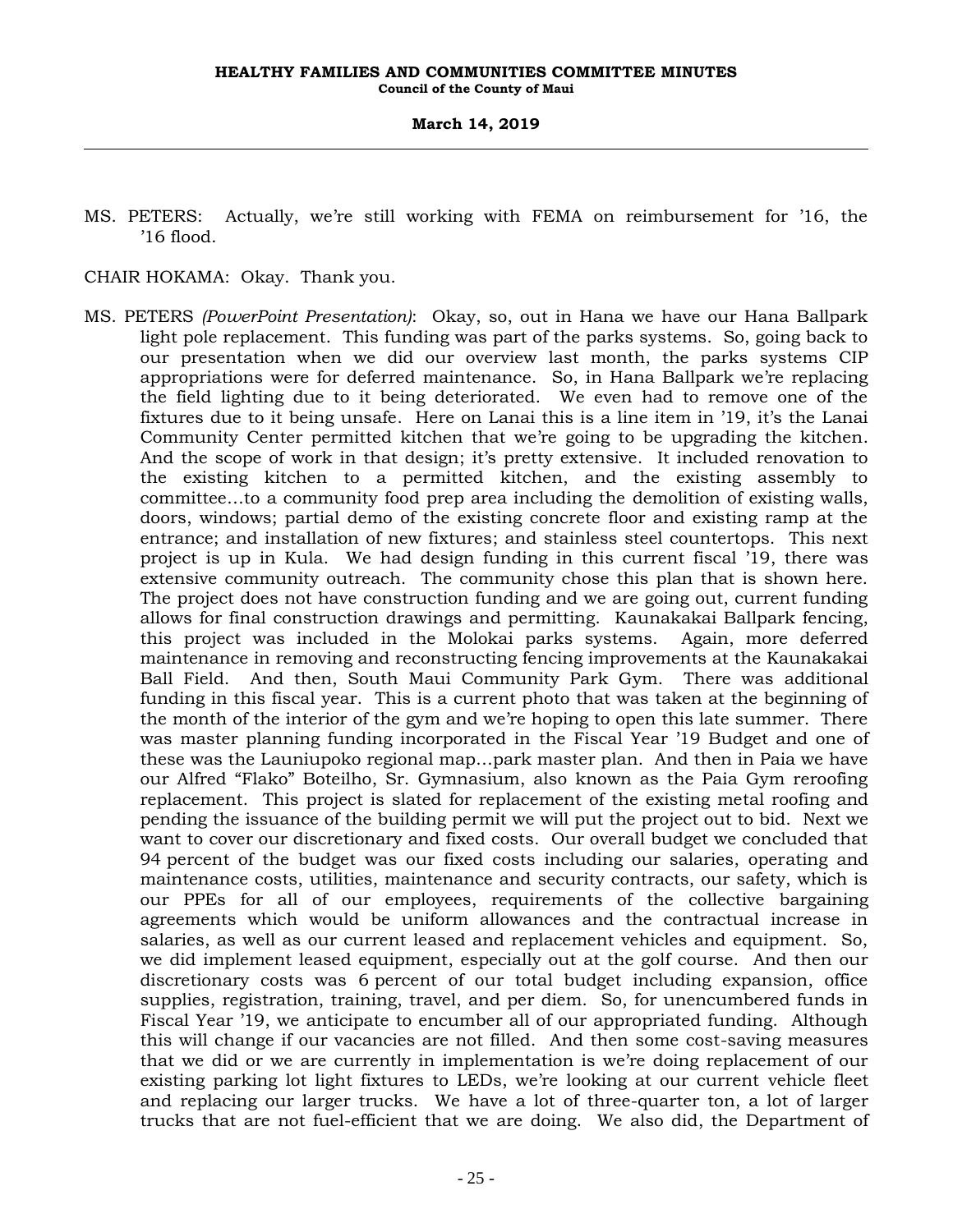#### **March 14, 2019**

Public Works was doing the vehicle ordering and specifying for all of the entire County and we did take that over on ourselves to see if we can better take out our, do our whole fleet as one specification and bid and look to see if we would get a better cost. Also conversion of our old quick coupler systems to automatic irrigation. We have some parks that do not have automatic irrigation, our staff would have to go out and place out these quick couplers and then turn the water on so we want to convert those into the automatic irrigation system. Replacement of our existing large mowers with hybrid type. Again, in looking at fuel efficiency this is the way to go with our larger mowers. And then upgrading of our variable frequency drives at various pools to allow the motor to not have to run at 100 percent when the pool is not in use. So, our current strategies and goals, and we talked about this before. And, you know, in '19 what we're trying to do is continue to develop and strengthen our organization and operating system. One of our key goals is the facility and preventative maintenance. So, by implementing our Department-wide computerized maintenance management system, we can fix costs related to the repair and maintenance of each of our assets, which we call asset management. We can pull this up on our system and see how much it is costing us to repair an item and maybe it'd be better to come in for capital improvement to just do a total replacement. We can identify failures before they occur. Preventative maintenance procedures is something that we're actively looking at and we just need to get positioned to help us to get these procedures implemented into the software. So, what this does is each section, so, we'll take the pool pumps for now. And so, what we would do is each of our pool mechanics would have an automatic generated work order every month that would show them what these preventative maintenance procedures are. So then, what they would do is, we can get that on our phones, it's a mobile app. They'll go through a checklist and if any of the items fail it automatically generates a work order which says this work has to be done. Effective budget planning is also part of the computerized maintenance management program. By looking at things, again, in totality and seeing that we did a roof replacement and the average roof-life is 20 years, we can automatically put that into a preventative maintenance procedure, checking on that roof within seven to five years and then already start budgeting for the replacement. And, again, identifying a failure before it occurs is important. And then, just summarizing it all, it's our work order system. It allows for efficient use of our staff, their time, and their material because they can look up what they need to have done every day and account for it at the end of the day by plunking in their time and the material cost. And then just us being able to pull a report to see, you know, what it is costing us to maintain and fix our important assets in the Department. Our next current strategy and goal is safety in our parks and redevelopment of the park security officer program is where we found we could achieve this goal. And like John had mentioned, we are doing a recruitment of filling all of our seven vacant positions. By having all of those positions filled we can create a presence within our park. As Mayor mentioned in his State of the County, these would be our park ambassadors. And not only to make sure that the Code is being enforced, but educate the public in cooperation with DLNR and with MPD and our other County and State agencies. And then going back to our maintenance system is they can initiate communication within our Department. They're out there at the parks for something that our park maintenance staff does not see and it'll come to our parks security officer then they can input that into the work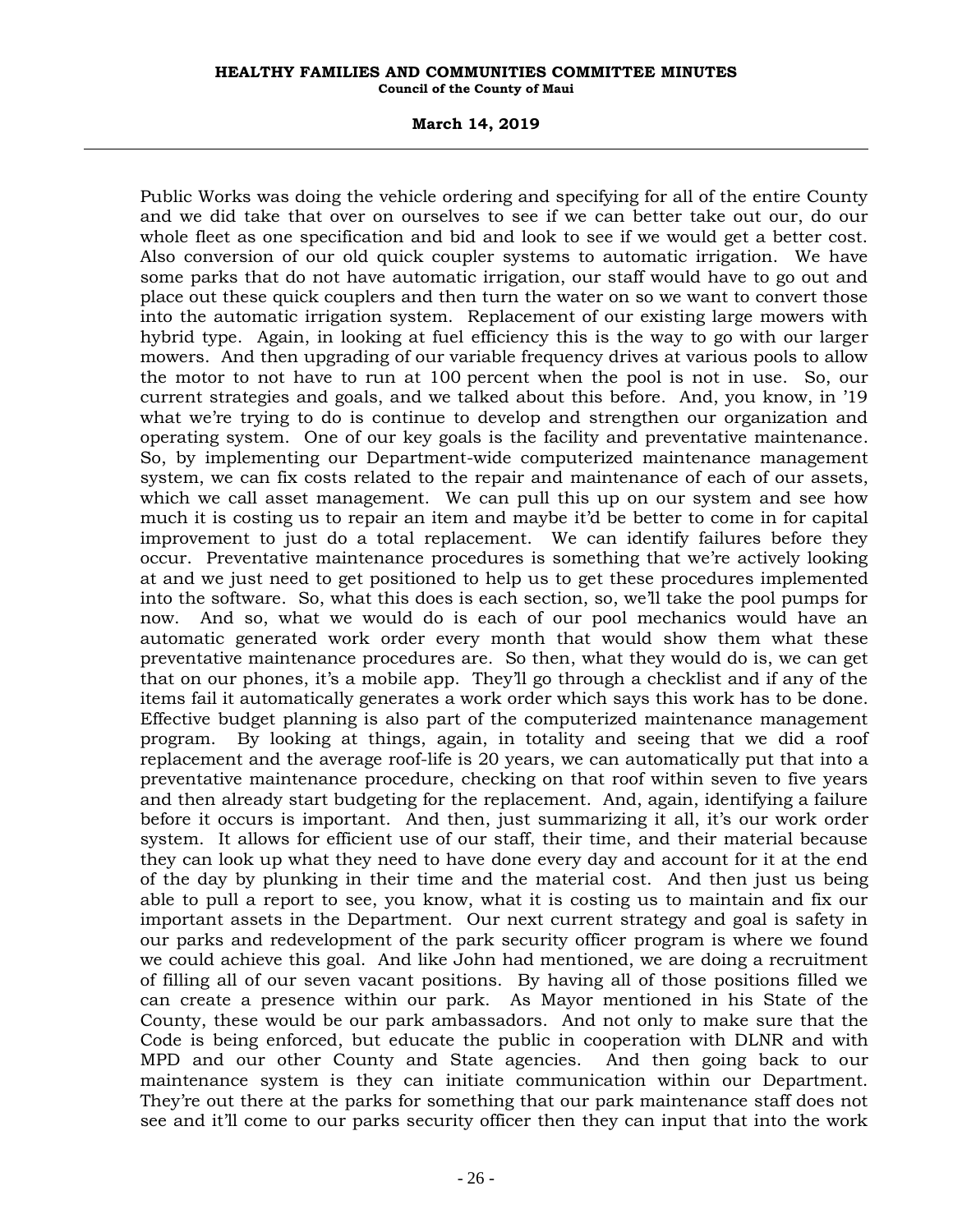#### **March 14, 2019**

order system and we can get those health and safety risks addressed immediately. And our last goal of course is our strategic planning. And we started the process in 2017 and we will be working next month to finalize this plan. As I mentioned earlier that it's going to take us about a 12 to 18 month process because we're only in phase two of it. But it is critical to the success of our Department and we do realize that. So, some of the draft goals and priorities that were identified when we did our environmental scanning in late 2017 were actually items that we started to try and implement which is the long-range planning, streamlining of our permitting process, improving customer service, and, of course, community outreach, and what we're doing with all of our master plans as well as just in every other aspect of the Department. That concludes. Thank you.

CHAIR HOKAMA: Thank you. That was pretty concise, Director, very good. We appreciate that. We know you do, your Department does quite a bit for the community's mental and physical health; so we thank you. Before we start, the Chair would just like to say, if you do have a copy of today's *Star Advertiser*, Section B, under Local and Business, the front page. They have just put out a report on a Hawaii perspective poll. And one of the things you will find is that there is a growing amount of residents in this state that wants greater and more effective enforcement regarding homeless and vagrancies in our parks and in our public spaces. It also states that about 59 percent of all of Hawaii has a concern regarding crime, violence, and drug abuse; and part of it is the area of the public spaces that are being used for such activities. This also talks about the homeless and everything else. So, Ms. Kama, you might be interested in this most current poll that was put out today; and that's why I share that with you. This first round, I'll ask you to please ask any type of budgetary questions regarding the general operational or divisions; and then the next round if you have a question about CIP, because I would like the Department to kind of focus in the subject matter. So, round one is more operational, round two will be CIP. So, Ms. Sugimura --

VICE-CHAIR SUGIMURA: Thank you.

CHAIR HOKAMA: --any questions?

VICE-CHAIR SUGIMURA: Very well done. Appreciate that. So, looking at your PowerPoint presentation Department of Parks cost-saving measures for Fiscal Year 2019, the first bullet point: replacement of existing parking lot light fixtures to LED fixtures; and I wondered if the County or you have been in communication with Walter Enomoto with Hawaii Energy Savings [*sic*]? I spoke to him recently and he was telling me that he was ready to cut Public Works a check for \$400,000 for replacement of the energy-efficient streetlights and it was stopped because of a lawsuit. But I wondered if we had also partnered with Walter Enomoto. And, Chair, the organization is set up so that what they try to do is they try to encourage energy efficiency and it gives rebates, I say, he must make a lot of people happy, but gives people rebates. And if you don't have his phone number, I have his phone number because I'm trying to pass it around to different organizations.

MS. PETERS: Chair?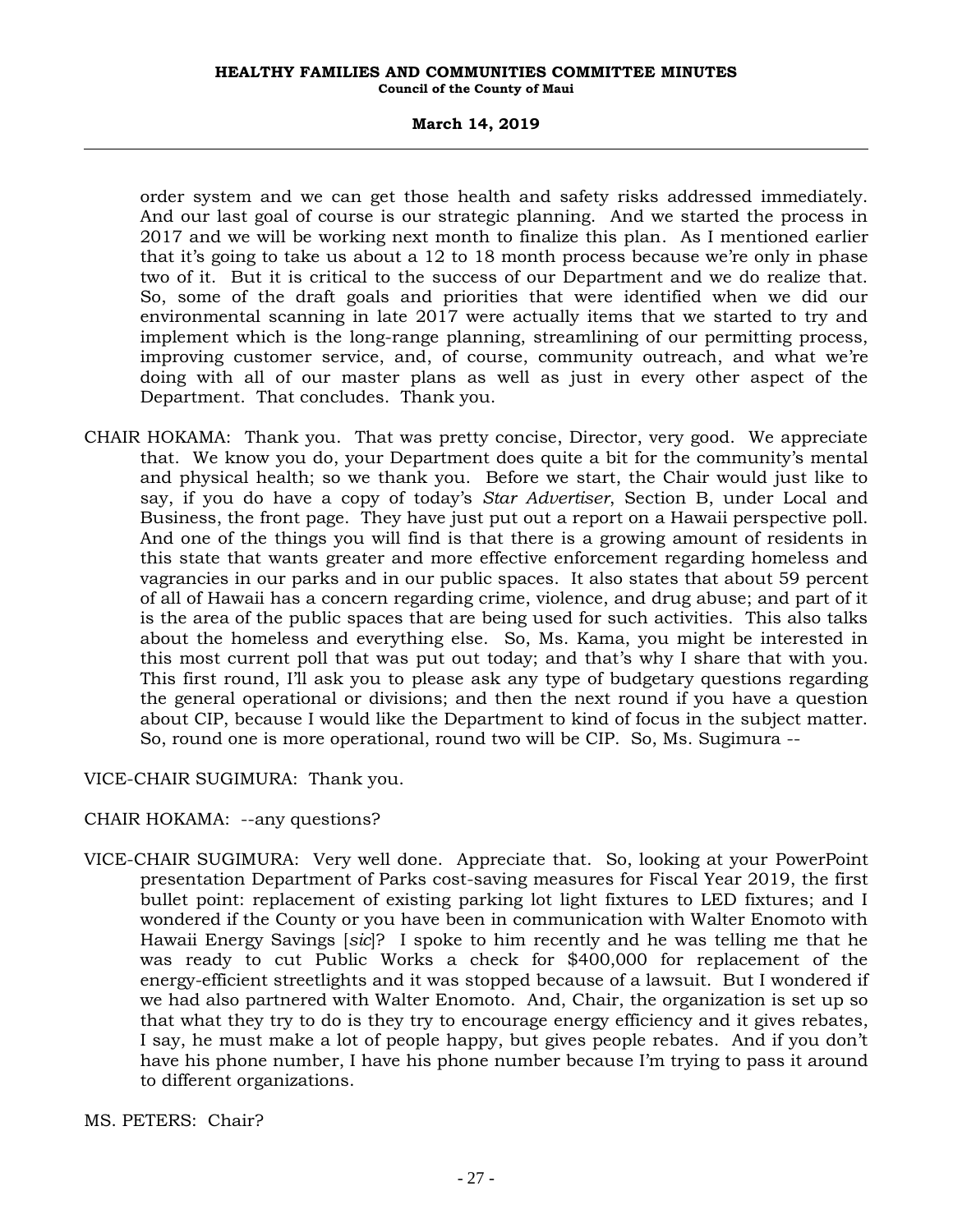### CHAIR HOKAMA: Director?

MS. PETERS: Member Sugimura, yes, so when we initially did the first round of bids for the fixtures, the LED fixtures, we did consult with him and he did help us through the process. So, and when we're done with it, I believe, is when we then go to him and say, "hey, can you cut us a check?" Yeah.

VICE-CHAIR SUGIMURA: Yeah. Good.

- MS. PETERS: So, once we're done with the implementation of installing the fixtures then we can go back to him and show him that it was done. And I believe that City and County also did, there was a press release showing that they did receive some funding rebate back from it.
- VICE-CHAIR SUGIMURA: That's good. I wonder, your park rangers, right, your "ambassadors." During my first year I was hearing about the CORA group and enforcement and, you know, what that, what all of that…I learned a lot about the CORA group. I wondered, where does it stand now? I think we were going to put in rules was the last thing I heard during that first Budget Session that I was in and wondered where all of that is?
- MS. PETERS: Chair?

### CHAIR HOKAMA: Director?

MS. PETERS: Thank you, that's a good question. So, right now because we only have three filled positions there aren't, the park security officers aren't able to get out to all of the parks throughout the course of the week. So, what the goal is for when they are filled and trained is that they will be monitoring CORA on a daily basis to just make sure that the ones without permits are…that is enforced. So, right now it's, you know, there's hear-say that there are unpermitted vendors within the park and the permitted vendors are, yes, very frustrated. So, we have to get them out there and be able to enforce that part of it. As far as the rules, we're…that's still in a draft form.

VICE-CHAIR SUGIMURA: Thank you.

CHAIR HOKAMA: Ms. Paltin?

COUNCILMEMBER PALTIN: Thank you, Chair. So, I'm sure you're probably getting a lot of calls because I'm getting a lot of calls and I was wondering what are the plans for the Banyan Tree? And, like, and I think it's not…it's too bad that you came in now based on how it was going along for many years. A lot of members of the community are, like, for certain events that are held in the park it's been done a certain way for many years; and now, like, vending during events and things like that I'm getting a lot of calls, like, because it seems like we're not going to be able to continue the way it's been done. And so, I just was wondering how and when would the community know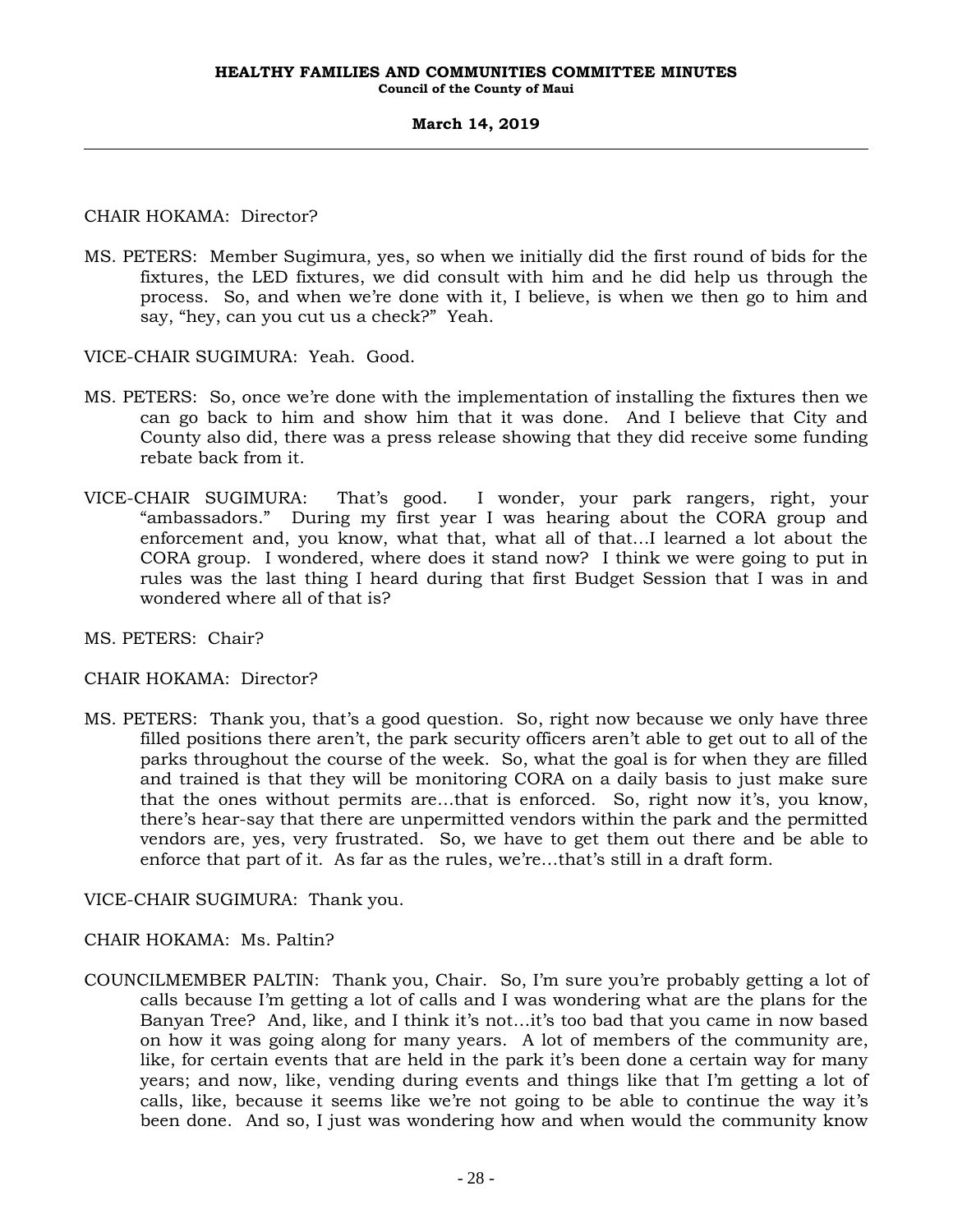how to proceed based on how it was and how it's going to be in the future?

MS. PETERS: Chair?

CHAIR HOKAMA: Director?

MS. PETERS: Thank you, Member Paltin. Yes, we are getting an abundance of calls and visits on this item. And so what we're doing is we're trying to work through what was happening in the past and what we see as the future. So, changing the culture of what we see as these craft and art fairs is what we're trying to do. So, what we want to do is implement cultural, sustainable, made-local products. And that's what we want to, you know, we want everything to be sustaining, we want a healthy community – that's where we're at. So, you know, and nothing to go against an ABC Store, but that's not the type of products we want to sell within our parks. That's not the promotion that we want. Healthy, sustainable, cultural, and that's what, that's where we're heading towards. So, we've been having basically weekly meetings on this topic. We've met with the applicants who are wanting to have these annual cultural events and we are in support of it. There is no cooking under the Banyan Tree, so we're…and that's a law, it's because it's a exceptional tree. So, you can vend, or you can sell food. But again, it should be an accessory to your event. So…

COUNCILMEMBER PALTIN: Yeah, it's always been no open flame.

MS. PETERS: Yes. Yes.

COUNCILMEMBER PALTIN: Yeah.

- MS. PETERS: And then also, then the applicant is required to go to the Cultural Resources Commission as well. So, the Department doesn't go in front of them, the applicant does go in front of them. And I believe it's just a lot of miscommunication, a lot of what happened in the past, and so that's what we're trying to clear up. But again, made locally, cultural, sustainable, and healthy – that's what we're driving towards.
- COUNCILMEMBER PALTIN: And then in addition to the Banyan Tree, like, canoe regattas. I guess there's been some concern about the vending during those events. My understanding was, you know, generally the host team would arrange all the vending activities, whether it's, like, you know, food and, I guess, paddling gear and things like that. And there's some concern amongst my community about that moving forward.
- MS. PETERS: So, again, accessory to the event. So, if it's, you know, like you said pertinent to the culture and the canoe paddling, that is what is acceptable. And just those types of cultural sustainable products is what we're trying, you know, we're not trying to chase out any commercial use by no means but that is where we have our concession and sponsorship bill. So, that's where we want to take that. For our local organizations, of course, we're not going to concession out our Central Maui Regional Park concession booth, that's where our youth make their money to go and travel and take their teams off-island whether it be to Molokai and Lanai. So, of course, that's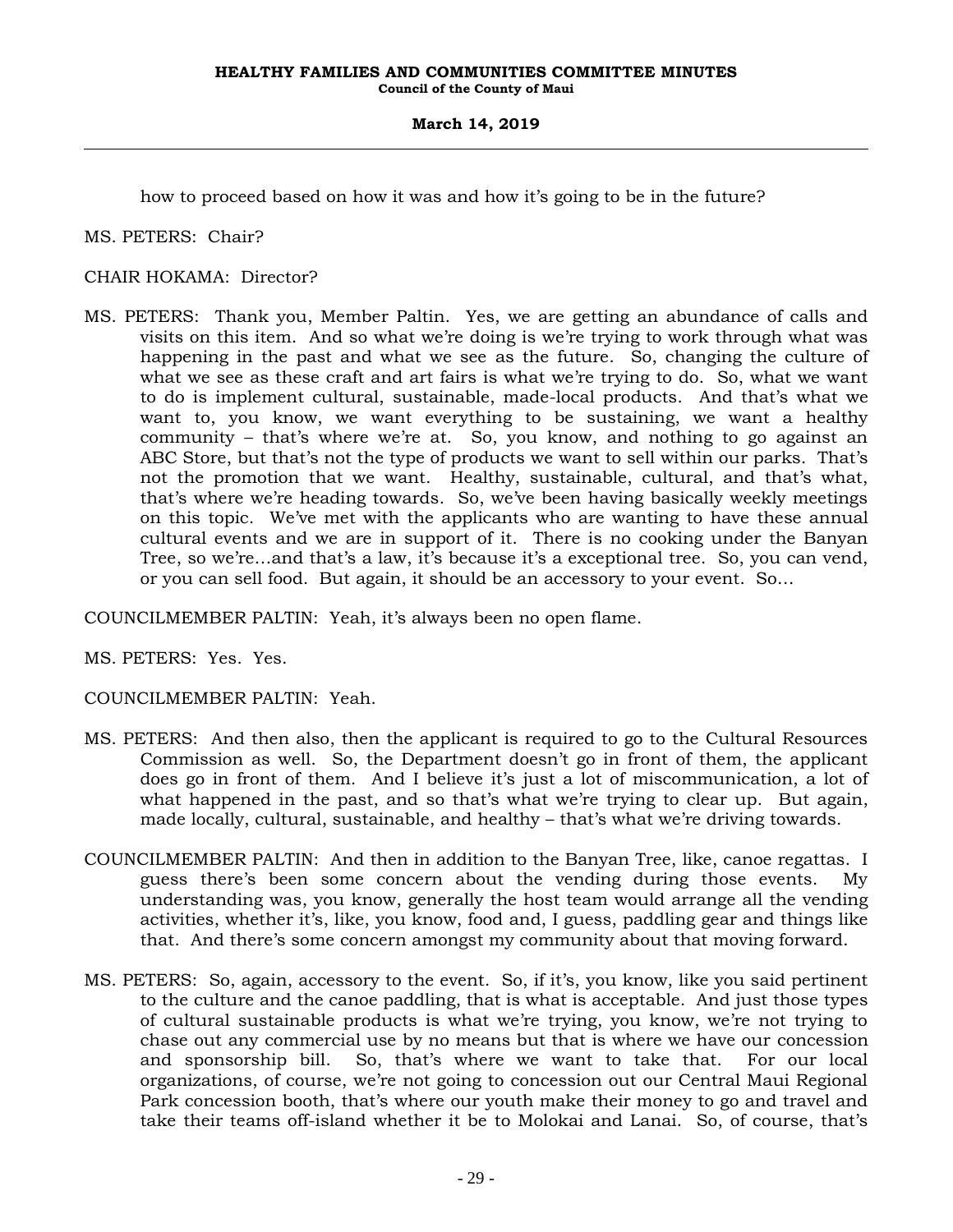#### **March 14, 2019**

not the idea. It's the larger types of concession that we will be looking at. And so, one of those positions that we do have in reallocation under the Administration Program is we're looking to re-describe it into a concessions manager which is similar to that of City and County. So, they have someone who does take care of all of this. We're working with Corp. Counsel on drafting those concession admin rules and then this person can then similar to the Blaisdell, Hanauma Bay, the zoo, take the areas that we working with the Administration and this body feel that that's where we should be revenue-generating. But not to take it from our local youth and cultural programs though.

- CHAIR HOKAMA: Okay, so, just so you know, Ms. Paltin, we have an item in this Committee, the Old Banyan Tree. So, we'll be posting once the Department has something little bit more defined regarding the concession admin rules, okay? Because this program was to help: one, protect the assets, which is the land and facilities, but also bring in revenues to maintain and enhance. Okay? We're not trying to take away anything from our communities. But, there'll be stronger regulations for enforcement purposes to ensure the safety of the participants of our facilities. So, that's where we're, I, the Director and I are heading with the overall concession discussion. But it'll be brought back to Committee. Ms. King?
- COUNCILMEMBER KING: Thank you, Chair. Thank you for that great presentation. I couldn't believe I looked up and it had been only 10 or 15 minutes. You have a lot of information in there. So, my first question is when you talk about the one-day recruitments, how many applications did you get on that park security officers positions?
- MS. PETERS: Thank you, Member King. We're very excited. So, we've received 26 applicants.

COUNCILMEMBER KING: Oh, wow.

MS. PETERS: So, they…yeah, I'm sorry, 26 qualified applicants. So, we're not sure how many actually applied, but DPS did tell us that there were 26. Right now, I just in our break texted our Parks Permit Officer and they're still doing interviews.

COUNCILMEMBER KING: Okay.

MS. PETERS: So, what I've heard, I didn't get the actual number of how many passed the test. But there was more that passed than did not.

COUNCILMEMBER KING: Okay. That's great. That's for seven positions?

MS. PETERS: Correct.

COUNCILMEMBER KING: That's great. If they apply after that one day, I mean, you just like take the applications on that one day and that's it?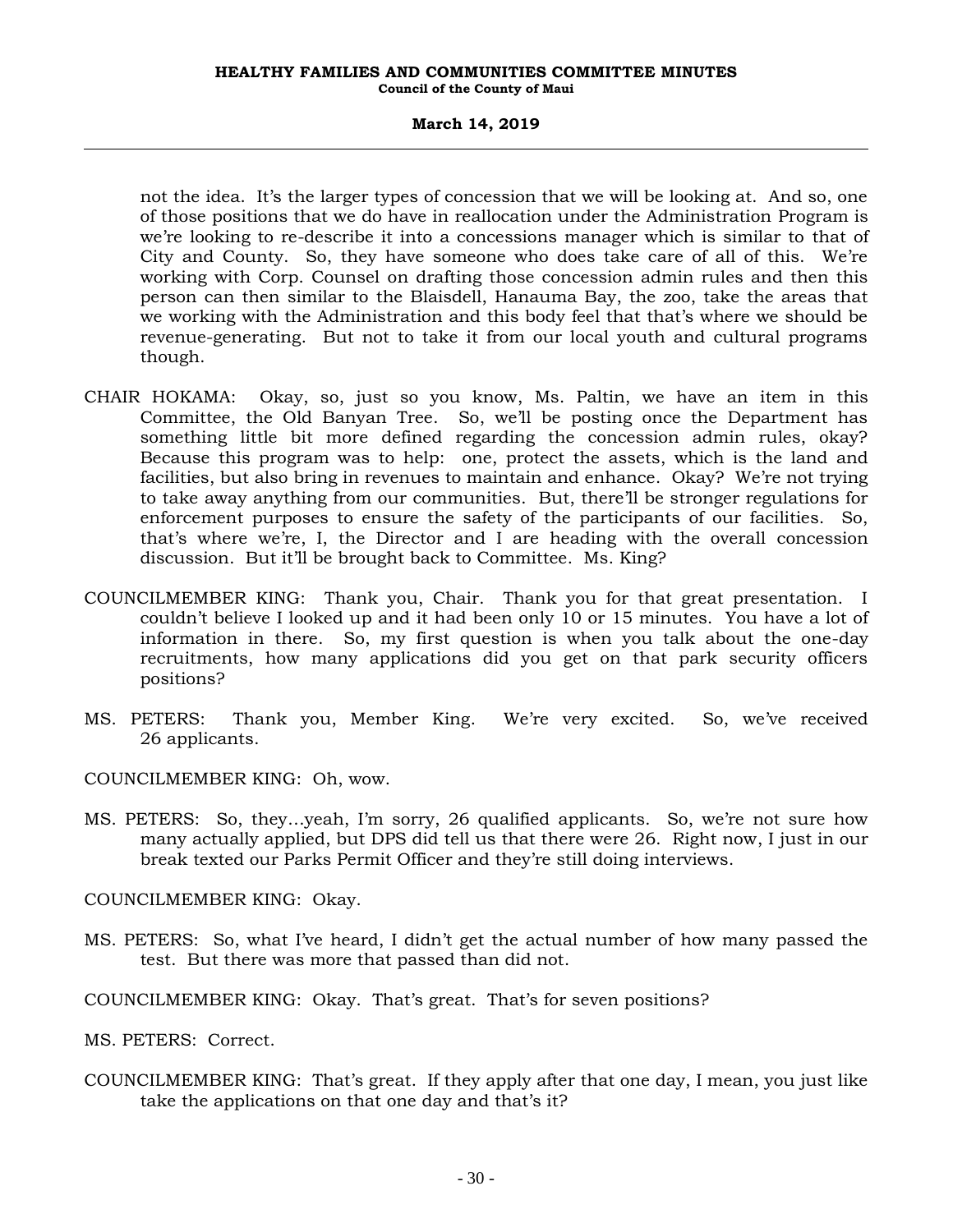MS. PETERS: Chair?

CHAIR HOKAMA: Director?

MS. PETERS: No, actually, there was a recruitment through DPS and the applications were due by March  $10<sup>th</sup>$ .

COUNCILMEMBER KING: Oh, okay.

- MS. PETERS: They were reviewed to make sure they met the minimum qualifications and then we had already set up today to do the testing. So, what they did is they reported at eight o'clock to our Parks conference room and then DPS administered the test and as soon as they were done, their tests were scored and if they were successful then they were passed on to the interview panel.
- COUNCILMEMBER KING: Oh, okay. I was just looking at that, you got, you had there was one day and I didn't know what that meant. And then I wanted to talk about, I'm really excited that you actually had these cost-savings, you know, initiatives. But, I mean, some of them it appears to me are going to be expenses in order to save those because it looks like you're talking about conversion to automatic irrigation. You're talking about new vehicles, new LED fixtures, hybrid mowers. So, is there going to be, are you going to be presenting to us a proposal for that investment and then showing us how much savings it's going to incur and possibly positions?
- MS. PETERS: Chair? Actually those items we had budgeted in '19 in the construction maintenance budgets.

COUNCILMEMBER KING: Okay.

MS. PETERS: So, each district has a construction maintenance budget, as well as our construction maintenance section having a budget. So, we did an energy audit of the War Memorial Complex, I want to say it was about two years ago. And it identified those LED fixtures as one of the greater cost recoveries that we could do sooner than later. So, we identified that we did and we did make sure we had money in the budget to do that. The hybrid mowers are at the golf course, those were funded in '19. So, that's why there's no actual cost that we can identify just yet but we'll be able to bring that back --

COUNCILMEMBER KING: Okay --

MS. PETERS: --at the end of the fiscal.

COUNCILMEMBER KING: --so, you'll be able to bring back to us the cost savings that going forward and hopefully that may be even positions?

MS. PETERS: Correct.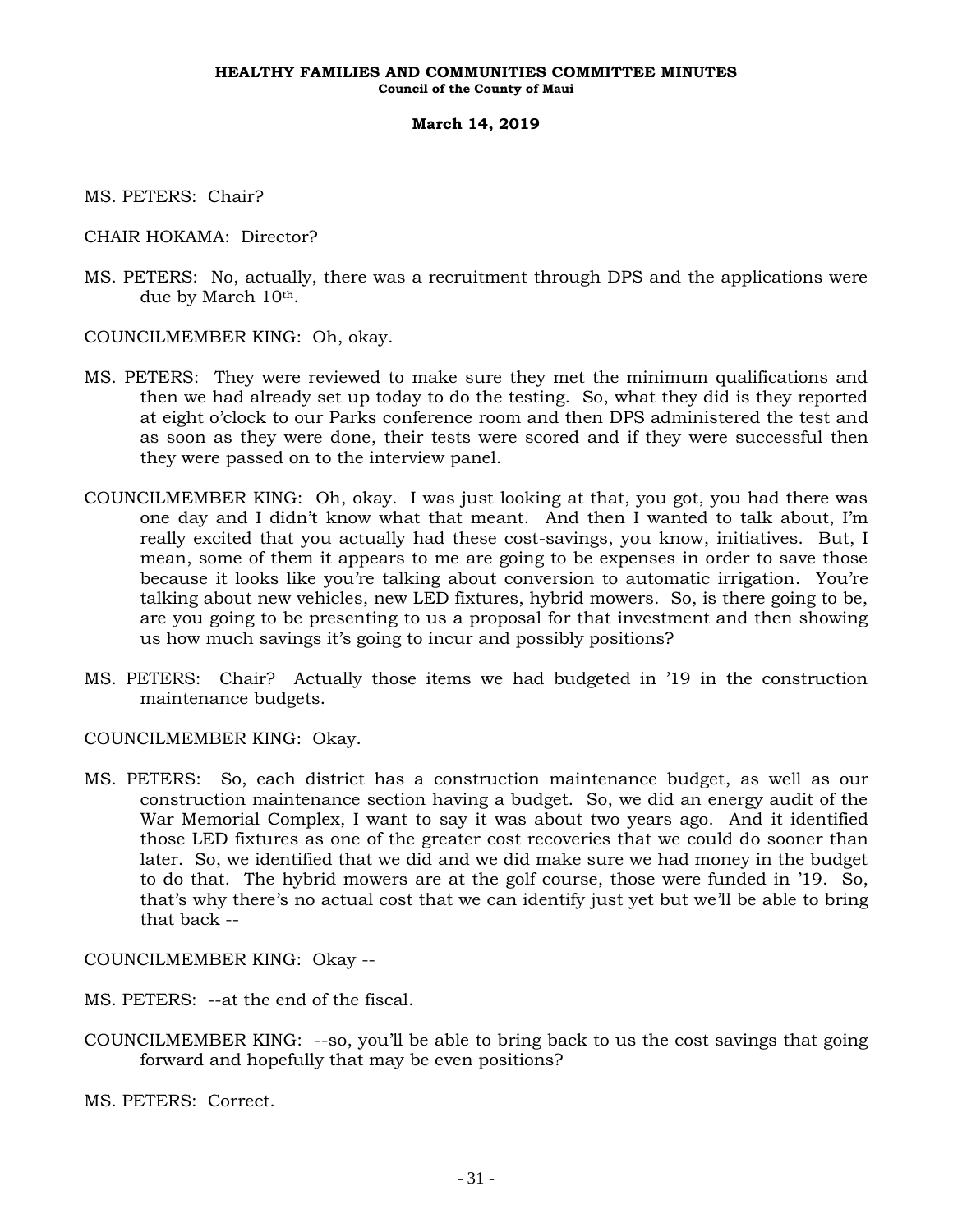COUNCILMEMBER KING: And, yeah, so I'm…and then the last, actually I had two things I want to talk to you about last if I can, Chair. One of them is you talked about streamlining the permit process, which permit process is that? Is that the…I mean because I, what I'd like to see streamlined is the process of getting a permit to use a facility. That's a really complicated process.

### CHAIR HOKAMA: Director?

MS. PETERS: Yes, Chair, that is…I mean, thank you Chair, yes. That is what we are trying to do. Or that is what one of our strategic goals are. So, in the environmental scanning, and we had, it was made up of our executive management and the next level supervisors and we were all left in a room for about a week to…for eight hours a day to identify and to, again, scan our entire Department to see what it is. What are the goals? Where are the needs? And this came up. So, right now what we're encouraging until this strategic plan is done and we can get into the implementation phase, is we're encouraging people to reach out to our permits staff. There's a lot of grey areas and a lot of it on the website is unclear and a great example is our cultural events under the Banyan Tree, which, I just want to say, is an executive ordered property by the State for public and park use. So, that's another thing that we're taking, we're looking at. But, yeah, so in that permit process right now, that's the best we can do is just outreach to community. People that call me or that are coming to the window, you know, we're getting them with one of our special events specialists to go over the checklist which seems a lot cumbersome but when it's worked out and the process is talked through it's not as bad as it seems.

COUNCILMEMBER KING: Okay.

- CHAIR HOKAMA: Get some bad cough medicine.
- COUNCILMEMBER KING: So, my last issue, Chair, is, you know, when we were talking about the concessions revenue and this is, I know Chair Hokama has been talking about this when are we going to get those. You spoke about going forward with concessions and then I'd also know I talked to you privately about revamping the CORA process. So, are we going to have a…are you going to be able to estimate revenue going forward into this next budget for the concessions and additional revenue for CORA permits?

### CHAIR HOKAMA: Director?

MS. PETERS: Thank you. Thank you, Chair King. So, we right now don't have, or, aren't projecting anything in the '20 Budget. We're still working on the administrative rules for the concession bill. We'll have that, I believe, within the next couple months and then that does go out for public hearing. We'll get comments on that and then get those rules defined and implemented. So, that has not, there will be no revenue just yet. The current concessions that we do have in place, though, are the, is the food concession out at Hana Bay, the pro shop and driving range and carts at the Waiehu Golf Course, and then the restaurant at the Waiehu Golf Course, which is in need of a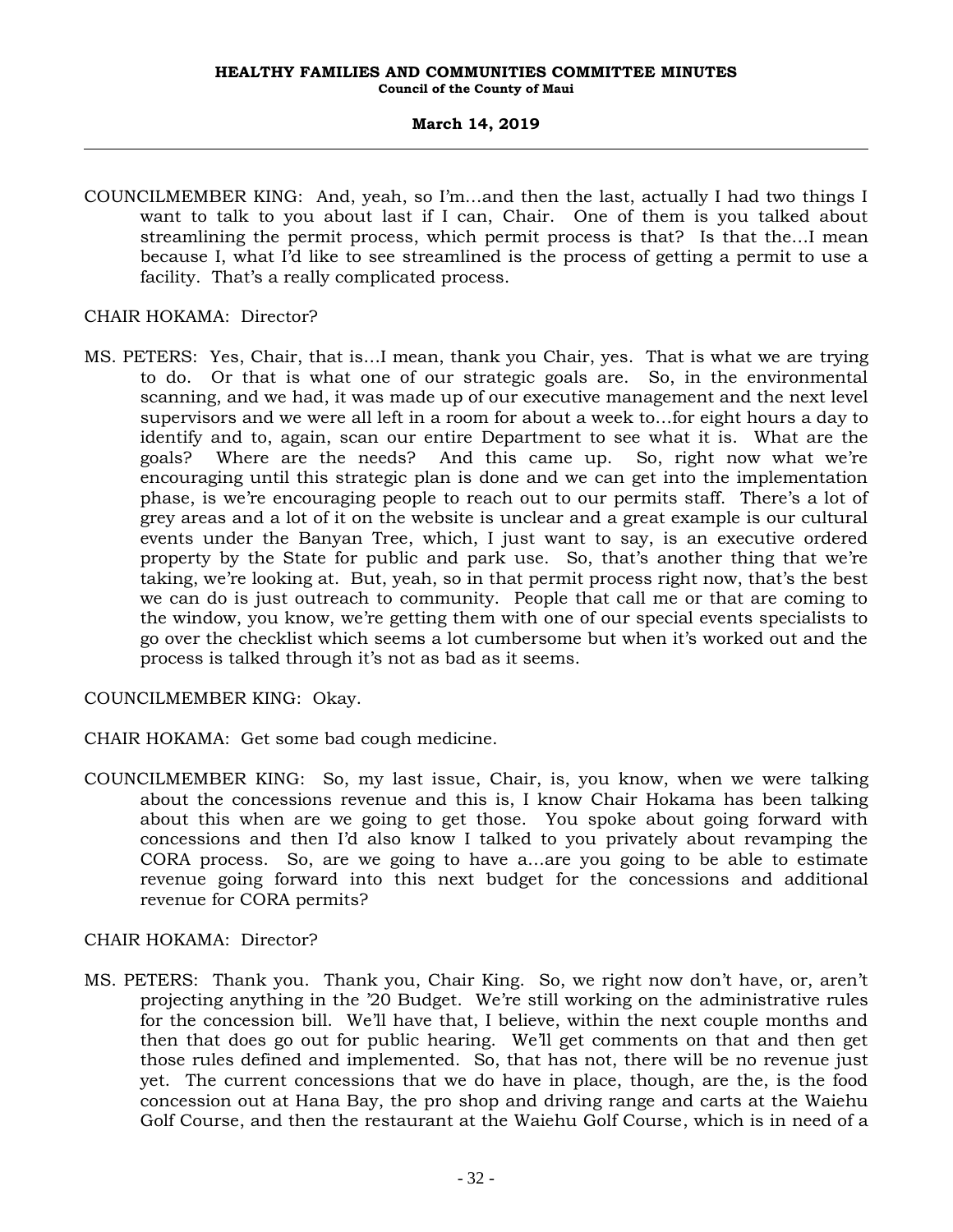new grease interceptor right now so we have not opened it just yet.

- COUNCILMEMBER KING: Okay. So, I'm assuming when you talk about the, you know, wanting a, needing an employee position to handle concessions that, you know, my assumption was that the revenue from those concession is going to more than pay for that position, Chair. So --
- CHAIR HOKAMA: Eventually it will.
- COUNCILMEMBER KING: --I'm hoping we're, you know, yeah. I'm hoping there's a point where we can show that, you know, that that's anticipated. Because hopefully before the end of this next fiscal year we'll actually have some revenues from concessions.

CHAIR HOKAMA: I'll be working with the Director, Chair.

COUNCILMEMBER KING: Okay.

MS. PETERS: Absolutely. We hope to identify that as well as what the bill does say is we can go into a revolving fund to help us maintain the areas that are being used by these concessions so I believe that's a win-win.

COUNCILMEMBER KING: Okay. Great. Thank you, Chair.

CHAIR HOKAMA: Thank you. Ms. Rawlins-Fernandez?

COUNCILMEMBER RAWLINS-FERNANDEZ: Mahalo, Chair. Aloha, Ms. Peters.

MS. PETERS: Aloha.

- COUNCILMEMBER RAWLINS-FERNANDEZ: Thank you for a very thorough presentation. Well laid out. I particularly like your strategies, how it's laid out with the goal, strategy, and tactics. I really appreciate that. I also appreciate the Parks encouraging more event-specific healthy, local, cultural, sustainable vending on our County parks. And thank you for doing a strategic planning. I think that all departments should do that. My question is for how long have, has the computerized maintenance management system been implemented?
- MS. PETERS: So, the Countywide implementation started in 2016. I'm sorry. Department-wide implementation started in 2016. So, it was in place for about eight years prior to that, it was just never fully implemented. So, when I started on board as the Park Maintenance Superintendent we identified that that was something that we could use to capture what our assets and the cost to repair them. So, everyone got retrained with the great help of our construction maintenance supervisors, our maintenance supervisors, and our district supervisors. We enforced that we were all going to be using it actively. We can go on and make sure that, you know, everyone's logging in. They're given time in the morning to check what their work orders are and then time in the afternoon to implement time and material cost. So, we are about, I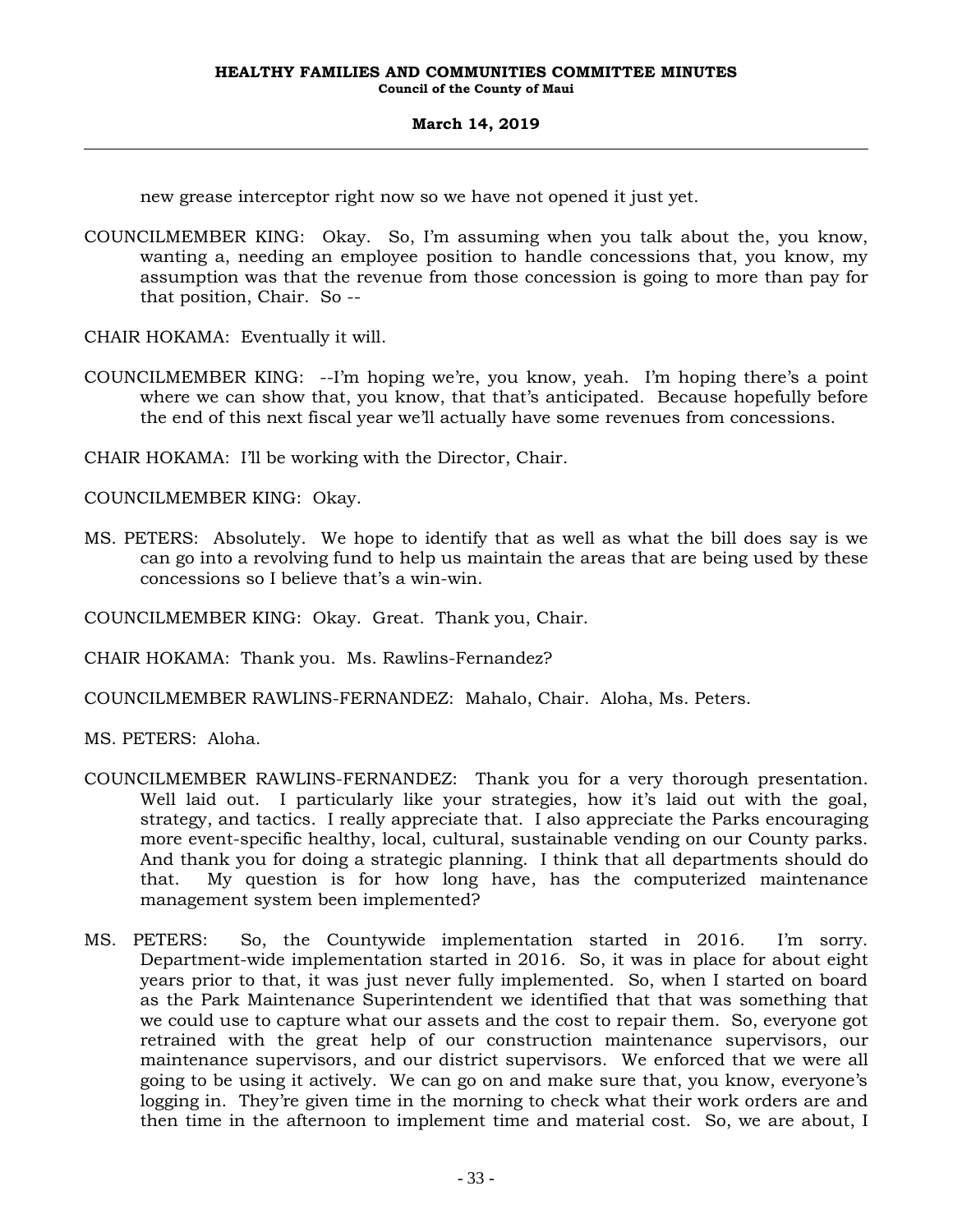would say, 80 percent to where we can actually dissect more of the repair and maintenance and project out how much we would be needing as far as in budget planning. We're still, again, trying to get those preventative maintenance procedures inputted into the system because it all has to be affixed to an individual employee because that would be their task for, you know, if we set the duration. Say, if you're going to be doing these monthly checks you'll get a work order automatically generated at the beginning of the month due by the end of the month.

- COUNCILMEMBER RAWLINS-FERNANDEZ: It sounds like a really powerful tool. Has it been working as you hoped and expected?
- MS. PETERS: Chair?

### CHAIR HOKAMA: Director?

MS. PETERS: Yes, that's a great question and it has. So, we've been able to identify a particular park or an area that there was a question about to see, hey, when was this repair done? How long did it take us to do it? And did it last for the duration of time that we wanted it? And is it something that now we need to look at is it capital improvement or should we be a total replacement of the entire systems, you know, whether it be a pump or one of the biggest things are our irrigation pumps, yeah.

COUNCILMEMBER RAWLINS-FERNANDEZ: Okay. Mahalo, Ms. Peters. Mahalo, Chair.

CHAIR HOKAMA: Thank you. Mr. Molina?

COUNCILMEMBER MOLINA: Yeah, thank you very much, Chair and Ms. Peters and Mr. Buck. First of all, just want to thank you for that outreach you did with the community regarding the Baldwin Park Master Plan. Had a lot of great feedback on that and, Madam Director, you know, you stayed true to your word during the nomination process about doing a lot of outreach with the community so that's much appreciated. Chairman, I just have a question just do a follow-up on the issues that was brought up by my colleagues Ms. King and Ms. Sugimura regarding the parks security officers. These, I guess, what is the entry level pay? You're talking about seven vacancies and the total proposal would run roughly how much are we looking at? I mean, that's impressive to get 26 qualified individuals. And maybe while I'm at it will they be weaponized? I know you want them to be ambassadors of aloha, but will they be also carrying guns like, you know, our DLNR officers I guess?

CHAIR HOKAMA: Well, they can be soldiers of aloha.

COUNCILMEMBER MOLINA: Yeah, I guess, yeah, that's a nice way of putting it, you know.

CHAIR HOKAMA: Director?

MS. PETERS: Thank you, Chair, and thank you, Member Molina. So, no, they will not have weapons. They can do citations and enforce our chapter, our Code 13.04A of the Maui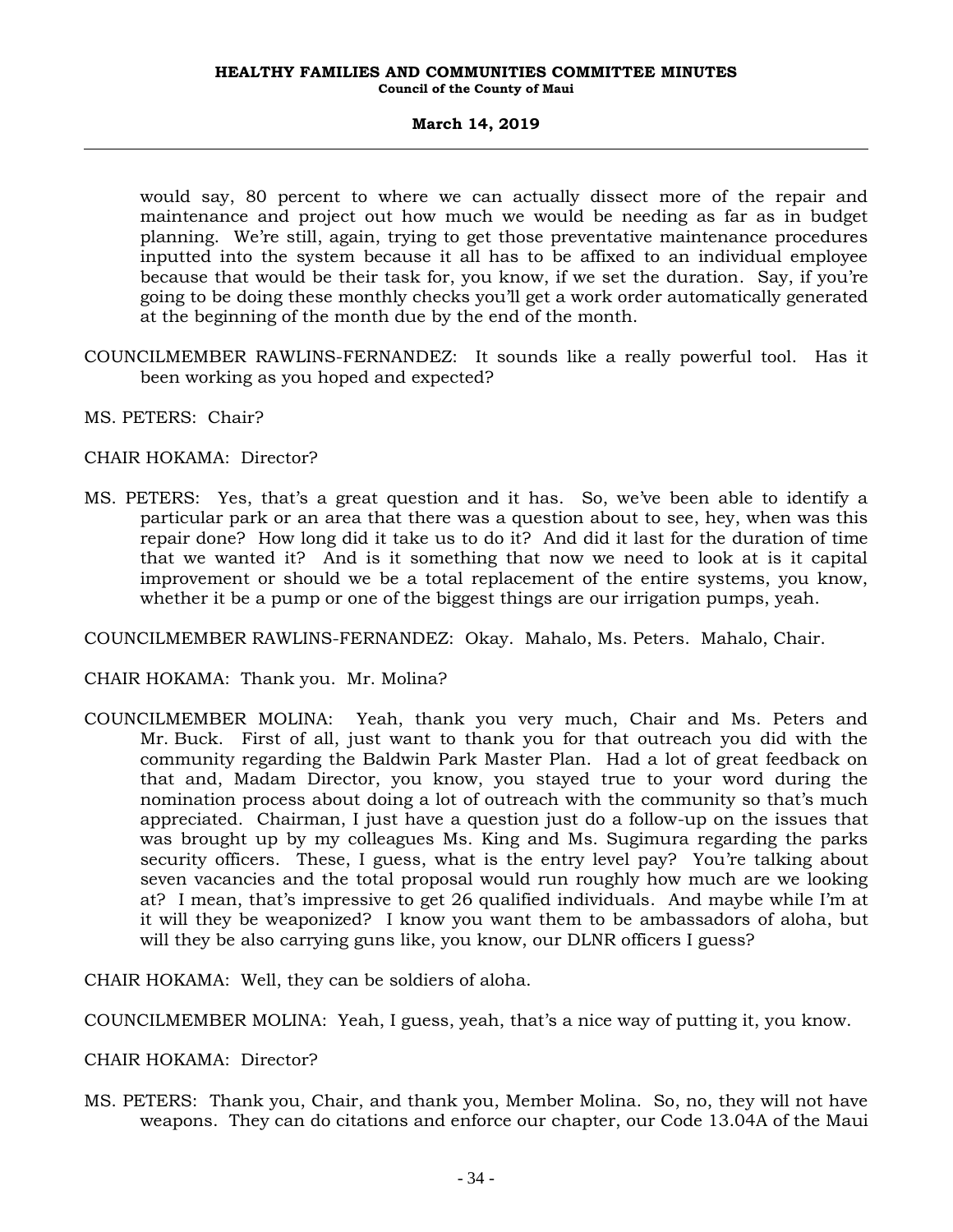County Code. When it does come to the need where we do have something that goes beyond their scope of work we do rely on our good colleagues the Maui Police Department.

COUNCILMEMBER MOLINA: Okay, thank you.

MS. PETERS: And so, we've been working really well with MPD. You know, we all sat at the table and talked about the Compassionate Action Plan Task Force that Lori did discuss and the boots-on-the-ground discussion was, it was amazing because what it identified is there is a need for more of outreach and there is a need for maybe we need to look into some legislative changes.

COUNCILMEMBER MOLINA: Okay, thank you.

MS. PETERS: Yeah, so I'm looking up the cost for you right now.

COUNCILMEMBER MOLINA: If you don't have --

MS. PETERS: Salary.

COUNCILMEMBER MOLINA: --the info now, that's okay but I can wait. But if you do have it, great to know.

MS. PETERS: Okay.

CHAIR HOKAMA: We'll make sure that --

COUNCILMEMBER MOLINA: Yeah.

CHAIR HOKAMA: --you receive the information, Mr. Molina.

COUNCILMEMBER MOLINA: Okay. That's fine, Chair. And on your second go-around I have just one or two questions regarding capital improvements.

CHAIR HOKAMA: Sure.

COUNCILMEMBER MOLINA: Thank you.

CHAIR HOKAMA: Thank you. Ms. Kama?

COUNCILMEMBER KAMA: Thank you, Chair. So, most of the questions I wanted to ask were already asked by everybody down that side. But I wanted to ask the question about the reservation for the facility usage. I mean, when I go, when I…to rent the facility in the Wailuku District, I got to go to Wailuku. If I want to rent Kihei I got to go out to Kihei. Does that still going to continue even when you start to streamline? Because that's when I think about streamlining that's what I'm thinking about, not having to go all over just to go rent one facility.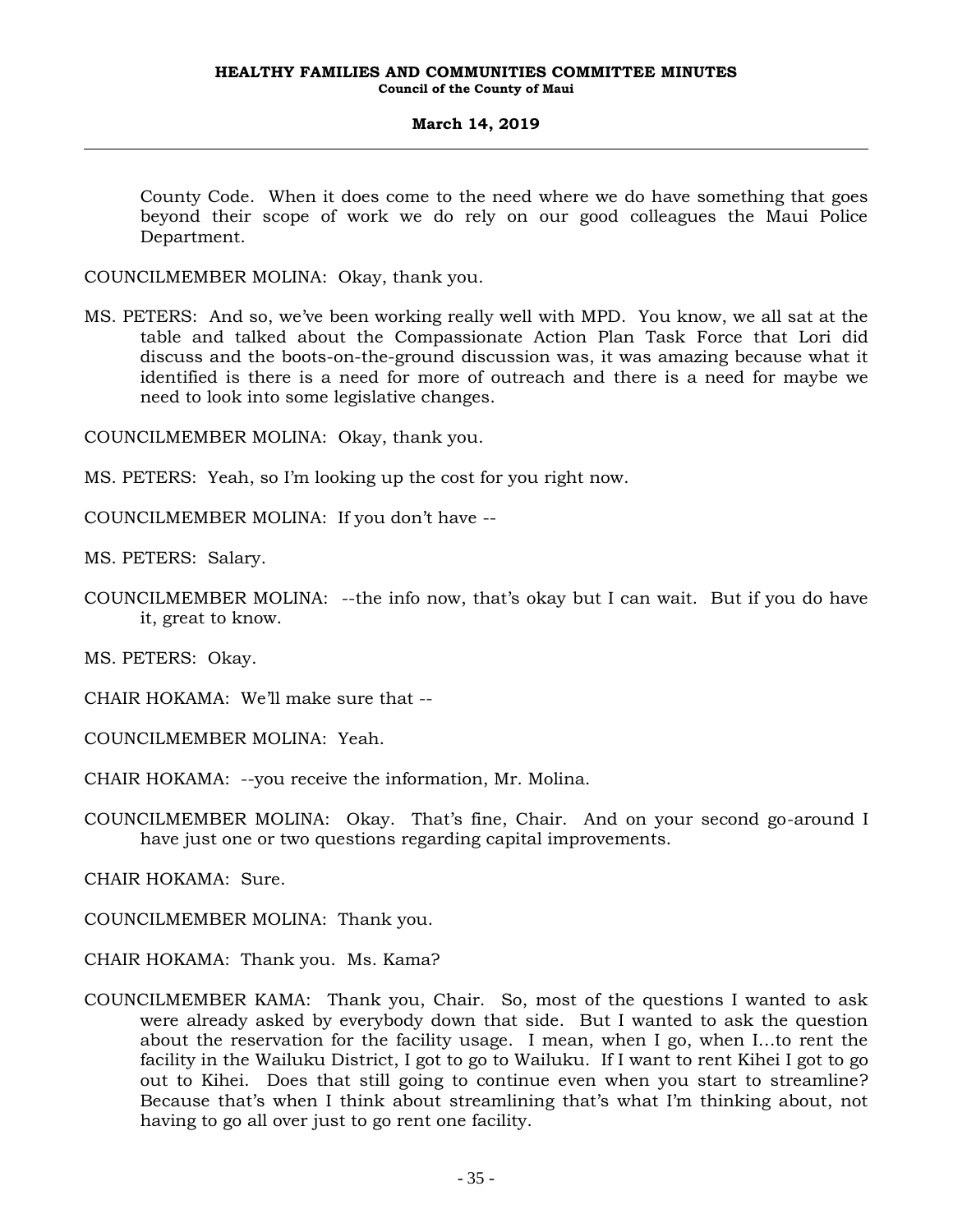CHAIR HOKAMA: Director?

- MS. PETERS: Thank you, Member Kama. You know, for the reservations you are, you can do it at any permit office. It's when you go and get the key and then we require walk-through before your event, is when you need to go to the appropriate district office.
- COUNCILMEMBER KAMA: One other thing. The last time I rented the Kihei Community Center a couple of years ago, I had to put down the money a year before. Do you still do that?
- CHAIR HOKAMA: Director?
- MS. PETERS: Yes, we currently do.
- COUNCILMEMBER KAMA: Can I ask why?
- MS. PETERS: It's by our Code, currently, that that's required. The deposit and rental fee is required.
- COUNCILMEMBER KAMA: A whole year in advance?
- MS. PETERS: A year in advance, yes. Just because of the demand. And, again, one of our goals in the strategic planning is to identify, we want to identify streamlining the process along with that because that can be a financial burden for a lot of our residents.
- COUNCILMEMBER KAMA: Yes, that was my point. Thank you, Chair.
- CHAIR HOKAMA: Thank you, Ms. Kama. I just have a couple things. I would say, one, especially with the park rangers component, Members, we just expanded the capacity. So, again, vacancies must be taken in a different context than existing positions. One of the benefits is job description is pretty current. So, when you have a current job description you can peg it in the right classification and then pay range so compensation is equates to what they really do. My thing to the Department because it has been brought up to the Members regarding certain bargaining units is, I would hope you would start working internally on desk audits. Whether you start with Unit 3 and 4 first, it doesn't matter to me. But part of this potential discussion in the future of compensation should be based on what they really do. So, job audits for me with Personnel Department should be conducted so we know exactly what the employee's doing today. As we've heard, some things have not been updated as required, so how do you compensate fairly an employee whose job description is totally not what they do every day? So, if you, if the Department, you can do that for your Department and the other chairs will do it with their departments. I think once we bring up discussion of compensation and the new contracts, I think we can make a more better informed decision because we'll have a better understanding of what we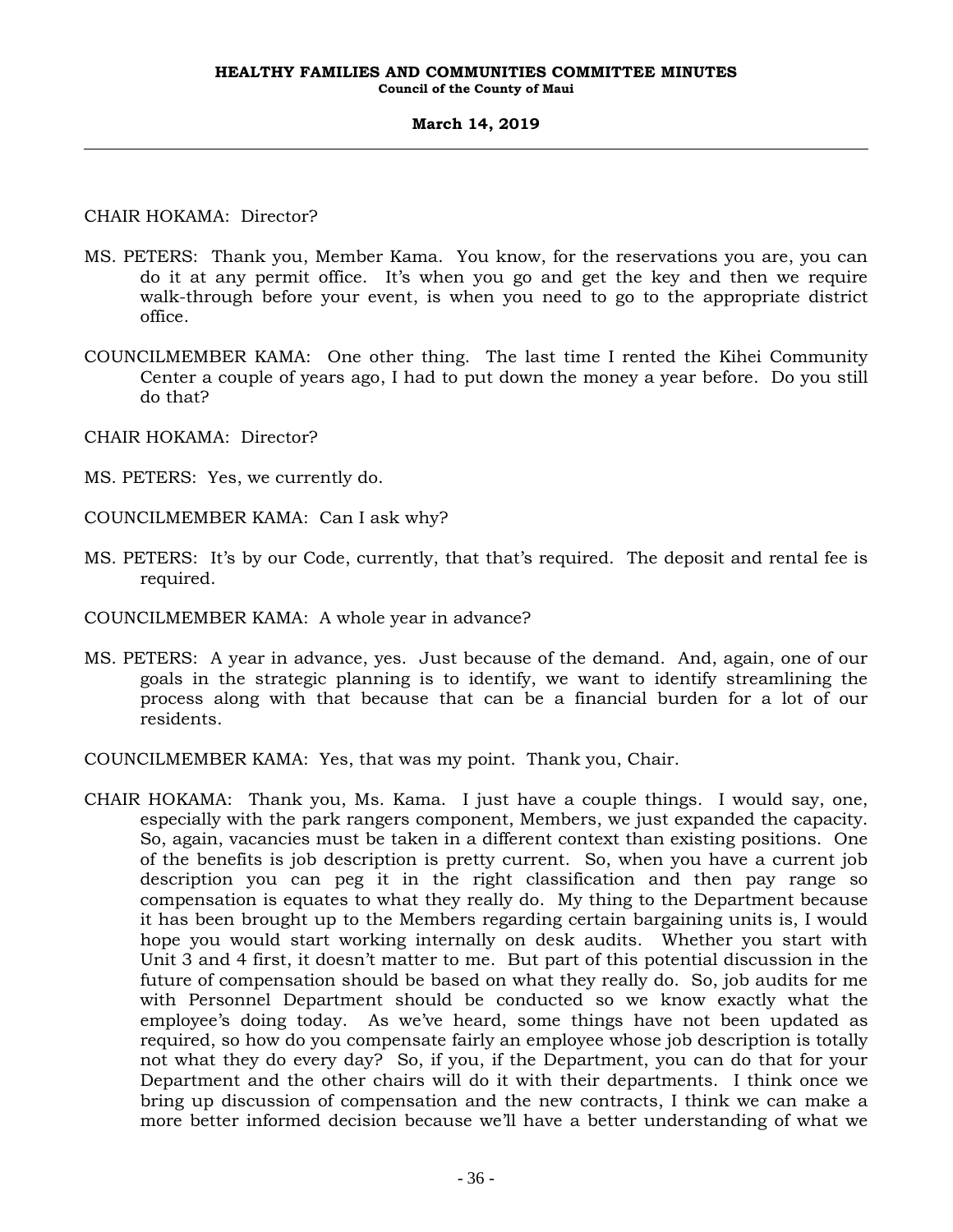#### **March 14, 2019**

paying and what we expect to get from what we paying. So, that would be my suggestion. This is not a CIP thing right now, but there's other components, and I'm glad the Members are focused on revenue because we all know somebody has to pay the bill and I see a representative but besides your operational things for monies, we allow events, whether it's for profit, whether it's a sponsorship jointly with the County. One of the big things that we take into an account is an event called like the Maui Invitational or in the past we used XTERRA. That was a big thing, right, the World XTERRA Championships on Maui. The Maui Invitational that is 30-something years old. One of the longer running basketball invitationals. That impacts your Department. I'm looking at it as a potential source of fare revenue generation. But to maintain and attract these type of world-class events, we understand we need to invest smart money to make the facility not only worthy for the event but safe for our resident users themselves as well as the benefit. So, any comments you can give us on those areas for the Committee this afternoon regarding budgetary?

- MS. PETERS: Thank you, Chair. So, we are in regards to the Maui Invitational tournament working with the applicant of the agreement, KemperLesnik, in bringing that here to this body to review the revised agreement. We are looking at, yes, the Lahaina Civic Center, regardless of its use for the MIT does require some upgrades that are needed and that we will be wanting to partner with these applicants to do these required or necessary improvements which will, after the event is over, benefit our community.
- CHAIR HOKAMA: Okay. What is our capacity of the current civic center for the event, 1,200?
- MS. PETERS: I believe it's about 2,400.
- CHAIR HOKAMA: Twenty-four hundred at Lahaina Civic? The brand new South Maui Gymnasium that, just so Ms. King can know, I've been fighting for 20 years since I first went on the Council in '98 I supported a gym for South Maui. What are we looking at for this brand new gym?
- MS. PETERS: I'm looking at our Chief of Planning and Development for the answer.
- MR. KINZLE *(from the gallery)*: I think it's under a thousand.
- CHAIR HOKAMA: Under a thousand is what I believe Mr. Halverson mentioned. Then we must have missed the boat because that would have been a great potential new venue site for the tournament. Because South Maui has one advantage over West Maui, the number of hotel rooms for supporting alumni, yeah? And what is the ability of us expanding the new South Maui? Because what makes sense nationally is for mid-size for communities of our size and to bring events that fit us, the national norm is 5,000 seats.
- MS. PETERS: I'm looking at…

CHAIR HOKAMA: So, if you're going to tell us it ain't going to happen with this project then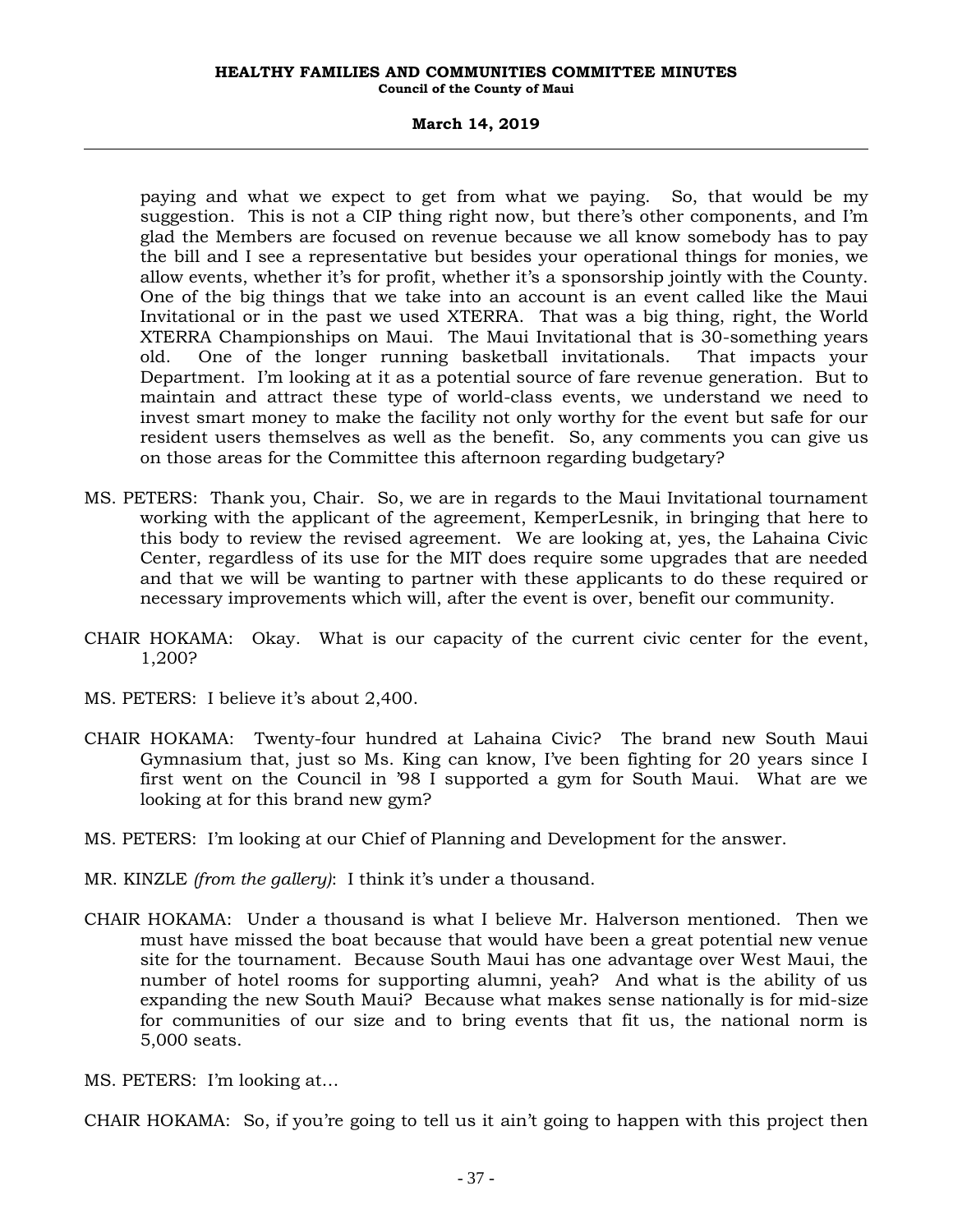#### **March 14, 2019**

that's fine. But if we have opportunities and it makes financial sense for us to invest in the future because I already know certain Division I teams will not return to Maui because of the, what is the word, the current condition of our some of our facilities. Some of the top schools, and I can say, I believe, one is Louisville in Kentucky, national champions, will not return to Maui. And they're talking to each other, which I don't like. But they're peers they talk to each other. So, I don't need Maui Invitational to lose some of our brilliance because the County did not reinvest smartly. And so, we need your comments from your Department on have we limited ourselves now?

- MS. PETERS: Chair, so, right now I would have to go back and look and see but what I can recall from the initial planning stages and when we did reach out to the community was that it was going to be, they wanted a community gym so we did a practice court and then an actual game court. So there's two full-sized courts within the South Maui Community Gym and, again, it was the intention or thought at the time was for it to be more of a community-use gym. And then currently right now the only, there's only one entrance and exit into the park. Just waiting on the completion of the North South Collector.
- CHAIR HOKAMA: Is that you're nice way of saying we missed an opportunity?
- MS. PETERS: Well, we can go in and look and see what we can do.
- CHAIR HOKAMA: And again, yeah, my point is we need to talk to as many users, potential users of the facility so we can make real smart decisions. You know, because I am sure if Councilors knew that 5,000 is a doable number, feasible number we can bring in the events that make it…because most stadiums and arenas, Members, nationwide doesn't really make money on just the primary event. They rent it out for parties and all kind of activities where there's outside revenue to support the facility still yet. And that is the purpose of the concession bill as well. I'll start this round with Mr. Molina.
- COUNCILMEMBER MOLINA: Yeah, thank you, Chair. You read my mind on that Lahaina Civic one. And, you know, I think it's high time we really start thinking about the consequences if we don't look at some long-term improvements for a gym like that. And that option with the Kihei gym is a wonderful option too, to maybe expand that so at least we have another option if Lahaina Civic is not, I guess, good enough to some of the basketball blue-blood teams out there then maybe we have Kihei. But, I would just hate to see it go the way of the Pro Bowl. As we know the NFL used to have the Pro Bowl for 30-plus years in Honolulu and then finally because of a lack of stadium upgrades they've left and I don't think they'll ever return. So, anyway, just food for thought. My other question that I had for CIP is although it wasn't part of your plan here, but for many years the community in Makawao have talked about public restroom. Is that still on the radar with the Parks Department? I know there was talk about for some time putting a police substation along with the public restrooms. Any thoughts to that? I mean, I don't know if maybe Mr. Buck might have some --

CHAIR HOKAMA: Department?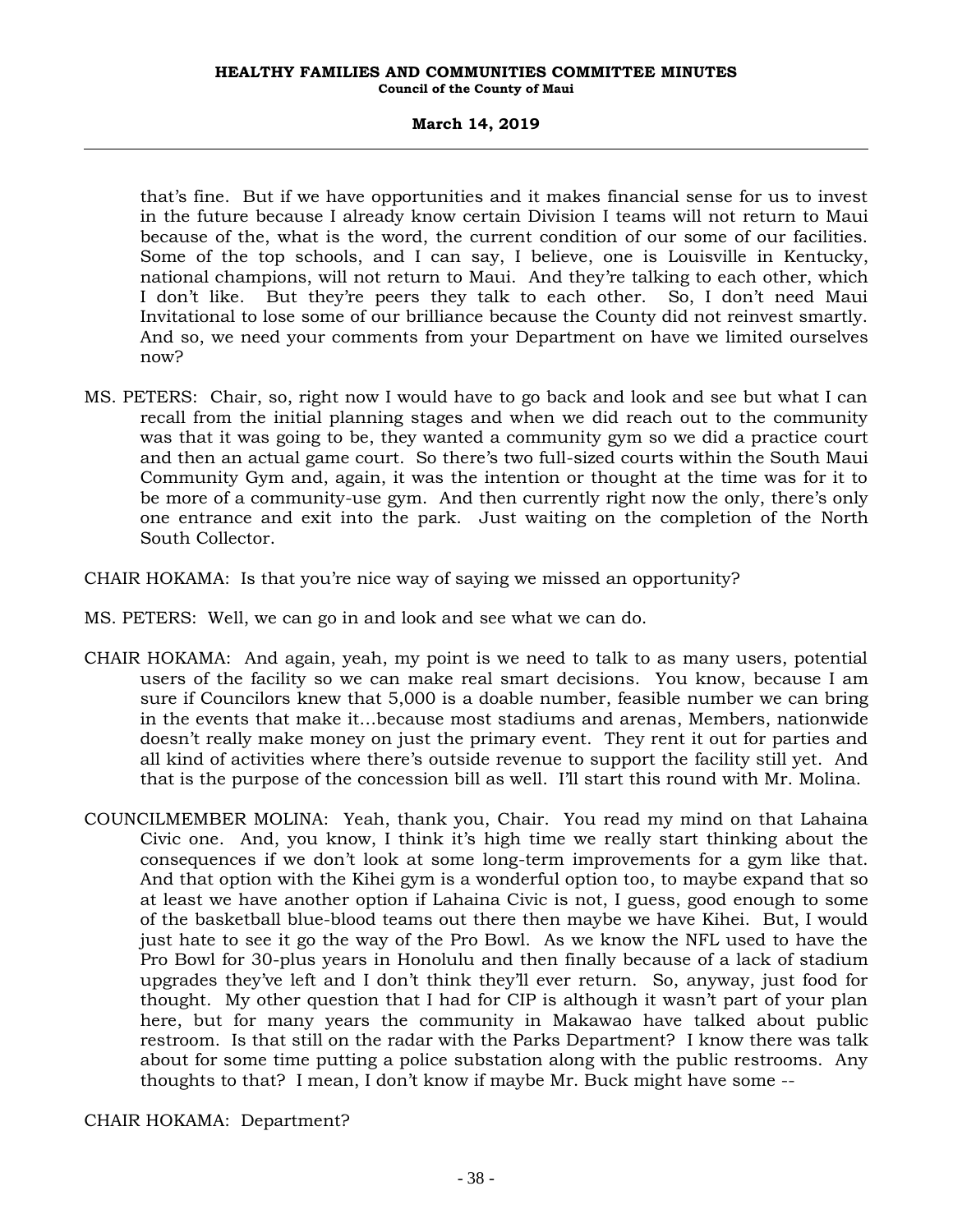COUNCILMEMBER MOLINA: --historical background on that as well.

- MR. BUCK: I remember a few years, way back, that was a topic of discussion because of all the activities that's taken place. Right now that's not on the immediate radar but it's something that we can go back to the community and see if there's still a need for that. And I guess, especially with the Friday event that might be something we may want to consider.
- COUNCILMEMBER MOLINA: Yeah, that was brought up in relation to that with the Friday night County co-sponsored events and it was brought up, I believe, at the most recent Makawao Community Association meeting by some members that, I believe, Member Sugimura attended as well. So, okay, I just want to make sure that it's still something in the near future hopefully we can get consideration for. Thank you. Thank you, Chairman.

CHAIR HOKAMA: Okay. Ms. Kama?

COUNCILMEMBER KAMA: No questions, Chair.

CHAIR HOKAMA: Thank you. Ms. Sugimura?

VICE-CHAIR SUGIMURA: So, I have to ask about the Kula playground, right? I see you have it as a CIP project. Design was funded already, right, with this budget. And I, if we're lucky --

MS. PETERS: Yes.

VICE-CHAIR SUGIMURA: --maybe we can have this playground for, to be installed with this new 2020 Budget. So, I know you can't talk about it. I just want to say that we have the community praying and if it is possibly going to be in the budget we have all the young mothers that will come with their young children to advocate for it. But, I hope that does happen. And I know you can't tell me, but I'll just wait 'til the  $25<sup>th</sup>$ . The other thing that I just want to mention is I met with Mr. Bigley from the Kaiwahine project and he was talking about that there is an, he said it looks like, I think it's abandoned. Maybe you might know, Ms. King. But he was saying that there's a park above the project that has a basketball, you know, but he said it looks like it needs some help. So, I just want to say that as their project there he was kind of saying that they might be interested in helping you. I know you need more parks but that might be a conversation you may want to have with the project Kaiwahine, Mr. Bigley. I can give you his contact information later.

CHAIR HOKAMA: Any comments, Director?

MS. PETERS: Chair, yes. Thank you, Member Sugimura. So, as part of the Kamalani Project, I believe there are some improvements to the Hale Piilani Park is what you were referring to in Kihei. They would be doing some improvements to that park as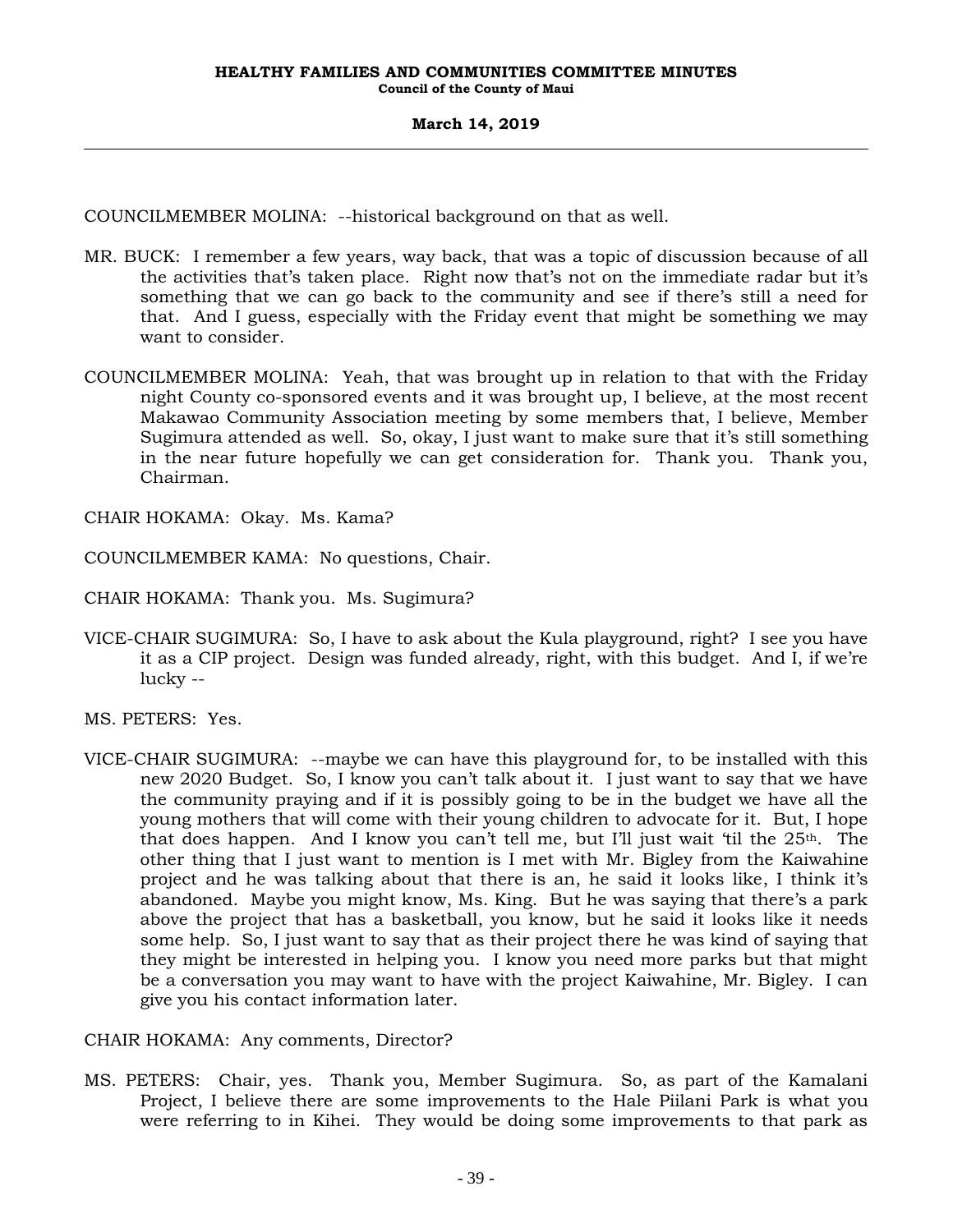well as there's some existing, or, excuse me, future park lands adjacent to there that they were…it's part of their park dedication agreement.

VICE-CHAIR SUGIMURA: Oh, so Kamalani --

MS. PETERS: Yes.

VICE-CHAIR SUGIMURA: --is their kuleana.

MS. PETERS: Yes.

VICE-CHAIR SUGIMURA: Okay. You can also call Mr. Bigley.

MS. PETERS: Okay, we will. We love partnerships.

VICE-CHAIR SUGIMURA: Yes!

MS. PETERS: Want to find more friends of the park.

VICE-CHAIR SUGIMURA: Friends of the park, and one last thing. Thank you very much for the Upcountry Skate Park. We had the grand opening. It was just fabulous. Yeah, the kids are all excited and music and Taiko drumming and it was just awesome.

MS. PETERS: Thank you.

VICE-CHAIR SUGIMURA: Thank you very much.

MS. PETERS: I heard it was great.

VICE-CHAIR SUGIMURA: Yeah. It was really, really good. Thank you.

CHAIR HOKAMA: Ms. Paltin?

COUNCILMEMBER PALTIN: Thank you, Chair. My question is what are the status or the plans moving forward for Mokuula?

CHAIR HOKAMA: Department?

COUNCILMEMBER PALTIN: Is there plans to, like, fund maintenance in 2020, or?

MS. PETERS: Chair, thank you. Thank you, Member Paltin. Yes, so right now what we're doing is trying to clean it up. So, there are concerns, we identified in the area that people are dumping. There's, it looks like some landscaper had dumped their trash and debris there. So, we are working with the Workline and with our staff in getting the area cleaned up. And then just, again, looking at the entire Old Lahaina Historic District and seeing how the Department is going to move forward.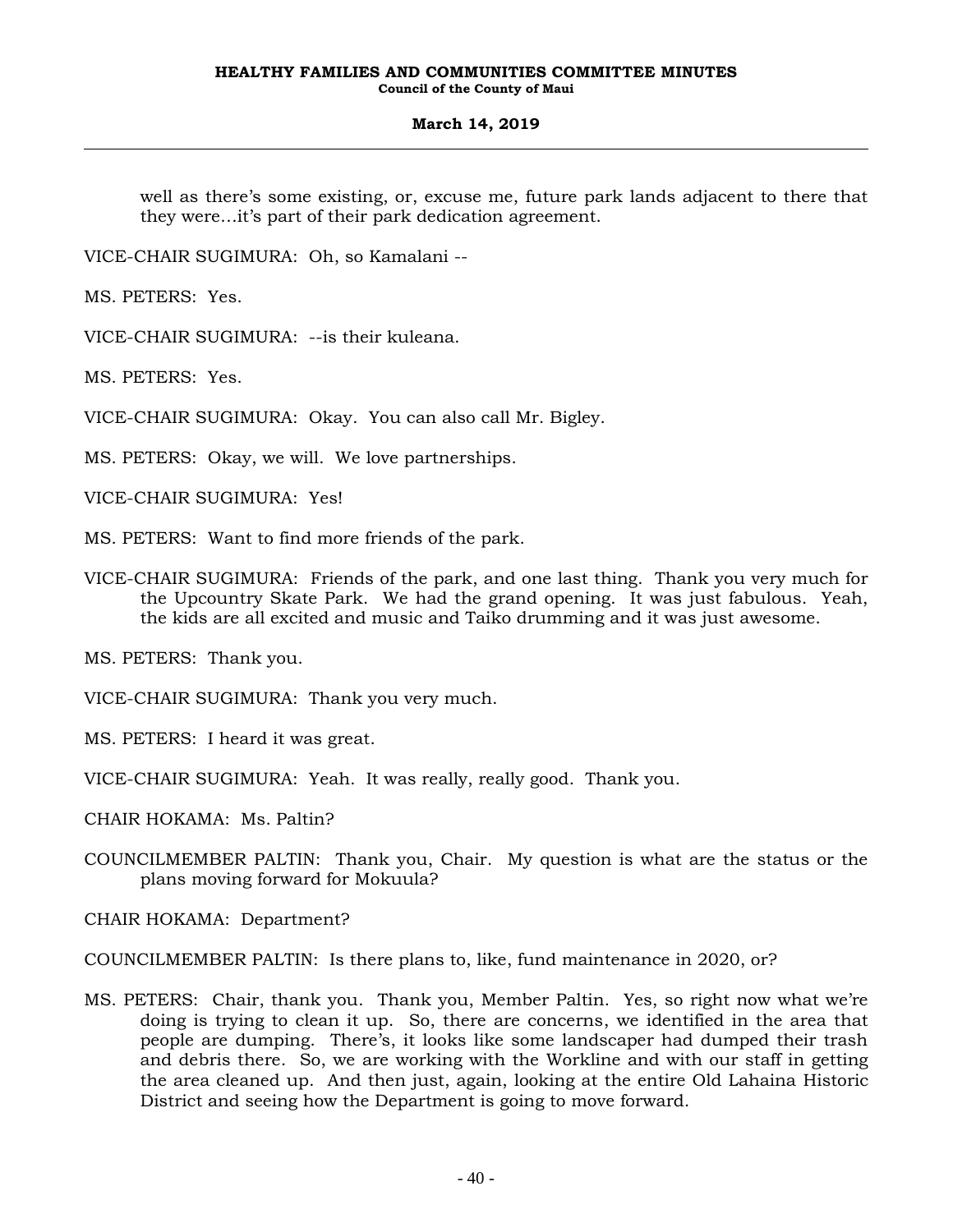COUNCILMEMBER PALTIN: Is Friends of Mokuula, it's not possible anymore?

CHAIR HOKAMA: Director?

MS. PETERS: We are unaware yet of what's going to go on but we are going to be doing community outreach there once the Department and Administration identifies what the key goal and mission is out in, again, in that entire area.

COUNCILMEMBER PALTIN: Okay. Thank you.

- CHAIR HOKAMA: I believe they still exist, though, the Friends of Mokuula. We changed the financing through Mr. Guzman's efforts on the parking lot revenue, so I know that. But I thought they would continue to participate with the County in the overall project. Is that not correct, Director?
- MS. PETERS: Currently not right now, Chair. The parking is a concession under the Department of Finance.
- CHAIR HOKAMA: Right. Okay. Yeah. Unfortunately we lost Mr. Akana who had very clear vision of Mokuula. Yeah. So we miss the man. We all miss the man. Ms. King?
- COUNCILMEMBER KING: Thank you, Chair. On this Kula Park playground, is this the one that's further down towards Keokea off the highway? It's not the one right next to the school, is it? It is? So, you're fixing up the playground that's already there or are you building a new playground? Because there's a playground, I was involved in it, that's why I'm asking, because it's down on the end where the school is and then there's a toddler playground up on top. Are you guys redoing that?

CHAIR HOKAMA: Director?

- MS. PETERS: Chair, thank you. Thank you, Member King. So, there is a swing set that is currently on the site where this is going to be in the Kula Ballpark. The playground is actually within DOE property and it's not for public use.
- COUNCILMEMBER KING: Okay. That was not how it was built, that was actually built to be on County property and it was built in close proximity to the school so that they could share it. Just letting you know because I was real…Dick Mayer talked me into getting involved in that and raising money and helping to put that in. So, I'm surprised that they're saying it's on DOE property. Was there an exchange of property, do you know?
- MS. PETERS: I would have to go research. I remember going out to a meeting maybe about eight to ten years ago and with liability concerns with DOE, they said, you know, it wasn't allowed to be for public use and therefore these moms, the mom groups, they've been lobbying for this funding. They were very vocal in the planning stage and beat out everyone else in the winning of what concept and design they wanted.

COUNCILMEMBER KING: Okay. Well, I'm just surprised because that was not what it was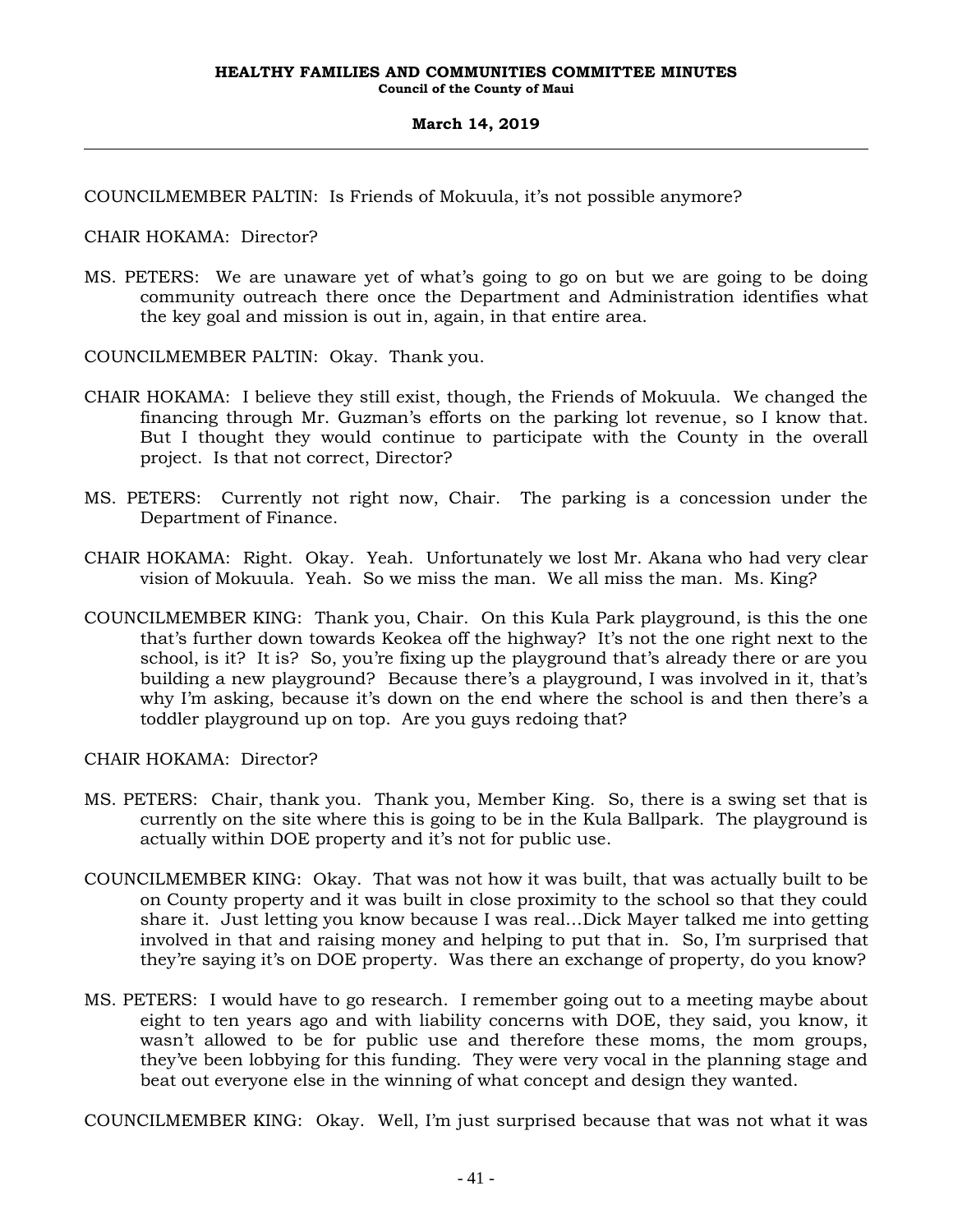meant to be. But that was a long time ago, back in the '90s. I had a question about the Lanai kitchen. Like, why is that, is that a park facility? Because it's like a commercial kitchen, right, Chair? So…

- CHAIR HOKAMA: It's part of the current Lanai Community Center facility.
- COUNCILMEMBER KING: Oh, it's part of the community center. Okay. So, the Parks Department will be overseeing that?
- CHAIR HOKAMA: Director?
- COUNCILMEMBER KING: That facility?
- MS. PETERS: Chair, yes, we would be along with the community. So, it would be for community use and then it would probably go out through the same permit process that we're using --
- COUNCILMEMBER KING: Oh. Okay.
- MS. PETERS: --for most of our facilities.
- COUNCILMEMBER KING: I thought it was going to be more of a commercial kitchen but it's actually a community kitchen for the community facility. Oh.
- MS. PETERS: Non-profits. The community use, yes.
- COUNCILMEMBER KING: Oh, okay. I just, in my mind I pictured it being like ag related and being part of a commercial property.
- CHAIR HOKAMA: It has a potential, Chair King. Part of the advantage is it addresses some of the Department of Health's safety issues with the kitchen. So, I appreciate it. It's a good thing for the community, the island.
- COUNCILMEMBER KING: Yeah, no, I'm sure. I was kind of in my mind just picturing it as being, like, you know, like the facility at UH Maui where agriculture, or farmers could go in and work on their products. And then the last thing I wanted to just mention was on the golf course, I kind of am hoping that at some point that we are working with our tourism industry to help promote that and maybe develop it into a site for high-quality golf tournaments. And we were hoping to be able to utilize it for the HSAC Conference coming up but I know you're redoing the grass so I guess we just missed the boat on that. But are you pushing in that direction as far as getting more visibility for events and folks on the mainland?

### CHAIR HOKAMA: Director?

MS. PETERS: Chair, yes. Chair King, that's great. You know, the Waiehu Golf Course has been a project that I am very passionate about and getting it done and working with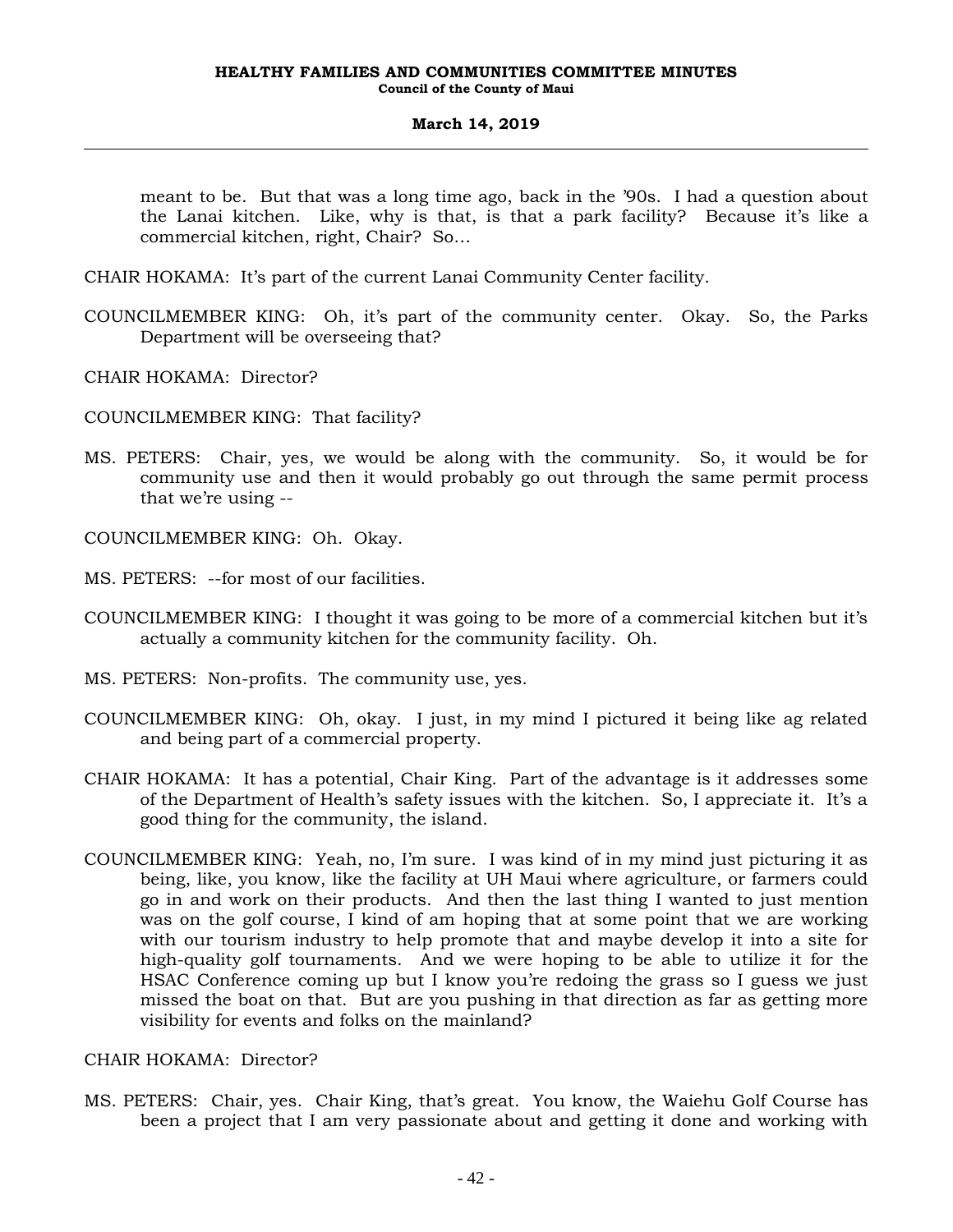#### **March 14, 2019**

our golf maintenance…our golf superintendent, Todd Allen. So, they'll be redoing the front nine greens starting next month on the  $15<sup>th</sup>$ . Once that is done, then we thought we could do then better marketing because we'd have a better product. We didn't want to go out for marketing and not have a good product. We also received one proposal for the new software system that will be able to have its own website and online reservation system which is, that's going to help us tremendously in getting more tee times booked, more of our visitors here at the golf course, and then the website is going to be managed through this software system. So, with that, you know, we wanted to do the improvements, get the course in a better, more marketable shape, then we have our new software operating system that can take online booking, we took credit cards as of last year January. It's been a cumbersome process for the starters there because they're running two separate systems - the reservation system and then a cashiering system. But with this new operating system that we're going to implement, hopefully by July, that they'll be doing one system: online booking, website marketing, and then just, you know, continuing to improve the overall condition of the course and its accessory dwellings on it. There is a master plan in place that is already funded for a new clubhouse and we're trying to look at incorporating the restaurant, pro shop, starter's booth, as well as a community center or complex area where the community is able to use for meetings, halau practices --

COUNCILMEMBER KING: Oh, that's great.

- MS. PETERS: --other types of events in the area.
- COUNCILMEMBER KING: Okay, that's great. That's great to hear. And just, you know, wanted to let you know that I've got MVB primed to help you with your marketing because I think that's their job and, you know, they should be promoting the golf course that's bringing us revenue. Not just the ones that are bringing the hotels revenue. So, thank you, Chair.
- CHAIR HOKAMA: Thank you. Ms. Rawlins-Fernandez?
- COUNCILMEMBER RAWLINS-FERNANDEZ: Mahalo, Chair. Ms. Peters, I was wondering if you have an update on the playground improvements. So, specifically One Alii Park playground shade structure.

CHAIR HOKAMA: Director?

MS. PETERS: Thank you, Chair. Thank you, Member Rawlins-Fernandez. Yes, that's a great question and I do remember we spoke about that. So, what at, that project is on our Countywide playgrounds list so as we get funded annually for that and we request for it annually, then we will be doing that in conjunction with how it fell on the listing. So, I'm not sure where it is right now but I can go look that up for you.

COUNCILMEMBER RAWLINS-FERNANDEZ: Okay. Thank you, Ms. Peters. Mahalo, Chair.

CHAIR HOKAMA: Okay, thank you. I appreciate the Department helping to move this Lanai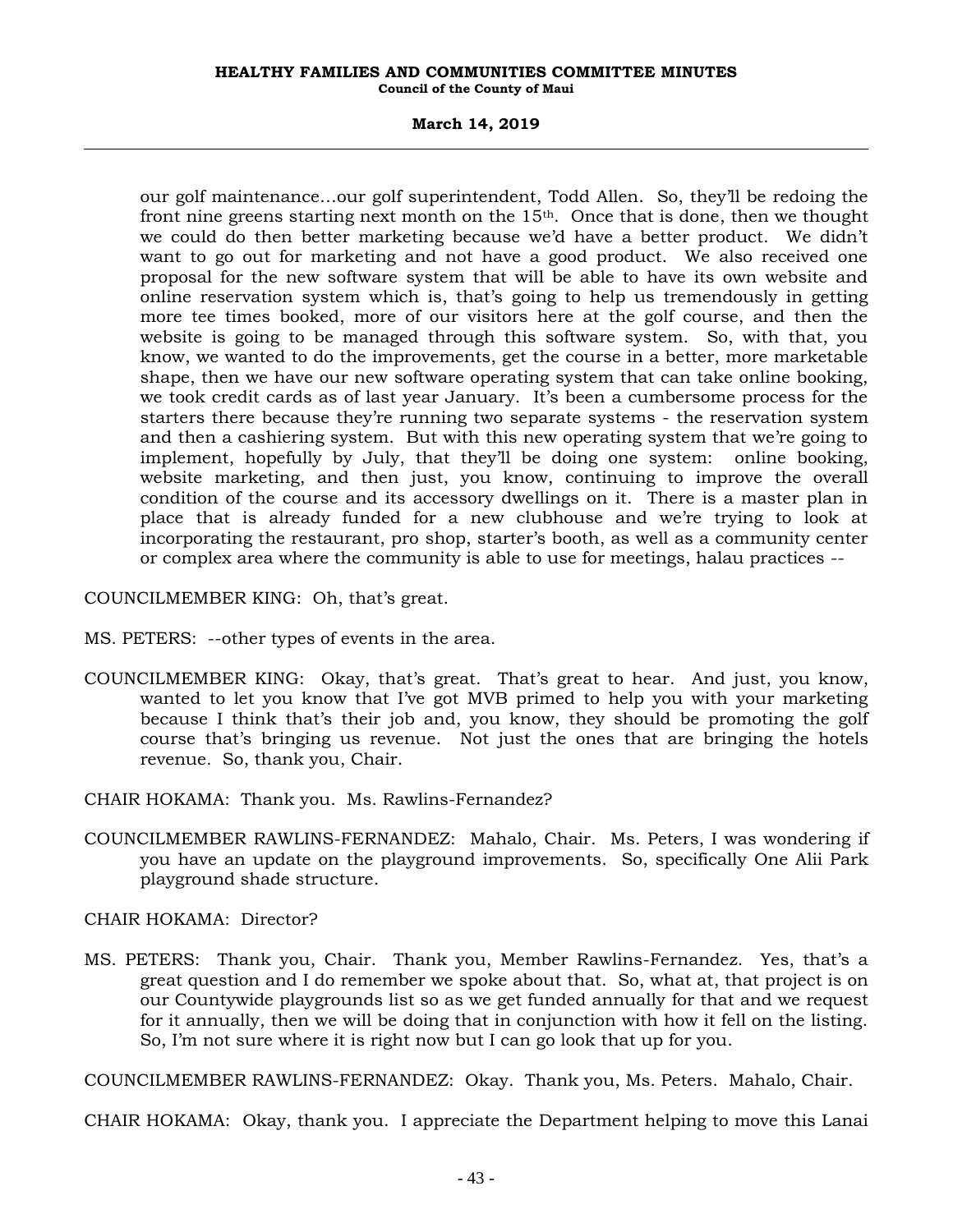#### **March 14, 2019**

commercial kitchen project forward at the community center and I, if I read it right in your presentation, ready for permits in about a month or two, Director, which is great work. My only question is, and again, I hope we do this Countywide, especially for our rural districts. We don't always…we wait quite a while before we get new CIP projects. So, for Lanai, and one thing I learned, rural areas like to participate in their projects and I think that's great because there's a sense of ownership for me from the residents. So, for Lanai and our commercial kitchen project, we've had our people participate, especially some of our independent farmers. Did we go back and show them what we're actually going to start building? Director?

- MS. PETERS: Chair, yes, we did.
- CHAIR HOKAMA: Okay. Because I don't want to hear the complaints after. "Why did we build that, that's not what we told them," or, "that's not what we want." Too late. Okay, so, I rather we delay, if we didn't, to go back and touch base with the community first. Because once it's built I want to make sure they say, "yes, this is what we want," and, "we can't wait for it to be operational." Because I'm like Ms. King, I'm looking at the value-added components for products and things Lanai. Yeah? Because that's what I want to promote. And I'm sure Ms. Rawlins-Fernandez wants to promote Molokai. And we want to promote the rest of Maui but we want to be authentic about it as best we can. So, I can go home this weekend, this Saturday if Mr. Molina's meeting ends tomorrow, and tell my community, "yes, we have adjusted and designed and we're going to construct what the community has participated with." Okay.
- MS. PETERS: Chair?
- CHAIR HOKAMA: By that nod, I believe you saying, "yes."
- MS. PETERS: So, I'm getting a head nod confirmation that we went out twice to the community with the plans.
- CHAIR HOKAMA: No, no, thank you. Because they're excited. I got to tell you they're excited. And people, this is a CIP, okay? This Department has made this happen in three years. We can do housing faster too, okay? We just got to have the drive and energy to make it happen, Members. So, I think this project shows we can get it done sooner than later if we all in sync. So, I appreciate that from the Director. Any last questions, Members, with Parks and Rec and our Director, Ms. Peters? You know, we will have additional meetings. I will bring back Banyan Tree as a specific item, Ms. Paltin, because…

COUNCILMEMBER PALTIN: Oh, it wasn't the Banyan Tree, it was Napili Park monkey bars.

CHAIR HOKAMA: Okay.

COUNCILMEMBER PALTIN: If that's a possibility to bring back because when it got repaired the monkey bars got left out.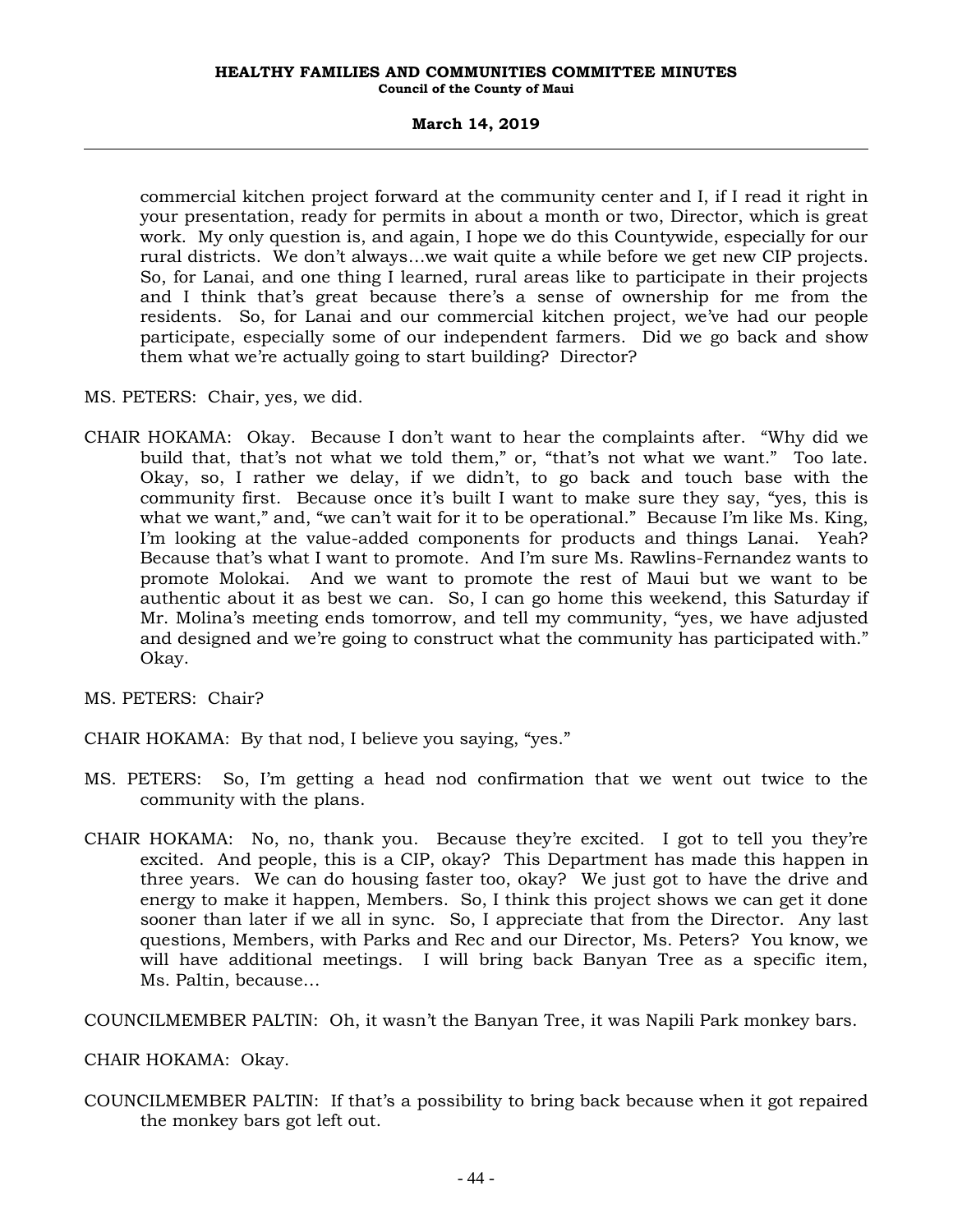CHAIR HOKAMA: You're aware of that, Director?

MS. PETERS: Chair, so, it's the playground monkey bars, that's what you're talking...so, the playground structure and surfacing is on one of those playground, Countywide playground improvement lists for replacement.

COUNCILMEMBER PALTIN: Okay. Cool, thanks.

- CHAIR HOKAMA: Anyone else would like to ask a question before I adjourn? Yes, Ms. King?
- COUNCILMEMBER KING: Quick question, thank you, Chair. When we get those park security officers can we make sure one is in Kalama Park in Kihei? Because we've had a huge homeless issue there, and some violence, and some real big incidents.

CHAIR HOKAMA: Director?

- MS. PETERS: Chair, yes. Chair King, we are going to be actively at all of our parks. We're also, you know, we're just trying to brainstorm to see what it would take. Or maybe we need a substation where we pull in a trailer or some type of a place where they can do their reports, you know, and just within the park be a presence within the park. And, you know, Jerrie can attest to the fact of that Kalama Park Action Team and their drive and their perseverance to get that walking path that, you know, created a sense of security for the people because they're walking around. You know, you build the path, people will use it. It's a great view along the coastline. So, with that, I believe, they go every month and they walk around and have a presence within the park and that's what we want to do with our parks security officers.
- COUNCILMEMBER KING: I, yeah, we've still been having some major incidents recently so thank you.
- CHAIR HOKAMA: Yeah. Yeah, safety, safety. Top priority. Including safety equipment that you, feel free to ask us for consideration because our people need equipment, too. So, safety cameras, whatever it be. Please ensure that our staff is appropriately equipped. I'm going to ask one question, I know Mr. Sinenci is not here, but it's going to impact other components for, of this island. So, with the Helene Hall project where are we at right now? Are we half, 50 percent completed? Can you give us a update status, please?
- MS. PETERS: Chair, is that the improvements within Helene Hall or the septic…
- CHAIR HOKAMA: The septic project because that…the results of this project will have us, help us with other requests such as Kula Gym.
- MS. PETERS: So, that pilot project is funded in the Department of Environmental Management and I believe they had a, I guess it was a scoping meeting with…and our Department did attend. I can get more information for you.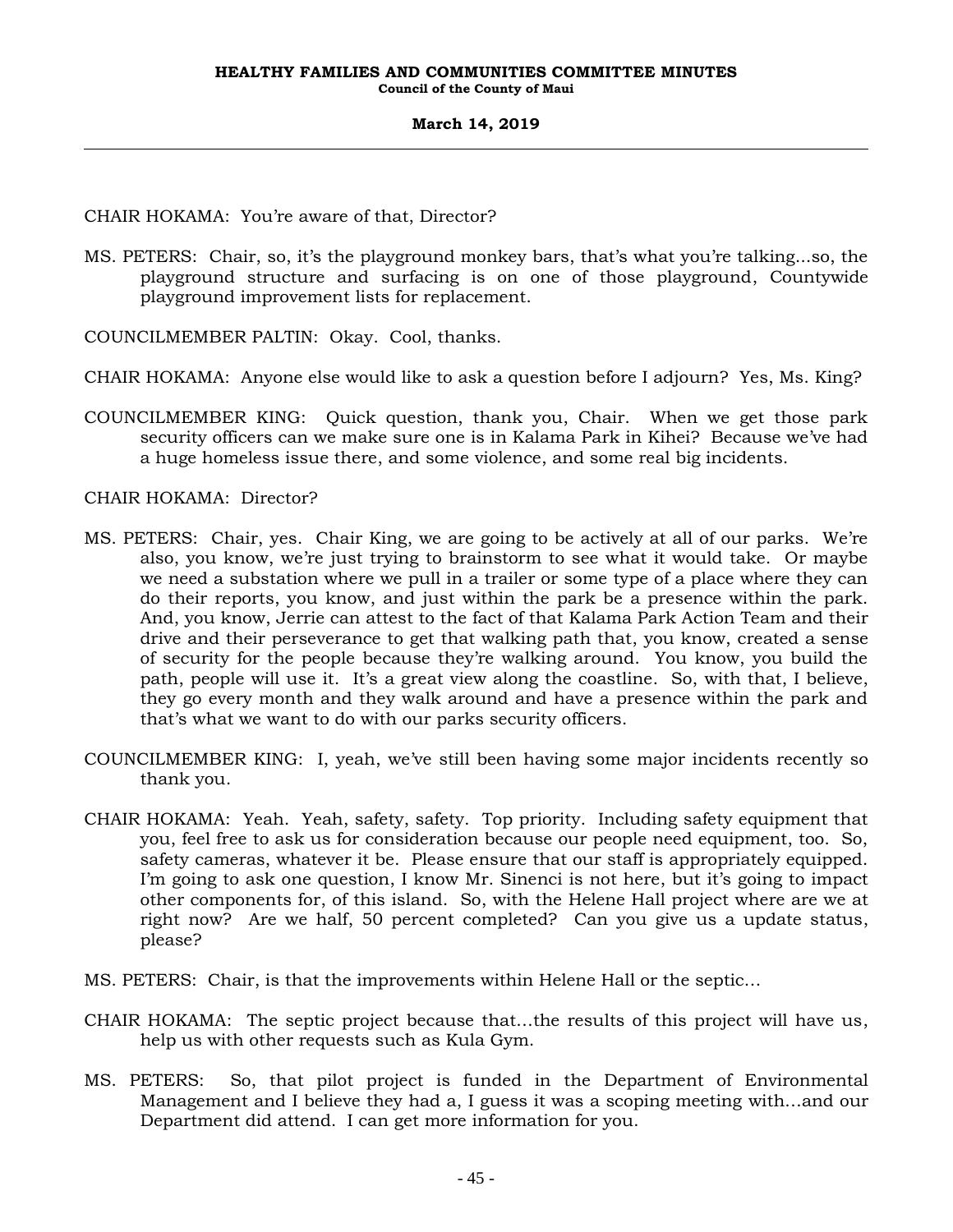- CHAIR HOKAMA: Okay, it's your facility but we anointed DEM to be the primary Department to move this project completion. Okay. We'll, I'll send a letter to DEM. And but, is your facility going to need to be shut down for any while or stop any concession users whether it be the buses or the vans that go to East Maui?
- MS. PETERS: That hasn't been determined at this time, Chair. We would have to go and look through, see what the details of the project are.
- CHAIR HOKAMA: Okay. Thank you for that. Any last questions, Members? Yes, Ms. Sugimura?
- VICE-CHAIR SUGIMURA: So, on that septic, that project. Since it does affect the Waiakoa Gym is what you're talking about I look forward to hearing more on that so I can prepare my community. So, I guess when you ask that question of DEM can you also include the Waiakoa Gym?

CHAIR HOKAMA: Sure.

- VICE-CHAIR SUGIMURA: Or, the Kula Gym. Old Kula Gym.
- CHAIR HOKAMA: We'll include that.
- VICE-CHAIR SUGIMURA: Okay, thank you.
- CHAIR HOKAMA: Yeah. Because I think our sister counties are awaiting the results of this project too. Especially Big Island. How we're going to deal certain unique shoreline situations so they're looking at our project as is that one option for them to utilize themselves. Director?
- MS. PETERS: Chair, so, Member Sugimura, the Waiakoa Gym improvements did get funding in this current fiscal budget of \$175,000 for, I believe it was design and assessment. So, we can definitely partner with DEM and see how their pilot's going for that project.

VICE-CHAIR SUGIMURA: Thank you.

CHAIR HOKAMA: Okay, thank you. Okay, Members, couple things. As your Chair I made a mistake, I should've put that we would have potentially filed this item because, again, my point would have been I would have put in an umbrella or normal subject matter request to the Chair for Council referral but if you look at the agenda it says, "no legislative action will be taken," so I take responsibility for limiting this Committee's options on disposition. So, I'm going to ask for a reconsideration of the filing of HFC-13(5) at this time, a motion.

COUNCILMEMBER MOLINA: So move.

COUNCILMEMBER KAMA: Second.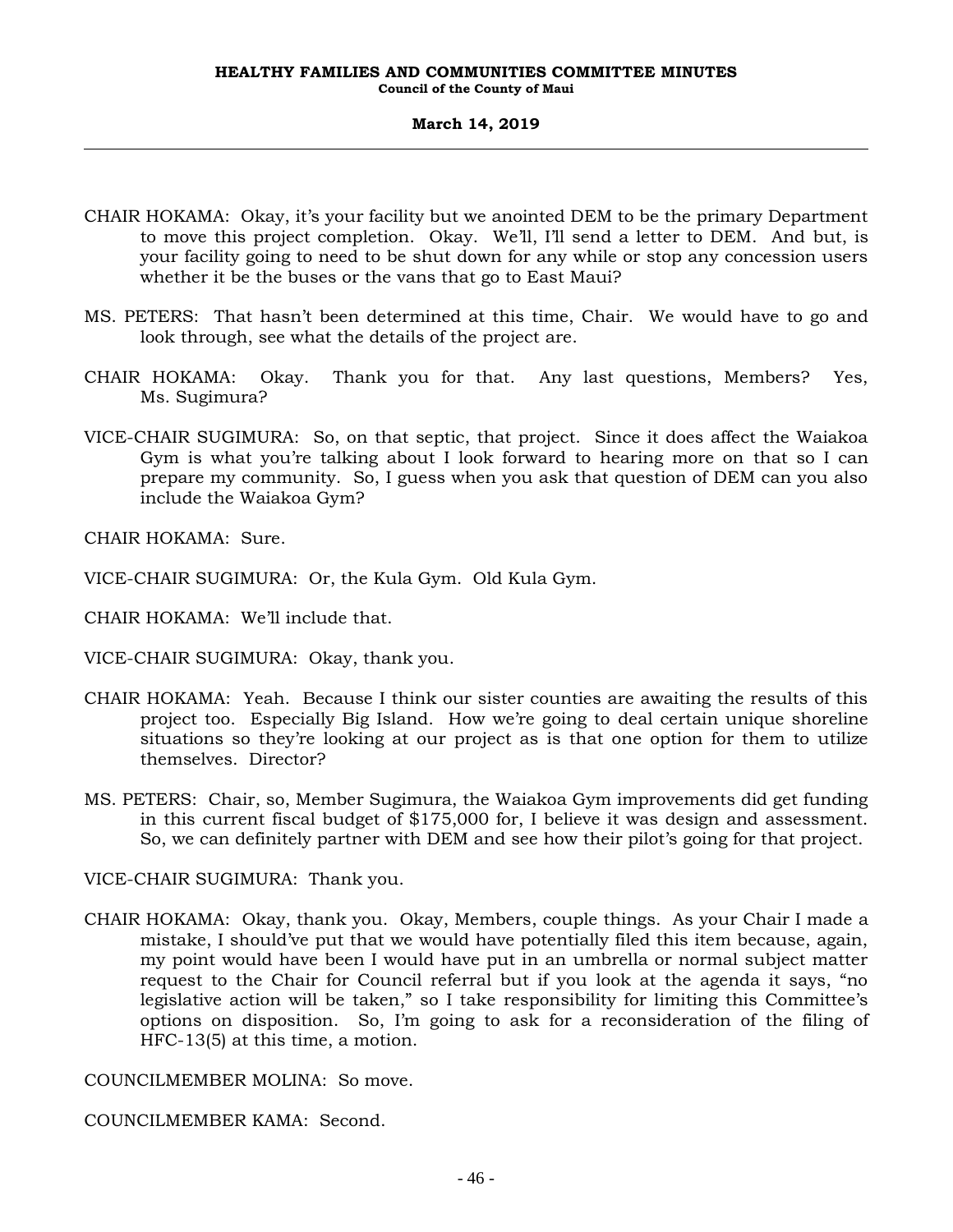COUNCILMEMBER RAWLINS-FERNANDEZ: Second.

CHAIR HOKAMA: Motion by Mr. Molina, seconded by Ms. Kama. Again, this is to reconsider the motion…the vote on filing the item, okay. So, the motion is to reconsider. All in favor, say, "aye."

COUNCILMEMBERS: Aye.

CHAIR HOKAMA: Opposed, say, no. Motion passes with seven "ayes."

| VOTE: | <b>AYES:</b>    | Chair Hokama, Vice-Chair Sugimura,             |  |  |  | and |  |
|-------|-----------------|------------------------------------------------|--|--|--|-----|--|
|       |                 | Councilmembers Kama, King, Molina, Paltin, and |  |  |  |     |  |
|       |                 | Rawlins-Fernandez.                             |  |  |  |     |  |
|       | <b>NOES:</b>    | None.                                          |  |  |  |     |  |
|       |                 |                                                |  |  |  |     |  |
|       | <b>ABSTAIN:</b> | None.                                          |  |  |  |     |  |
|       |                 |                                                |  |  |  |     |  |
|       | <b>ABSENT:</b>  | None.                                          |  |  |  |     |  |
|       |                 |                                                |  |  |  |     |  |
|       | EXC.:           | None.                                          |  |  |  |     |  |
|       |                 |                                                |  |  |  |     |  |

### **MOTION CARRIED.**

### **ACTION: APPROVED reconsideration of vote to file HFC-13(5).**

CHAIR HOKAMA: And now, Members, with no objections, HFC-13(4) and (5) will be deferred with no objections.

COUNCILMEMBERS: No objections.

### **COUNCILMEMBERS VOICED NO OBJECTIONS.**

### **ACTION: DEFER HFC-13(4) and HFC-13(5) PENDING FURTHER DISCUSSION.**

CHAIR HOKAMA: Thank you. Both items are deferred. And that being the day business, we are adjourned. *. . .(gavel). . .*

**ADJOURN:** 4:08 p.m.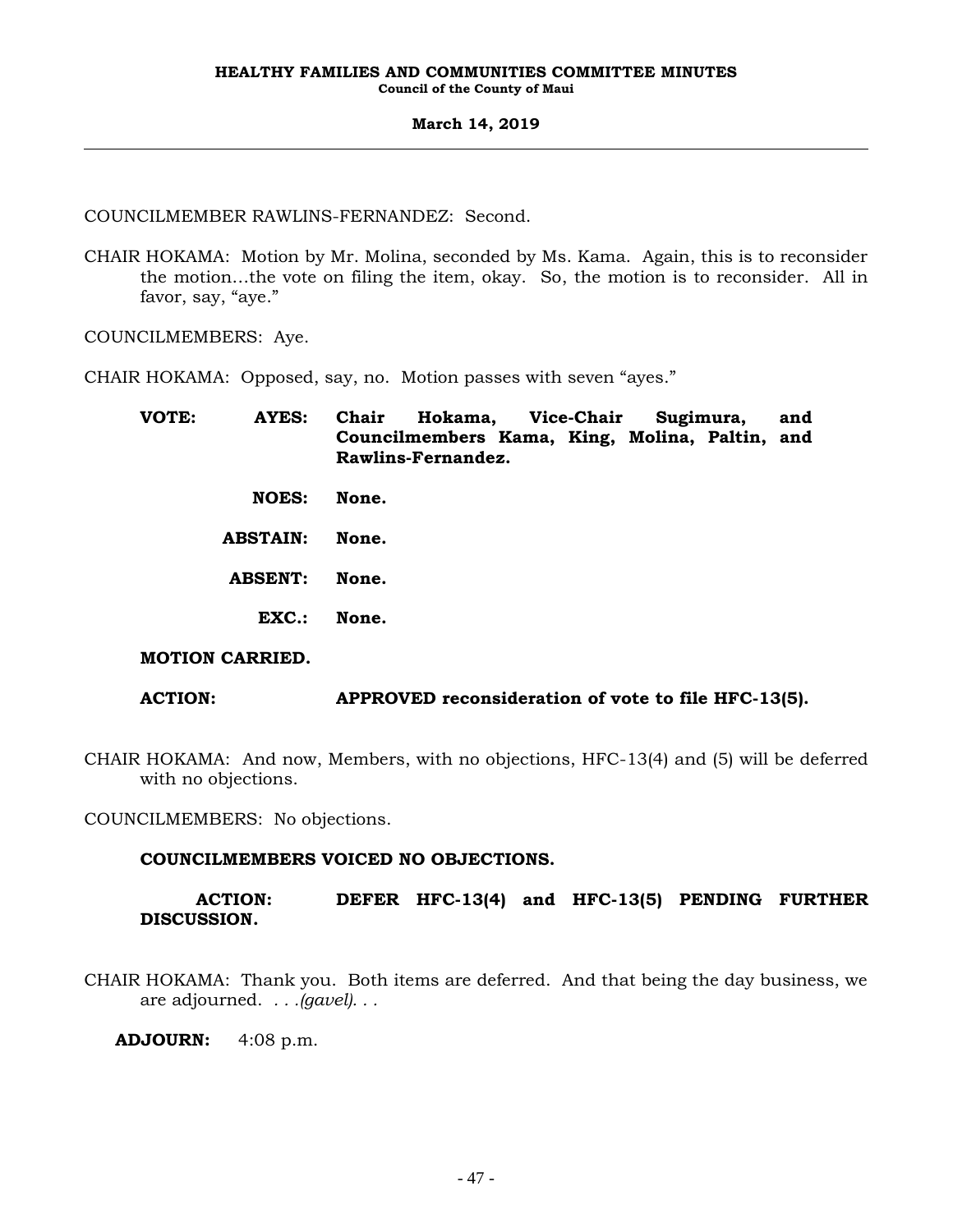# **HEALTHY FAMILIES AND COMMUNITIES COMMITTEE MINUTES**

**Council of the County of Maul** 

**March 14, 2019** 

APPROVED:

RICH Chama

Healthy Families and Communities Committee

hfc:min: 190314:cs

Transcribed by: Crystal Sakai